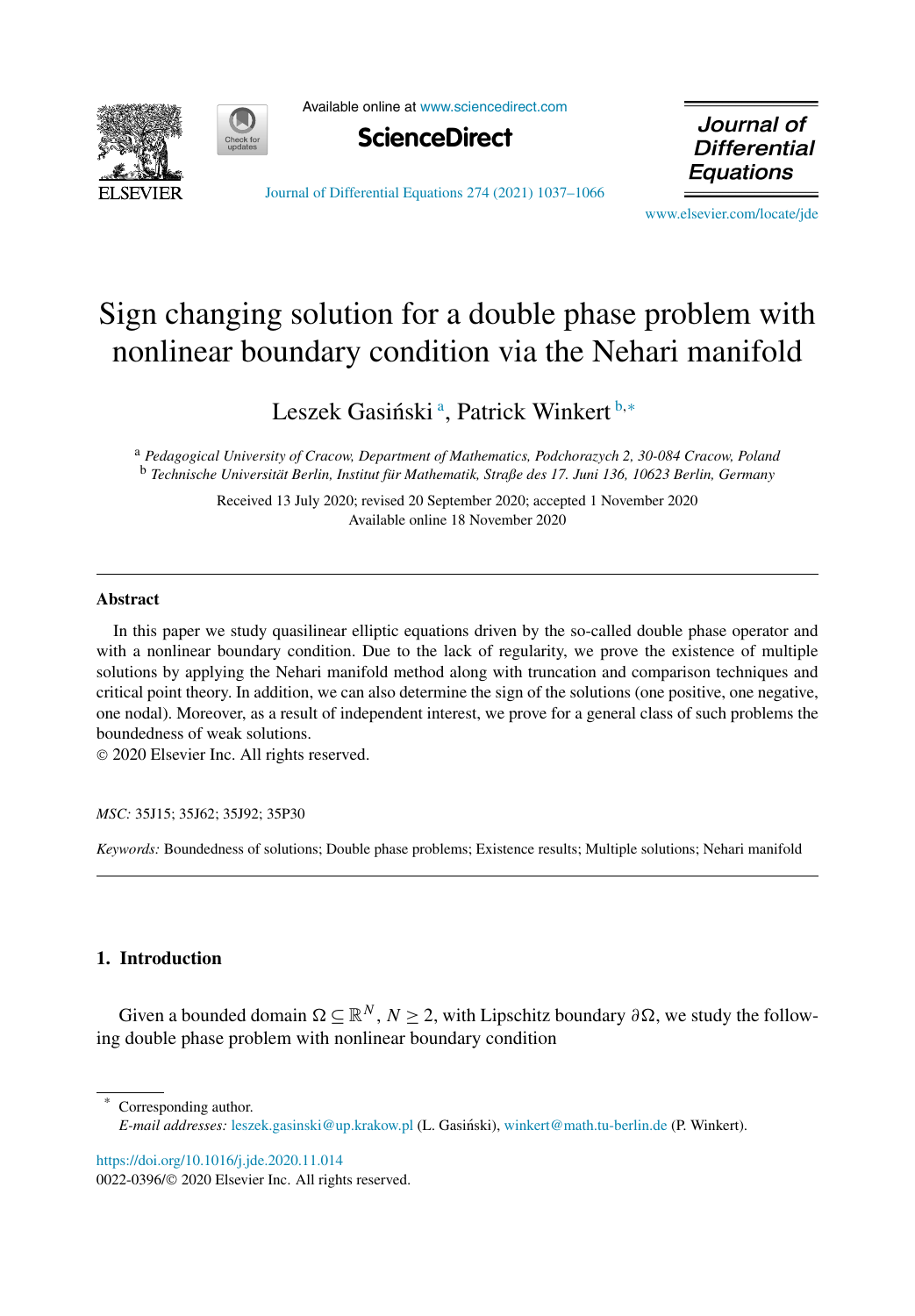<span id="page-1-0"></span>*L. Gasi´nski and P. Winkert Journal of Differential Equations 274 (2021) 1037–1066*

$$
-\operatorname{div}\left(|\nabla u|^{p-2}\nabla u + \mu(x)|\nabla u|^{q-2}\nabla u\right) = f(x, u) - |u|^{p-2}u - \mu(x)|u|^{q-2}u \quad \text{in } \Omega,
$$
  

$$
\left(|\nabla u|^{p-2}\nabla u + \mu(x)|\nabla u|^{q-2}\nabla u\right) \cdot v = g(x, u) \qquad \text{on } \partial\Omega,
$$
 (1.1)

where  $\nu(x)$  denotes the outer unit normal of  $\Omega$  at  $x \in \partial \Omega$ ,  $1 < p < q < N$ ,  $\mu \in L^{\infty}(\Omega)$  such that  $\mu(x) \ge 0$  for almost all (a. a.)  $x \in \Omega$  and  $f: \Omega \times \mathbb{R} \to \mathbb{R}$ ,  $g: \partial \Omega \times \mathbb{R} \to \mathbb{R}$  are Carathéodory functions which have  $(p - 1)$ -superlinear growth near  $\pm \infty$ .

The differential operator in  $(1.1)$  is the so-called double phase operator and is given by

$$
\operatorname{div}\left(|\nabla u|^{p-2}\nabla u + \mu(x)|\nabla u|^{q-2}\nabla u\right) \quad \text{for } u \in W^{1,\mathcal{H}}(\Omega) \tag{1.2}
$$

with an appropriate Musielak-Orlicz Sobolev space  $W^{1, \mathcal{H}}(\Omega)$ , see its definition in Section [2.](#page-3-0) Special cases of (1.2), studied extensively in the literature, occur when  $\inf_{\overline{\Omega}} \mu > 0$  (the weighted  $(q, p)$ -Laplacian) or when  $\mu \equiv 0$  (the *p*-Laplace differential operator). The operator (1.2) is related to the energy functional

$$
u \mapsto \int_{\Omega} \left( |\nabla u|^p + \mu(x) |\nabla u|^q \right) dx, \tag{1.3}
$$

where the integrand  $H(x, \xi) = |\xi|^p + \mu(x)|\xi|^q$  for all  $(x, \xi) \in \Omega \times \mathbb{R}^N$  has unbalanced growth, that is,

$$
|\xi|^p \le H(x, \xi) \le b\left(1 + |\xi|^q\right)
$$
 for a. a.  $x \in \Omega$  and for all  $\xi \in \mathbb{R}^N$ ,

with  $b > 0$ . The integral functional  $(1.3)$  is characterized by the fact that the energy density changes its ellipticity and growth properties according to the point in the domain. More precisely, its behavior depends on the values of the weight function  $\mu(\cdot)$ . Indeed, on the set  $\{x \in \Omega : \mu(x) =$ 0} it will be controlled by the gradient of order *p* and in the case  $\{x \in \Omega : \mu(x) \neq 0\}$  it is the gradient of order *q*. This is the reason why it is called double phase.

Originally, Zhikov [\[49](#page-29-0)] was the first who studied so-called double phase functionals of the form (1.3) in order to describe models of strongly anisotropic materials, see also Zhikov [[50\]](#page-29-0), [[51\]](#page-29-0) and the monograph of Zhikov-Kozlov-Oleinik [\[53\]](#page-29-0). Functionals like (1.3) have been studied by several authors with respect to regularity and nonstandard growth. We refer to the works of Baroni-Colombo-Mingione [[4\]](#page-27-0), [\[5\]](#page-27-0), [\[6](#page-27-0)], Baroni-Kuusi-Mingione [\[7](#page-28-0)], Cupini-Marcellini-Mascolo [[16\]](#page-28-0), Colombo-Mingione [\[14](#page-28-0)], [\[15](#page-28-0)], Marcellini [\[27](#page-28-0)], [[28\]](#page-28-0), Ok [[33\]](#page-28-0), [\[34](#page-28-0)], Ragusa-Tachikawa [\[43](#page-29-0)] and the references therein. We also mention the recent works of Beck-Mingione [\[8](#page-28-0)], [[9\]](#page-28-0) concerning nonuniformly elliptic variational problems.

In general, double phase differential operators and corresponding energy functionals given in (1.2) and (1.3), respectively, appear in several physical applications. For example, in the elasticity theory, the modulating coefficient  $\mu(\cdot)$  dictates the geometry of composites made of two different materials with distinct power hardening exponents *q* and *p*, see Zhikov [[52\]](#page-29-0). We also refer to other applications which can be found in the works of Bahrouni-Rădulescu-Repovš [[2\]](#page-27-0) on tran-sonic flows, Benci-D'Avenia-Fortunato-Pisani [[10\]](#page-28-0) on quantum physics and Cherfils-Il'yasov [[11\]](#page-28-0) on reaction diffusion systems.

The aim of our paper is to prove multiplicity results for problems of the form  $(1.1)$  where the nonlinearities are supposed to be  $(p - 1)$ -superlinear at  $\pm \infty$ . Due to the lack of regularity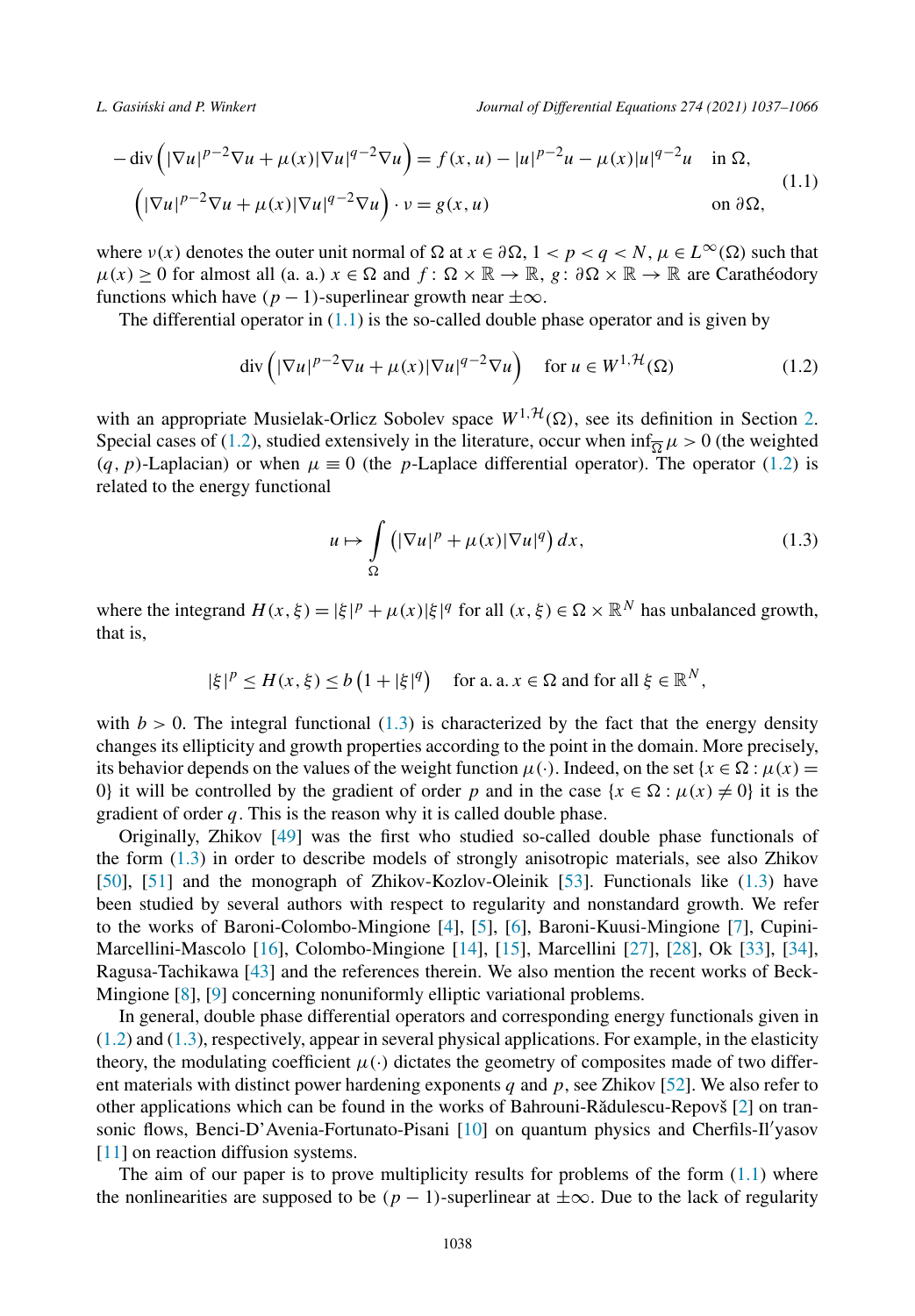for problems ([1.1](#page-1-0)), several tools, which are usually applied in the theory of multiplicity results based on the regularity results of Lieberman [[24\]](#page-28-0) and Pucci-Serrin [[41\]](#page-29-0), cannot be used in our treatment. Instead we will make use of the so-called Nehari manifold which was first introduced by Nehari in the works [\[31](#page-28-0)], [[32\]](#page-28-0). This method developed into a very powerful tool in order to find solutions (especially, sign-changing solutions) via critical point theory. The idea in this method is the following: Let *X* be a real Banach space and let  $J \in C^1(X, \mathbb{R})$  be a functional. If  $u \neq 0$  is a critical point of *J*, then *u* belongs to the set

$$
\mathcal{N} = \left\{ u \in X \setminus \{0\} : \langle J'(u), u \rangle = 0 \right\},\
$$

where  $\langle \cdot, \cdot \rangle$  is the duality paring between *X* and its dual space  $X^*$ . Therefore,  $\mathcal N$  is an appropriate constraint for finding nontrivial critical points of  $J$ . Although  $\mathcal N$  may not be a manifold in general, it is called Nehari manifold. So, we are looking for nontrivial minimizers of the functional *J* in a subset of the whole space which contains the nontrivial critical points of *J* , namely  $N$ . We refer to the book chapter of Szulkin-Weth [\[44\]](#page-29-0) which describes the method very well. Although there is no regularity theory for double phase problems, we are also going to prove a boundedness result for weak solutions of  $(1.1)$  $(1.1)$  $(1.1)$  by using Moser's iteration which can be seen as a starting point in order to obtain the smoothness of the solutions.

A pioneer work for multiplicity results with superlinear nonlinearities was published by Wang [[45\]](#page-29-0) for semilinear Dirichlet problems driven by the Laplacian. Although double phase problems have been known for a while, existence results have only been obtained by few authors. Perera-Squassina [[40\]](#page-29-0) showed the existence of a solution of problem ([1.1](#page-1-0)) with Dirichlet boundary condition by applying Morse theory where they used a cohomological local splitting to get an estimate of the critical groups at zero. The corresponding eigenvalue problem of the double phase operator with Dirichlet boundary condition has been studied by Colasuonno-Squassina [[13\]](#page-28-0) who proved the existence and properties of related variational eigenvalues. By applying variational methods, Liu-Dai [[26\]](#page-28-0) treated double phase problems and proved existence and multiplicity results, as well as sign-changing solutions. A similar treatment has been recently done by Gasiński-Papageorgiou  $[17,$  $[17,$  Proposition 3.4] via the Nehari manifold method for locally Lipschitz continuous right-hand sides. Furthermore, we refer to a recent work of the authors [[21\]](#page-28-0) in which the existence of at least one solution for Dirichlet double phase problems with convection is shown by applying the surjectivity result for pseudomonotone operators. This can be realized by an easy condition on the convection term, in addition to the usual growth condition. For multiple constant sign solutions we refer to another work of the authors in [[20\]](#page-28-0). To the best of our knowledge this is the first work dealing with a double phase phenomenon along with a nonlinear boundary condition.

Finally, we mention recent papers which are very close to our topic dealing with certain types of double phase problems. We refer to Bahrouni-Rădulescu-Winkert [\[3\]](#page-27-0), Cencelj-Rădulescu-Repovš [\[12\]](#page-28-0), Marino-Winkert [\[29\]](#page-28-0), Papageorgiou-Rădulescu-Repovš [[35\]](#page-28-0), [\[36](#page-28-0)], [\[37\]](#page-28-0), Rădulescu  $[42]$  $[42]$ , Zhang-Rădulescu  $[48]$  $[48]$ , Zeng-Gasiński-Winkert-Bai  $[46]$  $[46]$ ,  $[47]$  $[47]$  and the references therein.

The paper is organized as follows. In Section [2](#page-3-0) we recall the definition of the Musielak-Orlicz space  $L^{\mathcal{H}}(\Omega)$  and its corresponding Musielak-Orlicz Sobolev space  $W^{1,\mathcal{H}}(\Omega)$  and we give some embedding results dealing with boundary Lebesgue spaces following the work of Colasuonno-Squassina [[13\]](#page-28-0). In Section [3](#page-7-0) we present a boundedness result for a more general class of problems than [\(1.1\)](#page-1-0) following the treatment of Marino-Winkert [\[30](#page-28-0)], see Theorem [3.1](#page-8-0). In Section [4](#page-8-0) we state the full assumptions on the data of problem  $(1.1)$ , give the definition of the weak solution and state and prove our existence result concerning constant sign solutions, see Proposition [4.5.](#page-18-0)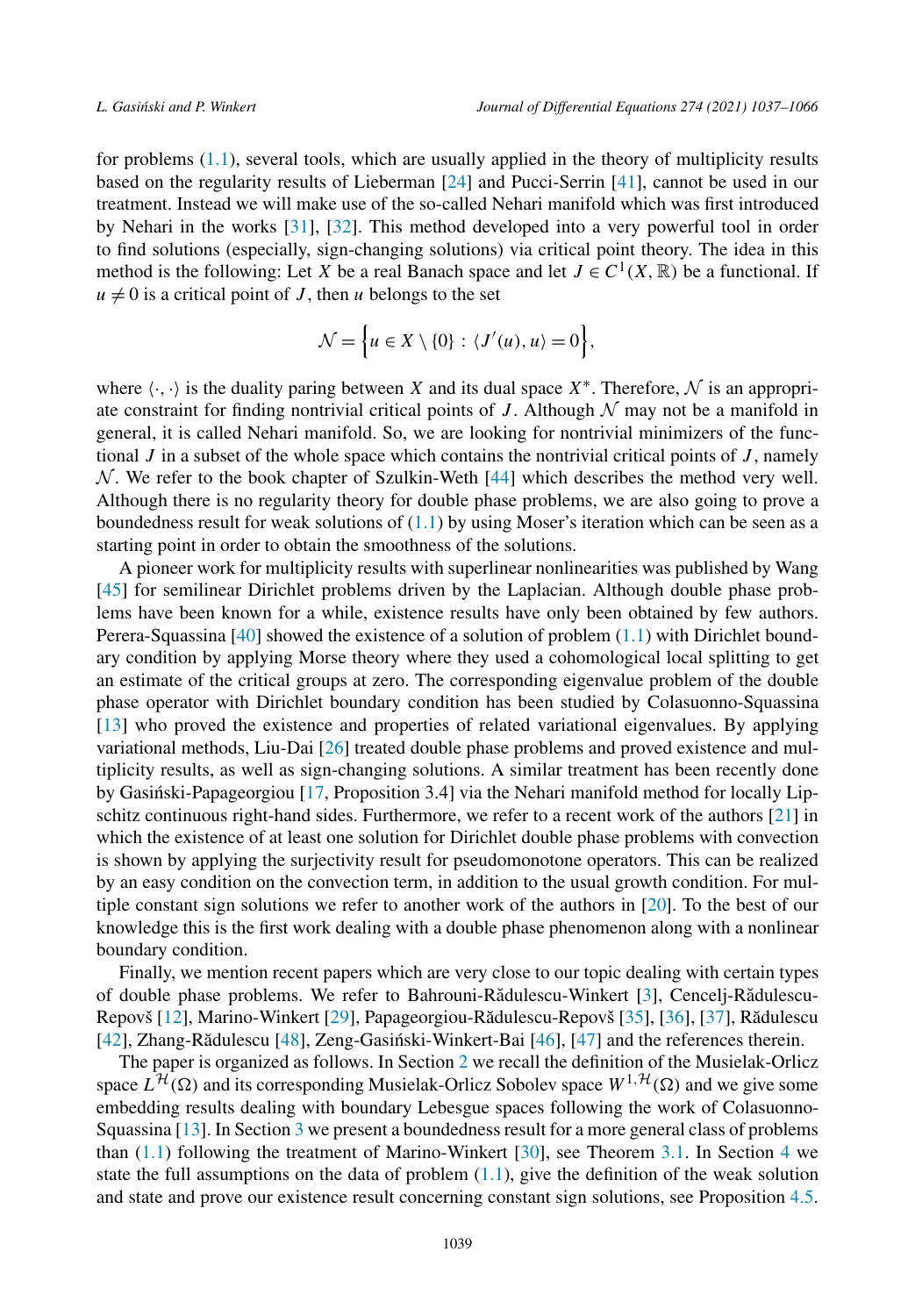<span id="page-3-0"></span>Finally, in Section [5](#page-19-0), we prove the existence of a sign-changing solution by applying the Nehari manifold method described above and state our full multiplicity result, see Theorem [5.9](#page-27-0).

### **2. Preliminaries**

In this section we give some definitions and results which will be needed later. We denote by  $L^r(\Omega)$  and  $L^r(\Omega; \mathbb{R}^N)$  the usual Lebesgue spaces endowed with the norm  $\|\cdot\|_r$  for  $1 \le r < \infty$ and by  $W^{1,r}(\Omega)$  and  $W_0^{1,r}(\Omega)$  we identify the corresponding Sobolev spaces equipped with the norms  $\|\cdot\|_{1,r}$  and  $\|\cdot\|_{1,r,0}$ , respectively, for  $1 < r < \infty$ . From the Sobolev embedding theorem it is clear that we have the embedding

$$
W^{1,r}(\Omega) \to L^{\hat{r}}(\Omega),
$$

which is compact for any  $\hat{r} < r^*$  and continuous for  $\hat{r} = r^*$ , where  $r^*$  is the critical exponent of *r* defined by

$$
r^* = \begin{cases} \frac{Nr}{N-r} & \text{if } r < N, \\ \text{any } \ell \in (r, \infty) & \text{if } r \ge N. \end{cases} \tag{2.1}
$$

Furthermore, we consider the  $(N - 1)$ -dimensional Hausdorff (surface) measure  $\sigma$  on the boundary *∂-* of *-*. Based on this, we can introduce in the usual way the boundary Lebesgue space  $L^r(\partial\Omega)$  with norm  $\|\cdot\|_{r,\partial\Omega}$ . It is well-known that there exists a unique continuous linear  $\text{operator }$  *γ* :  $W^{1,r}(\Omega) \to L^{\tilde{r}}(\partial \Omega)$  with  $\tilde{r} \leq r_*$ , called trace map, such that

$$
\gamma(u) = u\big|_{\partial\Omega}
$$
 for all  $u \in W^{1,p}(\Omega) \cap C^0(\overline{\Omega})$ .

Here,  $r_*$  is the critical exponent of  $r$  on the boundary given by

$$
r_* = \begin{cases} \frac{(N-1)r}{N-r} & \text{if } r < N, \\ \text{any } \ell \in (r, \infty) & \text{if } r \ge N. \end{cases} \tag{2.2}
$$

By the trace embedding theorem we know that  $\gamma$  is compact for any  $\tilde{r} < r_*$ . So, we understand all restrictions of Sobolev functions to *∂-* in the sense of traces. For simplification we will avoid the notation of the trace operator in this paper.

In the entire paper we assume that

$$
1 < p < q < N, \qquad \frac{Nq}{N+q-1} < p, \qquad \mu \in L^{\infty}(\Omega), \ \mu(x) \ge 0 \text{ for a. a. } x \in \Omega. \tag{2.3}
$$

**Remark 2.1.** Note that the second inequality in (2.3) is equivalent to the inequality  $q < p^*$  and so  $q < p^*$  is true as well. Hence, we have the compactness of  $W^{1, \mathcal{H}}(\Omega)$  into suitable Lebesgue spaces defined on the domain and also on the boundary, see Proposition [2.2](#page-5-0) below. We point out that  $(2.3)$  is different from the usual conditions when dealing with Dirichlet double phase problems, see, for example, [\[20](#page-28-0)] and [\[21](#page-28-0)] of the authors. Indeed, in these papers it is supposed that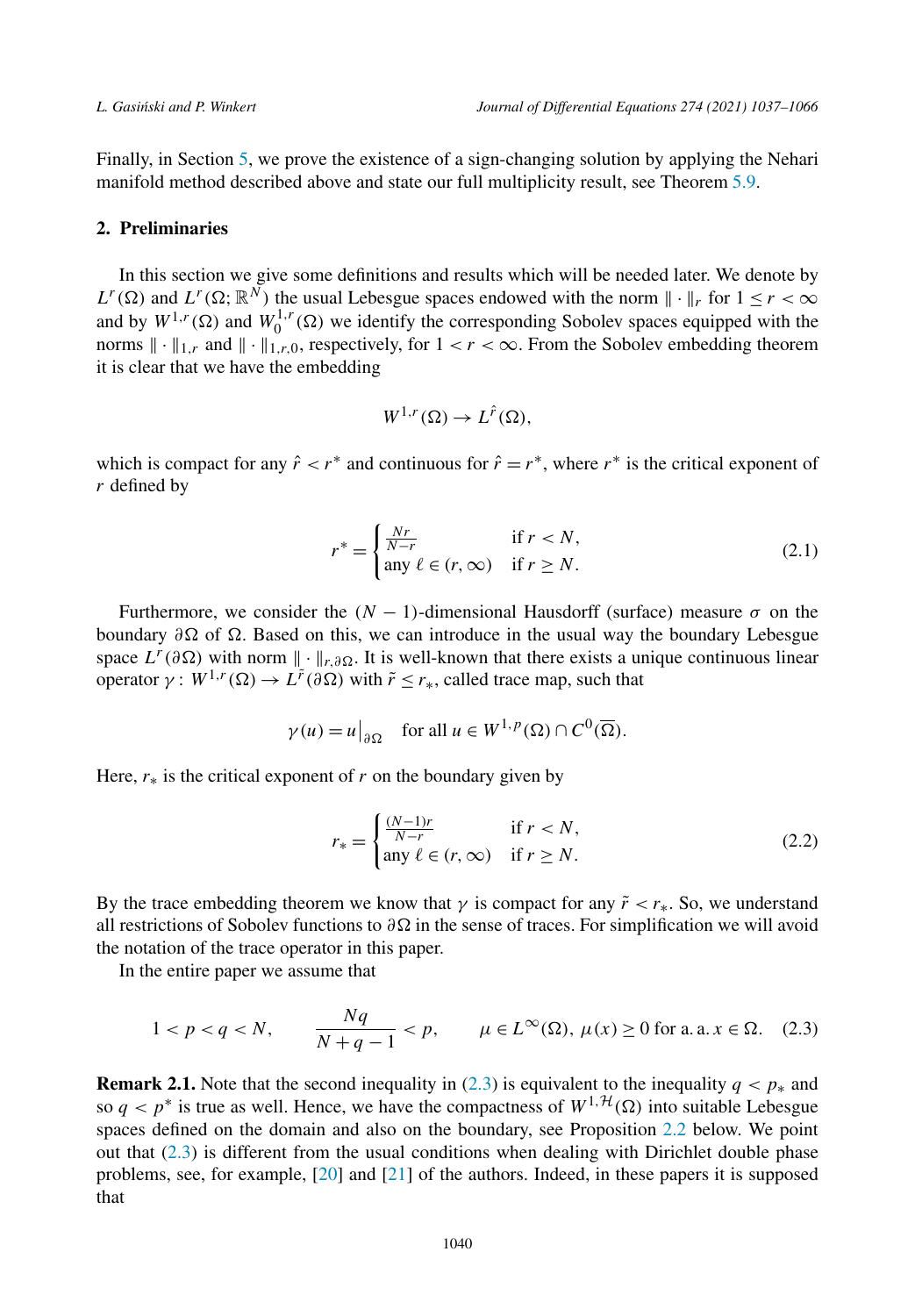<span id="page-4-0"></span>

$$
1 < p < q < N, \qquad \frac{q}{p} < 1 + \frac{1}{N}, \qquad 0 \le \mu(\cdot) \in C^{0,1}(\overline{\Omega}). \tag{2.4}
$$

Condition (2.4) was used for the first time by Baroni-Colombo-Mingione [[4,](#page-27-0) see (1.8)] in order to obtain regularity results of local minimizers for double phase integrals, see also the related works [\[5](#page-27-0)] and [[6\]](#page-27-0) of the same authors and Colombo-Mingione [\[14](#page-28-0)], [[15\]](#page-28-0). The meaning of (2.4) is twofold. On the one hand, from (2.4), we know that smooth functions are dense in the Musielak-Orlicz Sobolev space  $W^{1, H}(\Omega)$ , see, for example, Colasuonno-Squassina [[13,](#page-28-0) Proposition 6.5] or Harjulehto-Hästö [[22,](#page-28-0) Theorem 6.4.7 and Section 7.2]. On the other hand, (2.4) is required to have an equivalent norm on the space  $W_0^{1, H}(\Omega)$ , see Colasuonno-Squassina [[13,](#page-28-0) Proposition  $2.18(iv)$ ]. Since we do not need both arguments in our work, we suppose the conditions stated in ([2.3](#page-3-0)). As far as we know there is no relationship between

$$
\frac{Nq}{N+q-1} < p \quad \text{and} \quad \frac{q}{p} < 1 + \frac{1}{N},
$$

only that both inequalities imply that  $q < p^*$ .

Now, let  $\mathcal{H} \colon \Omega \times [0, \infty) \to [0, \infty)$  be the function

$$
(x,t)\mapsto t^p+\mu(x)t^q.
$$

We set

$$
\rho_{\mathcal{H}}(u) := \int_{\Omega} \mathcal{H}(x, |u|) dx = \int_{\Omega} \left( |u|^p + \mu(x)|u|^q \right) dx.
$$
 (2.5)

Based on the definition of the modular function  $\rho$ <sub>H</sub> we are now in the position to introduce the so-called Musielak-Orlicz space  $L^{H}(\Omega)$  which is defined by

$$
L^{\mathcal{H}}(\Omega) = \left\{ u \mid u \colon \Omega \to \mathbb{R} \text{ is measurable and } \rho_{\mathcal{H}}(u) < +\infty \right\}
$$

equipped with the Luxemburg norm

$$
||u||_{\mathcal{H}} = \inf \left\{ \tau > 0 : \rho_{\mathcal{H}} \left( \frac{u}{\tau} \right) \le 1 \right\}.
$$

From Colasuonno-Squassina [\[13](#page-28-0), Proposition 2.14] we know that the space  $L^{H}(\Omega)$  is uniformly convex and so reflexive. Furthermore, we introduce the seminormed space

$$
L_{\mu}^{q}(\Omega) = \left\{ u \mid u \colon \Omega \to \mathbb{R} \text{ is measurable and } \int_{\Omega} \mu(x) |u|^{q} dx < +\infty \right\}
$$

endowed with the seminorm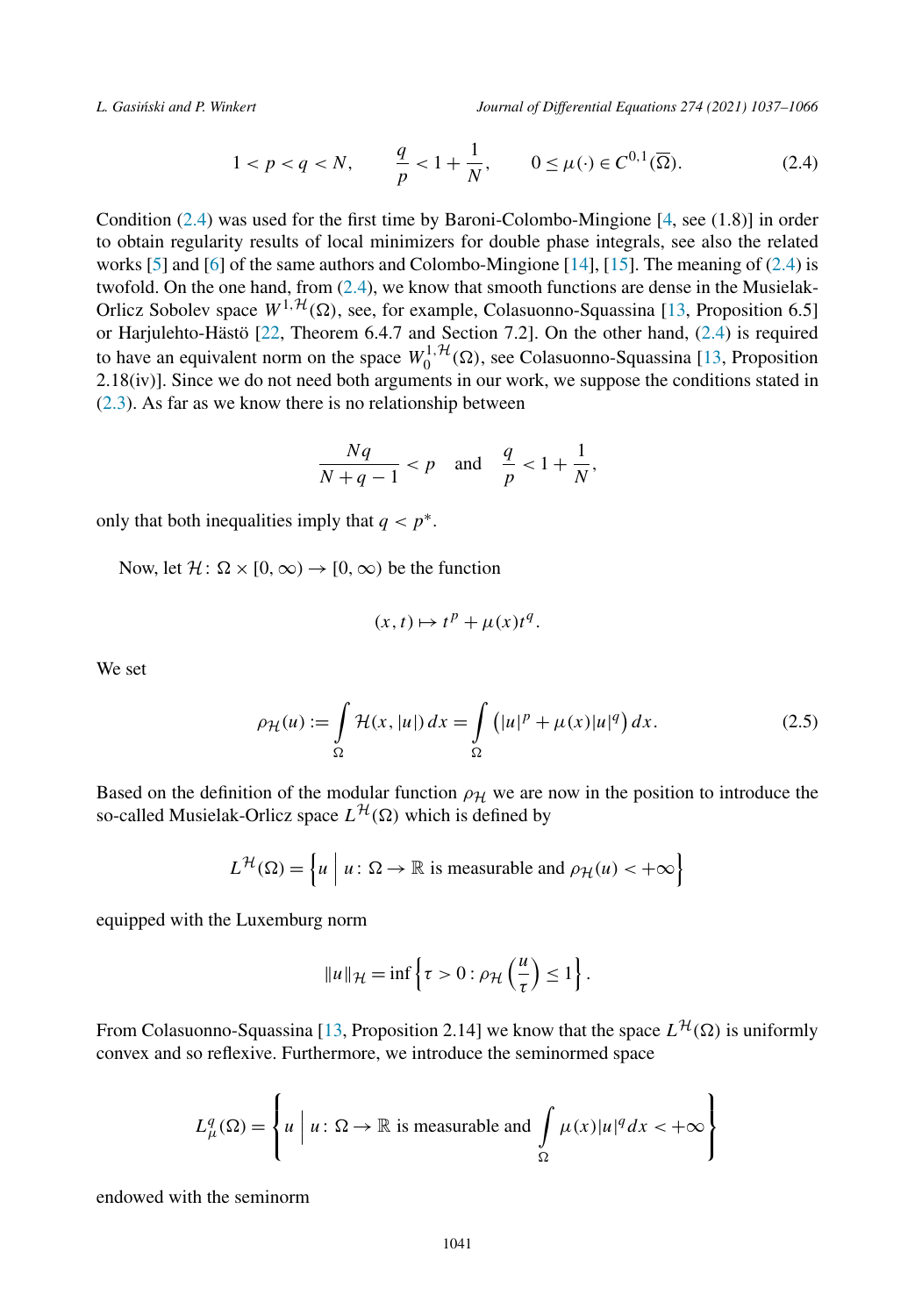<span id="page-5-0"></span>

$$
||u||_{q,\mu} = \left(\int_{\Omega} \mu(x)|u|^q dx\right)^{\frac{1}{q}}.
$$

In the same way we define the space  $L^q_\mu(\Omega;\mathbb{R}^N)$ . By  $W^{1,\mathcal{H}}(\Omega)$  we denote the corresponding Musielak-Orlicz Sobolev space which is defined by

$$
W^{1,\mathcal{H}}(\Omega) = \left\{ u \in L^{\mathcal{H}}(\Omega) : |\nabla u| \in L^{\mathcal{H}}(\Omega) \right\}
$$

equipped with the norm

$$
||u||_{1,\mathcal{H}} = ||\nabla u||_{\mathcal{H}} + ||u||_{\mathcal{H}},
$$

where  $\|\nabla u\|_{\mathcal{H}} = \|\nabla u\|_{\mathcal{H}}$ . Since  $W^{1,\mathcal{H}}(\Omega)$  is uniformly convex, see again Colasuonno-Squassina [\[13](#page-28-0), Proposition 2.14], we know that it is a reflexive Banach space.

We have the following embedding results for the spaces  $L^{\mathcal{H}}(\Omega)$  and  $W^{1,\mathcal{H}}(\Omega)$ .

**Proposition 2.2.** *Let* [\(2.3\)](#page-3-0) *be satisfied and let*

$$
p^* := \frac{Np}{N - p} \quad and \quad p_* := \frac{(N - 1)p}{N - p} \tag{2.6}
$$

*be the critical exponents to p*, *see* [\(2.1](#page-3-0)) *and* ([2.2](#page-3-0)) *for*  $r = p$ *. Then the following embeddings hold*:

- (i)  $L^{\mathcal{H}}(\Omega) \hookrightarrow L^{r}(\Omega)$  and  $W^{1,\mathcal{H}}(\Omega) \hookrightarrow W^{1,r}(\Omega)$  are continuous for all  $r \in [1, p]$ ;
- *(ii)*  $W^{1, \mathcal{H}}(\Omega) \hookrightarrow L^{r}(\Omega)$  *is continuous for all*  $r \in [1, p^*];$
- *(iii)*  $W^{1,\mathcal{H}}(\Omega) \hookrightarrow L^r(\Omega)$  *is compact for all*  $r \in [1, p^*);$
- $(iv)$  *W*<sup>1,*H*</sup>( $\Omega$ )  $\hookrightarrow$  *L<sup>r</sup>*(∂ $\Omega$ ) *is continuous for all r* ∈ [1,  $p_*$ ];
- $(V)$  *W*<sup>1,*H*</sup>( $\Omega$ )  $\hookrightarrow$  *L<sup>r</sup>*( $\partial \Omega$ ) *is compact for all r* ∈ [1,  $p_*$ )*;*
- $(\nu i)$   $L^{\mathcal{H}}(\Omega) \hookrightarrow L_{\mu}^{q}(\Omega)$  *is continuous;*
- *(vii)*  $L^q(\Omega) \hookrightarrow L^{\mathcal{H}}(\Omega)$  *is continuous.*

For the continuity of the embedding  $L^{\mathcal{H}}(\Omega) \hookrightarrow L^{r}(\Omega)$  we refer to Colasuonno-Squassina [[13,](#page-28-0) Propositions 2.3 and 2.15] while (ii)–(v) follow from the classical Sobolev embedding theorem and the trace embedding result. The statements (vi) and (vii) can be also found in Colasuonno-Squassina  $[13,$  $[13,$  Propositions 2.15 (iv) and (v)].

The norm  $\|\cdot\|_{\mathcal{H}}$  and the modular function  $\rho_{\mathcal{H}}$  are related as follows, see Liu-Dai [\[26](#page-28-0), Proposition 2.1].

**Proposition 2.3.** *Let* [\(2.3\)](#page-3-0) *be satisfied and let*  $\rho_H$  *be defined by* ([2.5](#page-4-0))*.* 

- *(i) If*  $y \neq 0$ *, then*  $||y||_{\mathcal{H}} = \lambda$  *if and only if*  $\rho_{\mathcal{H}}(\frac{y}{\lambda}) = 1$ *;*
- $(iii)$   $||y||_{\mathcal{H}} < 1$  (resp.  $> 1, = 1$ ) *if and only if*  $\rho_{\mathcal{H}}(y) < 1$  (resp.  $> 1, = 1$ );
- *(iii) If*  $||y||_{\mathcal{H}} < 1$ *, then*  $||y||_{\mathcal{H}}^q \le \rho_{\mathcal{H}}(y) \le ||y||_{\mathcal{H}}^p$
- $f(x) = \frac{1}{2} \int_{0}^{x} |f(y)|^{2} dy \leq 2 \int_{0}^{x} \int_{0}^{x} \int_{0}^{y} f(y) dy = \frac{1}{2} \int_{0}^{x} \int_{0}^{y} f(y) dy$
- $(\nu)$   $\|y\|_{\mathcal{H}} \to 0$  *if and only if*  $\rho_{\mathcal{H}}(y) \to 0$ *;*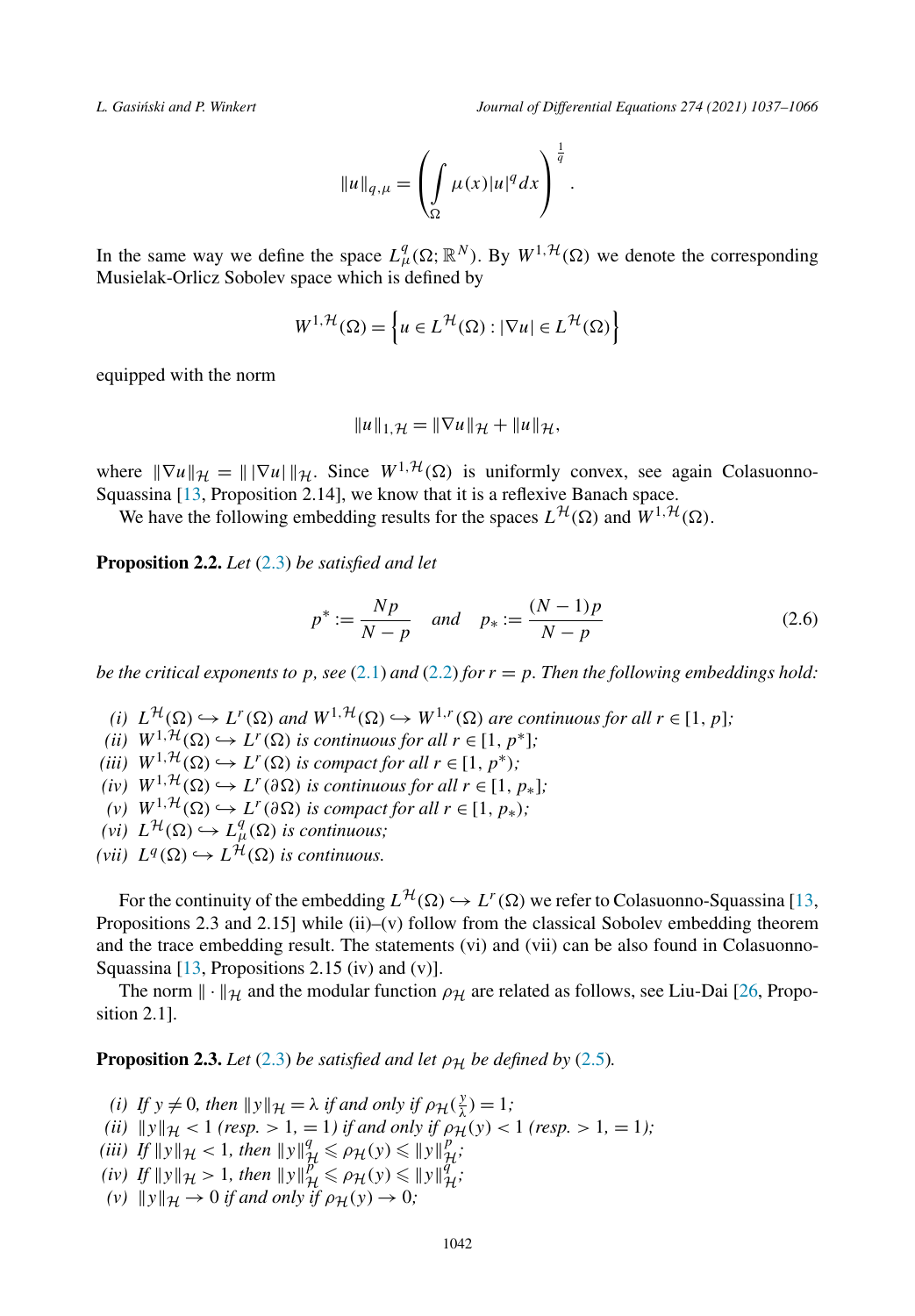<span id="page-6-0"></span> $(vi)$   $\|y\|_{\mathcal{H}} \to +\infty$  *if and only if*  $\rho_{\mathcal{H}}(y) \to +\infty$ *.* 

For  $u \in W^{1, \mathcal{H}}(\Omega)$  let

$$
\hat{\rho}_{\mathcal{H}}(u) = \int_{\Omega} \left( |\nabla u|^p + \mu(x) |\nabla u|^q \right) dx + \int_{\Omega} \left( |u|^p + \mu(x) |u|^q \right) dx. \tag{2.7}
$$

Following the proof of Liu-Dai [[26,](#page-28-0) Proposition 2.1] we have a similar result for the norm  $\|\cdot\|_{1,\mathcal{H}}$  and the modular function  $\hat{\rho}_{\mathcal{H}}$ .

**Proposition 2.4.** *Let* [\(2.3\)](#page-3-0) *be satisfied and let*  $\hat{\rho}_H$  *be defined by* (2.7)*.* 

*(i) If*  $y \neq 0$ *, then*  $||y||_{1,\mathcal{H}} = \lambda$  *if and only if*  $\hat{\rho}_{\mathcal{H}}(\frac{y}{\lambda}) = 1$ *; (ii)*  $||y||_1$ <sub>*H*</sub>  $\lt$  1 *(resp.* > 1*,* = 1*) if and only if*  $\hat{\rho}_H(y) \lt 1$  *(resp.* > 1*,* = 1*)*; *(iii) If*  $||y||_{1,\mathcal{H}} < 1$ *, then*  $||y||_{1,\mathcal{H}}^q \leq \hat{\rho}_{\mathcal{H}}(y) \leq ||y||_{1,\mathcal{H}}^p$ ;  $f(x) = \int_{0}^{x} \|y\|_{1,\mathcal{H}} \leq 1, \text{ then } \|y\|_{1,\mathcal{H}}^{\rho} \leq \hat{\rho}_{\mathcal{H}}(y) \leq \|y\|_{1,\mathcal{H}}^{\rho}$ *(v)*  $||y||_1$ <sup>*,*H</sup>  $\rightarrow$  0 *if and only if*  $\hat{\rho}_H(y) \rightarrow 0$ *;*  $(vi)$   $||y||_{1,\mathcal{H}} \rightarrow +\infty$  *if and only if*  $\hat{\rho}_{\mathcal{H}}(y) \rightarrow +\infty$ *.* 

We denote by  $\langle \cdot, \cdot \rangle_{\mathcal{H}}$  the duality pairing between  $W^{1, \mathcal{H}}(\Omega)$  and its dual space  $W^{1, \mathcal{H}}(\Omega)^*$  and consider the nonlinear operator  $A: W^{1, H}(\Omega) \to W^{1, H}(\Omega)^*$  which is defined by

$$
\langle A(u), \varphi \rangle_{\mathcal{H}} := \int\limits_{\Omega} \left( |\nabla u|^{p-2} \nabla u + \mu(x) |\nabla u|^{q-2} \nabla u \right) \cdot \nabla \varphi \, dx \tag{2.8}
$$

for all  $u, \varphi \in W^{1, H}(\Omega)$ . The properties of the operator  $A: W^{1, H}(\Omega) \to W^{1, H}(\Omega)^*$  are stated in the following proposition, see Liu-Dai [\[26](#page-28-0)].

**Proposition 2.5.** *The operator A defined by* (2.8) *is bounded (that is, it maps bounded sets to bounded sets), continuous, strictly monotone (hence maximal monotone) and it is of type (*S*)*+*, that is,*

$$
u_n \rightharpoonup u
$$
 in  $W^{1, \mathcal{H}}(\Omega)$  and  $\limsup_{n \to \infty} \langle A(u_n), u_n - u \rangle \leq 0$ ,

 $imply u_n \to u \text{ in } W^{1, \mathcal{H}}(\Omega).$ 

For  $s \in \mathbb{R}$ , we set  $s^{\pm} = \max\{\pm s, 0\}$  and for  $u \in W^{1, \mathcal{H}}(\Omega)$  we define  $u^{\pm}(\cdot) = u(\cdot)^{\pm}$ . We have

$$
u^{\pm} \in W^{1, H}(\Omega), \quad |u| = u^{+} + u^{-}, \quad u = u^{+} - u^{-}.
$$

If *X* is a Banach space and  $\varphi \in C^1(X, \mathbb{R})$ , then we define

$$
K_{\varphi} = \{ u \in X : \varphi'(u) = 0 \}
$$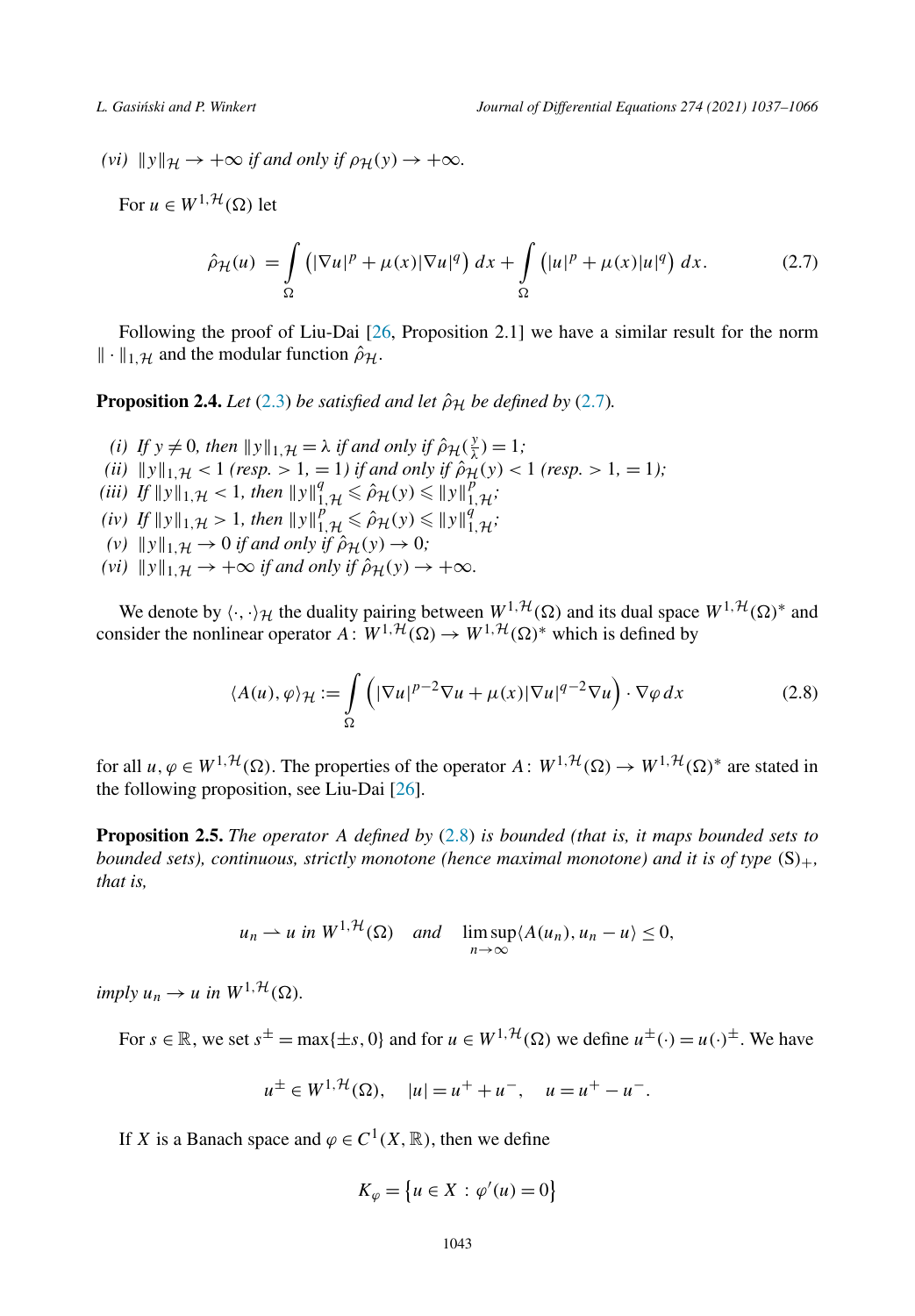<span id="page-7-0"></span>being the critical set of  $\varphi$ . Furthermore, we say that  $\varphi$  satisfies the Cerami condition, if every sequence  $\{u_n\}_{n>1} \subseteq X$  such that  $\{\varphi(u_n)\}_{n>1} \subseteq \mathbb{R}$  is bounded and such that

$$
(1 + \|u_n\|_X)\,\varphi'(u_n) \to 0 \quad \text{in } X^* \text{ as } n \to \infty,
$$

admits a strongly convergent subsequence.

This compactness-type condition on the functional  $\varphi$  leads to a deformation theorem from which one can derive the minimax theory for the critical values of  $\varphi$ . A central result of this theory is the so-called mountain pass theorem due to Ambrosetti-Rabinowitz [\[1](#page-27-0)] which we recall next.

**Theorem 2.6.** Let  $\varphi \in C^1(X)$  be a functional satisfying the C-condition and let  $u_1, u_2 \in X$ ,  $||u_2$  $u_1 \|_X > \rho > 0$ ,

$$
\max{\{\varphi(u_1), \varphi(u_2)\}} < \inf{\{\varphi(u) : \|u - u_1\|_X = \rho\}} =: m_\rho
$$

and  $c = \inf_{\gamma \in \Gamma} \max_{0 \le t \le 1} \varphi(\gamma(t))$  with  $\Gamma = \{ \gamma \in C([0, 1], X) : \gamma(0) = u_1, \gamma(1) = u_2 \}.$  Then  $c \geq m_{\rho}$  *with c being a critical value of*  $\varphi$ *.* 

# **3. A priori estimates for double phase problems**

In this section we are going to prove the boundedness of weak solutions for double phase problems stated in a more general form than  $(1.1)$  $(1.1)$  $(1.1)$ . For example, we allow in this section a convection term, that is, the dependence on the right-hand side on the gradient of the solution. We point out that such a result is of independent interest and can be applied for several model problems of this type. We consider the problem

$$
-\operatorname{div}\left(|\nabla u|^{p-2}\nabla u + \mu(x)|\nabla u|^{q-2}\nabla u\right) = h_1(x, u, \nabla u) \quad \text{in } \Omega,
$$
  

$$
\left(|\nabla u|^{p-2}\nabla u + \mu(x)|\nabla u|^{q-2}\nabla u\right) \cdot v = h_2(x, u) \quad \text{on } \partial\Omega,
$$
 (3.1)

where we assume the following hypotheses on the data:

 $H(h_1, h_2)$   $h_1: \Omega \times \mathbb{R} \times \mathbb{R}^N \to \mathbb{R}$  and  $h_2: \partial \Omega \times \mathbb{R} \to \mathbb{R}$  are Carathéodory functions satisfying

$$
|h_1(x, s, \xi)| \le a_1 |\xi|^{p \frac{r_1 - 1}{r_1}} + a_2 |s|^{r_1 - 1} + a_3 \quad \text{for a. a. } x \in \Omega,
$$
  

$$
|h_2(x, s)| \le a_4 |s|^{r_2 - 1} + a_5 \quad \text{for a. a. } x \in \partial \Omega,
$$

for all  $s \in \mathbb{R}$  and for all  $\xi \in \mathbb{R}^N$  with positive constants  $a_i, i \in \{1, ..., 5\}$ , and  $q <$  $r_1 \leq p^*$  as well as  $q < r_2 \leq p_*$ , where  $p^*$  and  $p_*$  are the critical exponents of *p* stated in [\(2.6\)](#page-5-0).

We call  $u \in W^{1, H}(\Omega)$  a weak solution of problem (3.1) if

$$
\int_{\Omega} \left( |\nabla u|^{p-2} \nabla u + \mu(x) |\nabla u|^{q-2} \nabla u \right) \cdot \nabla v \, dx = \int_{\Omega} h_1(x, u, \nabla u) v \, dx + \int_{\partial \Omega} h_2(x, u) v \, d\sigma \tag{3.2}
$$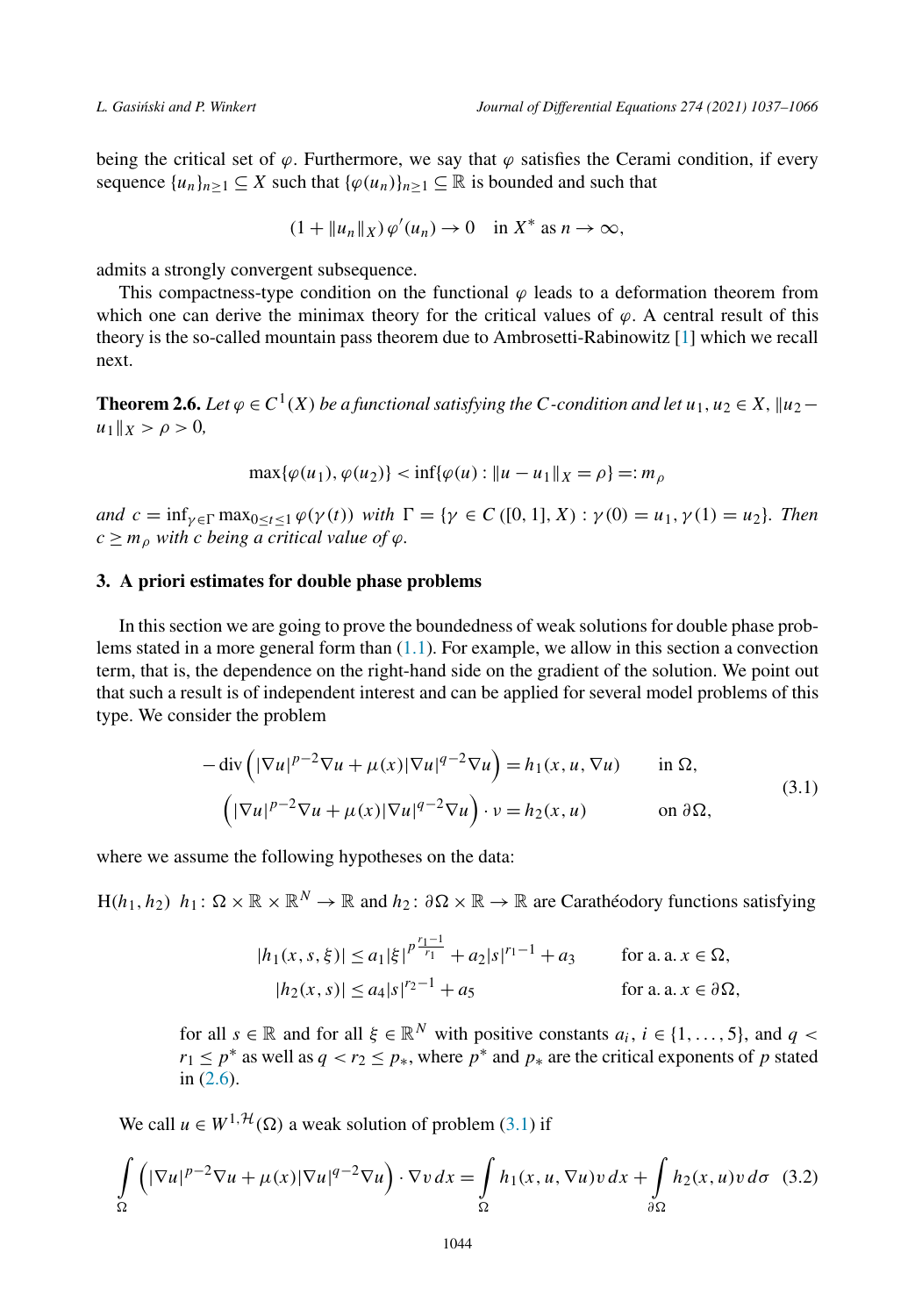<span id="page-8-0"></span>is satisfied for all test functions  $v \in W^{1, \mathcal{H}}(\Omega)$ .

Exploiting the recent result of Marino-Winkert [\[30\]](#page-28-0) we can prove the following result about the boundedness of weak solutions of [\(3.2\)](#page-7-0).

**Theorem 3.1.** Let hypotheses ([2.3](#page-3-0)) and  $H(h_1, h_2)$  be satisfied and let  $u \in W^{1, H}(\Omega)$  be a weak *solution of problem* [\(3.1\)](#page-7-0)*. Then,*  $u \in L^{\infty}(\Omega)$ *.* 

**Proof.** It is known that  $u = u^+ - u^-$ . Therefore, we can assume, without any loss of generality, that  $u > 0$ .

Let *h* > 0 and define  $u_h := \min\{u, h\}$ . Choosing  $v = uu_h^{\kappa p}$  with  $\kappa > 0$  as test function in [\(3.2\)](#page-7-0) we have

$$
\int_{\Omega} |\nabla u|^p u_h^{kp} dx + \kappa p \int_{\Omega} |\nabla u|^{p-2} \nabla u \cdot \nabla u_h u_h^{kp-1} u dx \n+ \int_{\Omega} \mu(x) |\nabla u|^q u_h^{kp} dx + \kappa p \int_{\Omega} \mu(x) |\nabla u|^{q-2} \nabla u \cdot \nabla u_h u_h^{kp-1} u dx \n= \int_{\Omega} h_1(x, u, \nabla u) u u_h^{kp} dx + \int_{\partial \Omega} h_2(x, u) u u_h^{kp} d\sigma.
$$
\n(3.3)

Obviously, the third and the fourth integral on the left-hand side of  $(3.3)$  are nonnegative. This gives

$$
\int_{\Omega} |\nabla u|^p u_h^{\kappa p} dx + \kappa p \int_{\Omega} |\nabla u|^{p-2} \nabla u \cdot \nabla u_h u_h^{\kappa p-1} u dx
$$
  
\n
$$
\leq \int_{\Omega} h_2(x, u, \nabla u) u u_h^{\kappa p} dx + u u_h^{\kappa p} + \int_{\partial \Omega} h_2(x, u) u u_h^{\kappa p} d\sigma.
$$

Since  $W^{1, \mathcal{H}}(\Omega) \subseteq W^{1, p}(\Omega)$  we can proceed exactly as in the proof of Theorem 3.1 of Marino-Winkert [\[30,](#page-28-0) starting with (3.2)] to obtain that *u* ∈  $L^{\infty}(\Omega)$ .  $\Box$ 

### **4. Constant sign solutions**

In this section we are going to prove the existence of constant sign solutions of problem [\(1.1\)](#page-1-0). First, we state our assumptions.

- (H) *f* :  $\Omega \times \mathbb{R} \to \mathbb{R}$  and *g* :  $\partial \Omega \times \mathbb{R} \to \mathbb{R}$  are Carathéodory functions such that the following hold:
	- (i) There exist constants  $c_1$ ,  $c_2 > 0$  such that

$$
|f(x, s)| \le c_1 \left(1 + |s|^{r_1 - 1}\right) \quad \text{for a. a. } x \in \Omega,
$$
  

$$
|g(x, s)| \le c_2 \left(1 + |s|^{r_2 - 1}\right) \quad \text{for a. a. } x \in \partial\Omega,
$$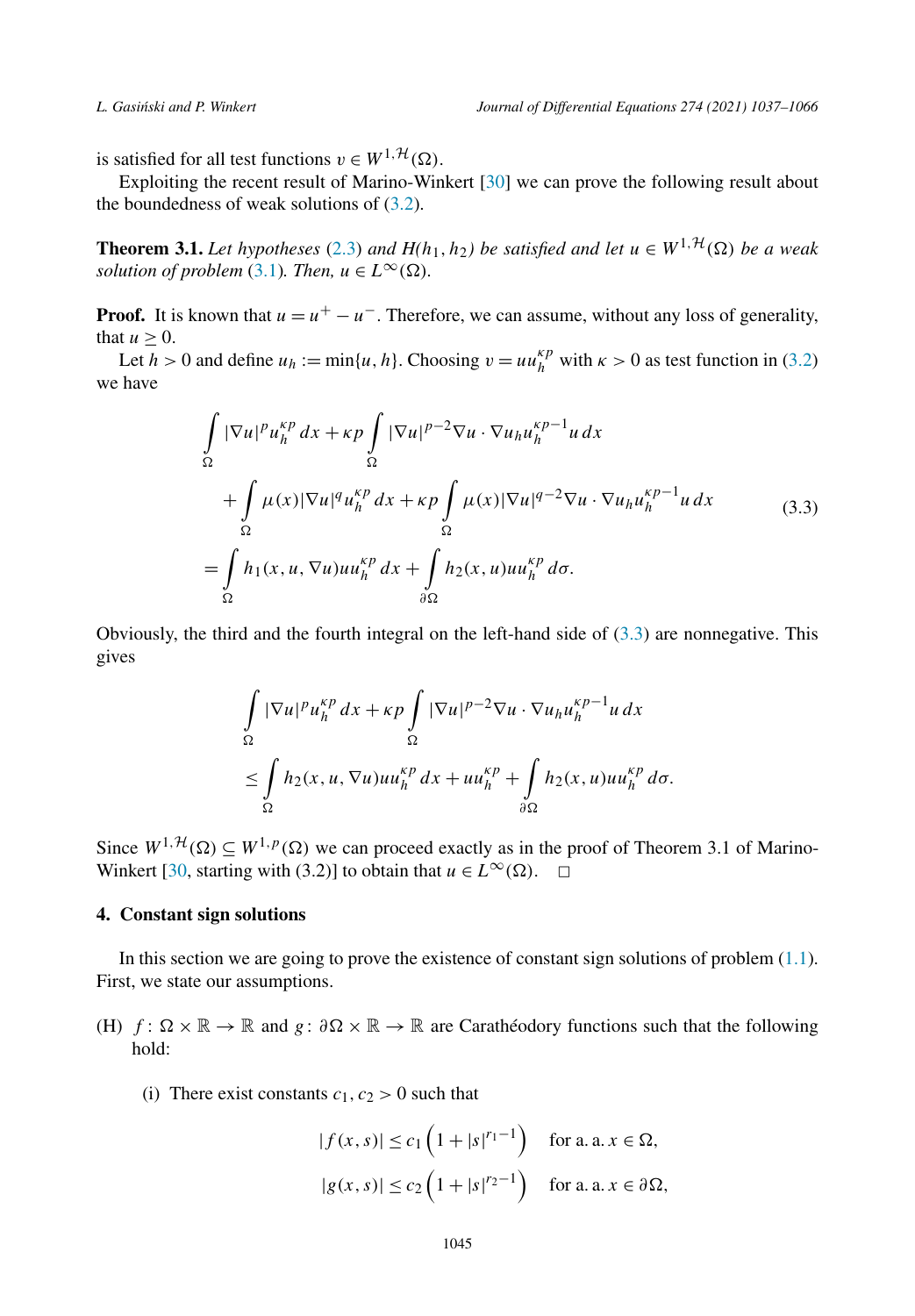for all  $s \in \mathbb{R}$ , where  $q < r_1 < p^*$  and  $q < r_2 < p_*$  with the critical exponents  $p^*$  and  $p$ <sup>∗</sup> given in [\(2.1\)](#page-3-0) and ([2.2](#page-3-0)), respectively; (ii)

$$
\lim_{s \to \pm \infty} \frac{f(x, s)}{|s|^{q-2} s} = +\infty \quad \text{uniformly for a. a. } x \in \Omega;
$$
\n
$$
\lim_{s \to \pm \infty} \frac{g(x, s)}{|s|^{q-2} s} = +\infty \quad \text{uniformly for a. a. } x \in \partial \Omega;
$$

(iii)

$$
\lim_{s \to 0} \frac{f(x, s)}{|s|^{p-2}s} = 0 \quad \text{uniformly for a. a. } x \in \Omega;
$$
\n
$$
\lim_{s \to 0} \frac{g(x, s)}{|s|^{p-2}s} = 0 \quad \text{uniformly for a. a. } x \in \partial\Omega;
$$

(iv) The functions

$$
s \mapsto f(x, s)s - qF(x, s)
$$
 and  $s \mapsto g(x, s)s - qG(x, s)$ 

are nondecreasing on  $\mathbb{R}_+$  and nonincreasing on  $\mathbb{R}_-$  for a. a.  $x \in \Omega$  and for a. a.  $x \in \partial \Omega$ , respectively, where

$$
F(x, s) = \int_{0}^{s} f(x, t) dt \text{ and } G(x, s) = \int_{0}^{s} g(x, t) dt;
$$

(v) The functions

$$
\frac{f(x,s)}{|s|^{q-1}} \quad \text{and} \quad \frac{g(x,s)}{|s|^{q-1}}
$$

are strictly increasing on  $(-\infty, 0)$  and on  $(0, +\infty)$  for a. a.  $x \in \Omega$  and for a. a.  $x \in \partial \Omega$ , respectively.

Note that the continuity of  $f(x, \cdot)$  and  $g(x, \cdot)$  along with (H)(iii) implies that

 $f(x, 0) = 0$  for a. a.  $x \in \Omega$  and  $g(x, 0) = 0$  for a. a.  $x \in \partial \Omega$ .

We say that  $u \in W^{1, H}(\Omega)$  is a weak solution of problem [\(1.1](#page-1-0)) if it satisfies

$$
\int_{\Omega} \left( |\nabla u|^{p-2} \nabla u + \mu(x) |\nabla u|^{q-2} \nabla u \right) \cdot \nabla v \, dx + \int_{\Omega} \left( |u|^{p-2} u + \mu(x) |u|^{q-2} u \right) v \, dx
$$
  
= 
$$
\int_{\Omega} f(x, u) v \, dx + \int_{\partial \Omega} g(x, u) v \, d\sigma
$$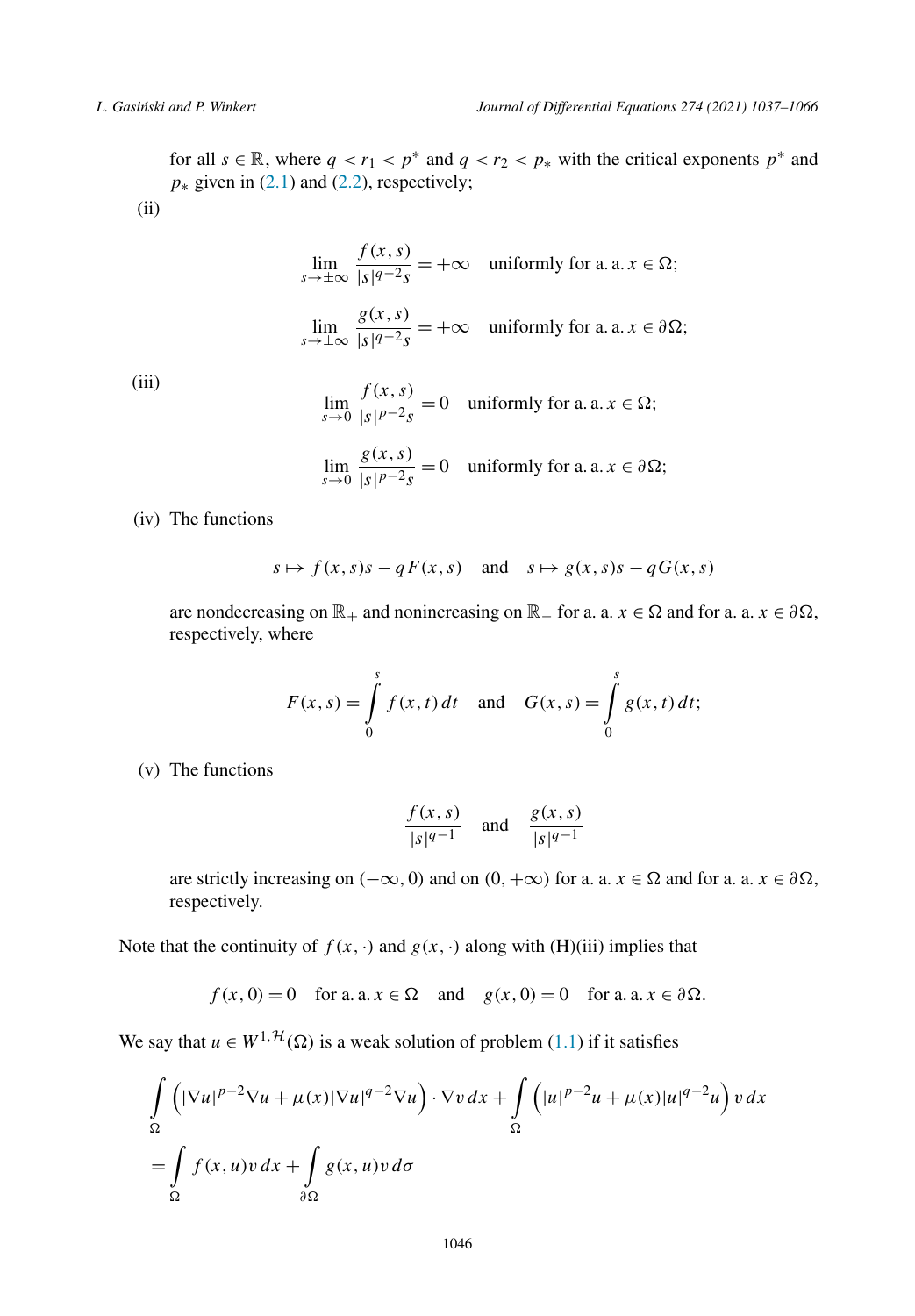<span id="page-10-0"></span>for all test functions  $v \in W^{1, \mathcal{H}}(\Omega)$ .

The energy functional  $\varphi: W^{1, H}(\Omega) \to \mathbb{R}$  corresponding to problem [\(1.1\)](#page-1-0) is defined by

$$
\varphi(u) = \frac{1}{p} \|\nabla u\|_p^p + \frac{1}{q} \|\nabla u\|_{q,\mu}^q + \frac{1}{p} \|u\|_p^p + \frac{1}{q} \|u\|_{q,\mu}^q - \int_{\Omega} F(x, u) \, dx - \int_{\partial \Omega} G(x, u) \, d\sigma
$$

for all  $u \in W^{1, H}(\Omega)$ . Note that  $\varphi \in C^1(W^{1, H}(\Omega))$ , see Perera-Squassina [[40,](#page-29-0) Proposition 2.1], and that any  $u \in K_\omega$  is a solution of problem ([1.1](#page-1-0)).

First we want to produce two constant sign solutions. To this end, we consider the positive and negative truncations of the energy functional  $\varphi$ . So, we consider  $\varphi_{\pm}$ :  $W^{1,\mathcal{H}}(\Omega) \to \mathbb{R}$  defined by

$$
\varphi_{\pm}(u) = \frac{1}{p} \|\nabla u\|_{p}^{p} + \frac{1}{q} \|\nabla u\|_{q,\mu}^{q} + \frac{1}{p} \|u\|_{p}^{p} + \frac{1}{q} \|u\|_{q,\mu}^{q} - \int_{\Omega} F(x, \pm u^{\pm}) dx - \int_{\partial\Omega} G(x, \pm u^{\pm}) d\sigma.
$$

**Proposition 4.1.** *Let hypotheses* [\(2.3\)](#page-3-0) *and (H) be satisfied. Then the functionals*  $\varphi_{\pm}$  *fulfill the Cerami condition.*

**Proof.** We will show the proof only for  $\varphi_+$ , the proof for  $\varphi_-$  works in a similar way. Let  $\{u_n\}_{n\geq 1} \subseteq W^{1,\mathcal{H}}(\Omega)$  be a sequence such that

$$
|\varphi_+(u_n)| \le M_1 \quad \text{for some } M_1 > 0 \text{ and for all } n \in \mathbb{N} \tag{4.1}
$$

and

$$
(1 + \|u_n\|_{1,\mathcal{H}})\,\varphi'_+(u_n) \to 0 \quad \text{in } W^{1,\mathcal{H}}(\Omega)^*.\tag{4.2}
$$

Due to  $(4.2)$  we have

$$
\left| \int_{\Omega} |\nabla u_n|^{p-2} \nabla u_n \cdot \nabla v \, dx + \int_{\Omega} \mu(x) |\nabla u_n|^{q-2} \nabla u_n \cdot \nabla v \, dx \right|
$$
  
+ 
$$
\int_{\Omega} |u_n|^{p-2} u_n v \, dx + \int_{\Omega} \mu(x) |u_n|^{q-2} u_n v \, dx
$$
  
- 
$$
\int_{\Omega} f(x, u_n^+) v \, dx - \int_{\partial \Omega} g(x, u_n^+) v \, d\sigma \right| \le \frac{\varepsilon_n \|v\|_{1, \mathcal{H}}}{1 + \|u_n\|_{1, \mathcal{H}}}
$$
(4.3)

for all  $v \in W^{1, H}(\Omega)$  with  $\varepsilon_n \to 0^+$ . Taking  $v = -u_n^- \in W^{1, H}(\Omega)$  in (4.3) we obtain

$$
\|\nabla u_n^-\|_p^p + \|\nabla u_n^-\|_{q,\mu}^q + \|u_n^-\|_p^p + \|u_n^-\|_{q,\mu}^q \leq \varepsilon_n \quad \text{for all } n \in \mathbb{N}.
$$

Then,  $\hat{\rho}_{\mathcal{H}}(u_n^-) \to 0$  as  $n \to \infty$ . Hence, by Proposition [2.4\(](#page-6-0)v) we have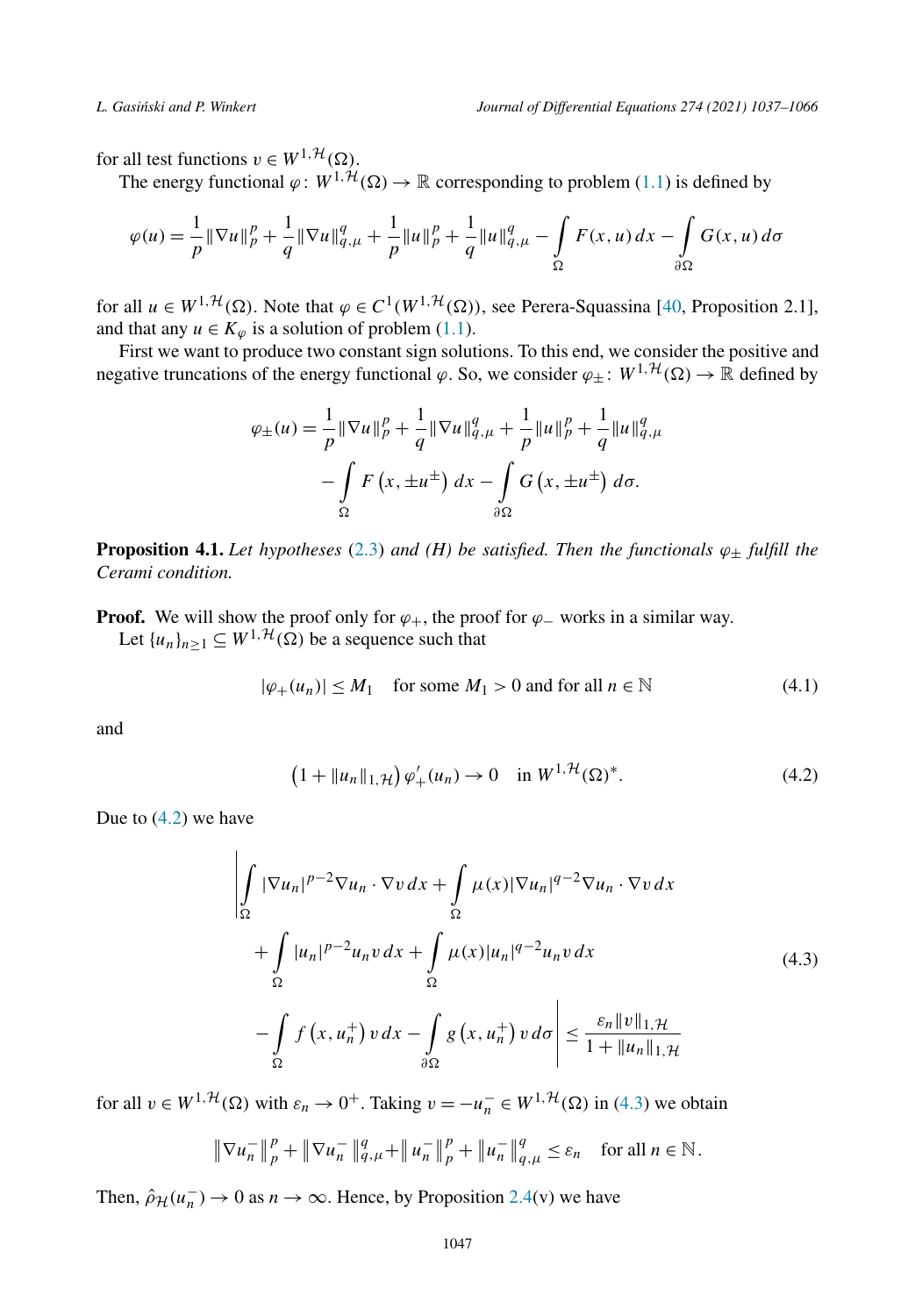<span id="page-11-0"></span>*L. Gasi´nski and P. Winkert Journal of Differential Equations 274 (2021) 1037–1066*

$$
\|u_n^-\|_{1,\mathcal{H}} \to 0 \quad \text{as } n \to \infty.
$$

Thus

$$
u_n^- \to 0 \quad \text{in } W^{1, \mathcal{H}}(\Omega). \tag{4.4}
$$

Using  $(4.1)$  and  $(4.4)$  we get

$$
\frac{q}{p} \|\nabla u_n^+\|_p^p + \|\nabla u_n^+\|_{q,\mu}^q + \frac{q}{p} \|u_n^+\|_p^p + \|u_n^+\|_{q,\mu}^q \n- \int_{\Omega} q F(x, u_n^+) dx - \int_{\partial\Omega} q G(x, u_n^+) d\sigma \le M_2 \quad \text{for all } n \in \mathbb{N}
$$
\n(4.5)

for some  $M_2 > 0$ . We choose  $v = u_n^+ \in W^{1, \mathcal{H}}(\Omega)$  in [\(4.3\)](#page-10-0) and obtain

$$
-\|\nabla u_{n}^{+}\|_{p}^{p} - \|\nabla u_{n}^{+}\|_{q,\mu}^{q} - \|u_{n}^{+}\|_{p}^{p} - \|u_{n}^{+}\|_{q,\mu}^{q} + \int_{\Omega} f(x, u_{n}^{+}) u_{n}^{+} dx + \int_{\partial\Omega} g(x, u_{n}^{+}) u_{n}^{+} d\sigma \leq \varepsilon_{n} \quad \text{for all } n \in \mathbb{N}.
$$
 (4.6)

Now we add  $(4.5)$  and  $(4.6)$  to get

$$
\left(\frac{q}{p}-1\right) \|\nabla u_n^+\|_p^p + \left(\frac{q}{p}-1\right) \|u_n^+\|_p^p + \int_{\Omega} \left(f\left(x, u_n^+\right)u_n^+ - qF\left(x, u_n^+\right)\right) dx
$$
\n
$$
+ \int_{\partial\Omega} \left(g\left(x, u_n^+\right)u_n^+ - qG\left(x, u_n^+\right)\right) d\sigma \le M_3 \quad \text{for all } n \in \mathbb{N}.
$$
\n(4.7)

**Claim:** The sequence  $\{u_n^+\}_{n\geq 1} \subseteq W^{1,\mathcal{H}}(\Omega)$  is bounded.

Arguing indirectly, we suppose, by passing to a subsequence if necessary, that

$$
\|u_n^+\|_{1,\mathcal{H}} \to +\infty \quad \text{as } n \to +\infty. \tag{4.8}
$$

Defining  $y_n = \frac{u_n^+}{\|u_n^+\|_{1,\mathcal{H}}}$  for  $n \in \mathbb{N}$  we see that  $\|y_n\|_{1,\mathcal{H}} = 1$  and  $y_n \ge 0$  for all  $n \in \mathbb{N}$ . Thus, we may assume that

$$
y_n \to y
$$
 in  $W^{1,\mathcal{H}}(\Omega)$  and  $y_n \to y$  in  $L^{r_1}(\Omega)$  and  $L^{r_2}(\partial \Omega)$ ,  $y \ge 0$ , (4.9)

see Proposition [2.2\(](#page-5-0)iii), (v).

**Case 1:**  $y \neq 0$ .

Let

$$
\Omega_{+} = \{x \in \Omega : y(x) > 0\}
$$
 and  $\Gamma_{+} = \{x \in \partial \Omega : y(x) > 0\}.$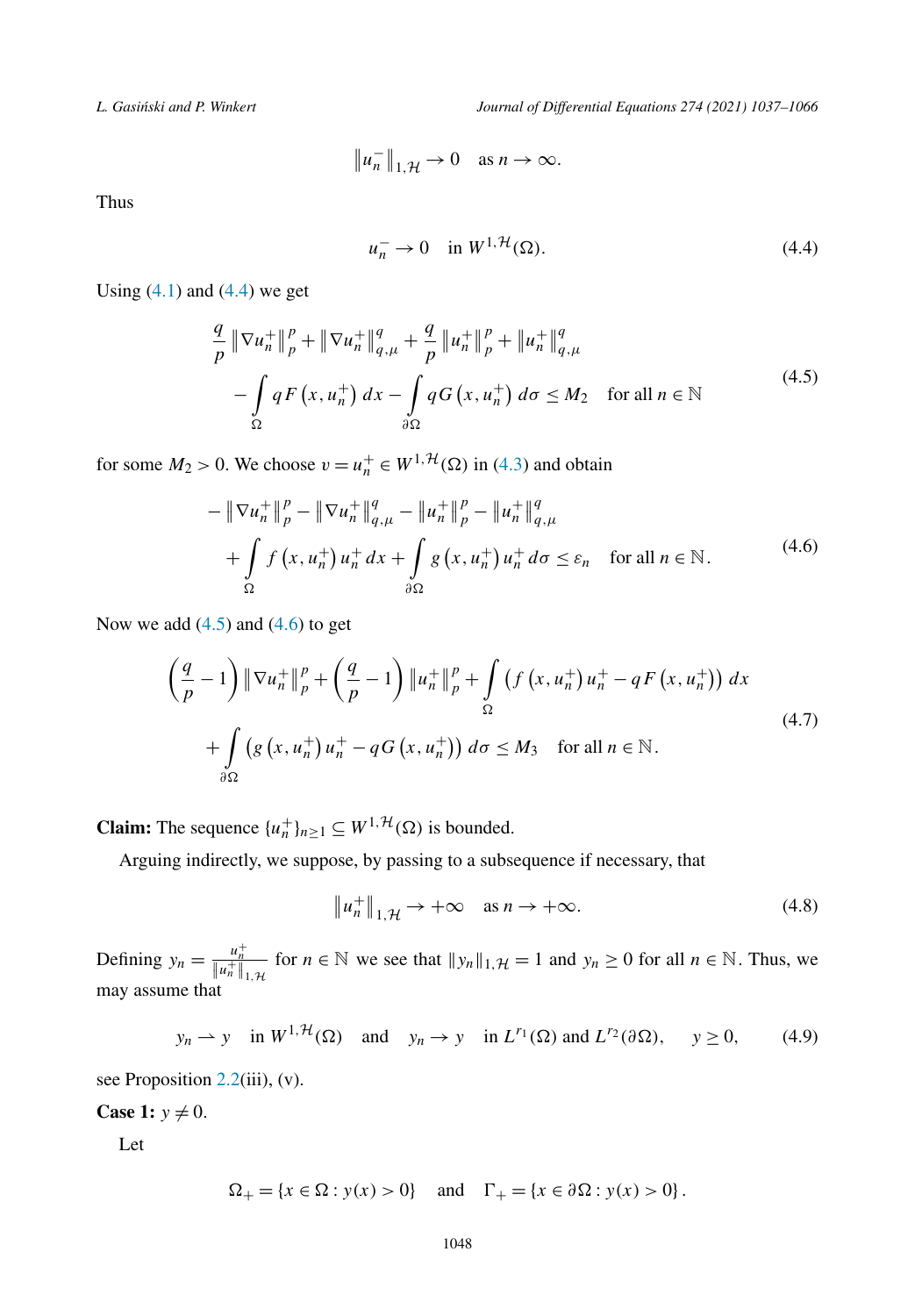<span id="page-12-0"></span>Of course,  $|\Omega_+|_N > 0$ . Then, because of [\(4.9\)](#page-11-0) we have

$$
u_n^+(x) \to +\infty \quad \text{for a. a. } x \in \Omega_+
$$

and hence, due to (H)(ii),

$$
\frac{F(x, u_n^+(x))}{u_n^+(x)^q} \to +\infty \quad \text{for a. a. } x \in \Omega_+.
$$
 (4.10)

Applying (4.10), hypothesis (H)(ii) and Fatou's Lemma gives

$$
\int_{\Omega_+} \frac{F(x, u_n^+)}{\|u_n^+\|_{1,\mathcal{H}}^q} dx \to +\infty.
$$
\n(4.11)

Furthermore, by  $(H)(i)$  and  $(ii)$  we have

$$
F(x, s) \ge -M_4 \quad \text{for a. a. } x \in \Omega, \text{ for all } s \in \mathbb{R}, \tag{4.12}
$$

and for some  $M_4 > 0$ . From (4.12) it follows

$$
\int_{\Omega} \frac{F(x, u_n^+)}{\|u_n^+\|_{1,\mathcal{H}}^q} dx = \int_{\Omega_+} \frac{F(x, u_n^+)}{\|u_n^+\|_{1,\mathcal{H}}^q} dx + \int_{\Omega \setminus \Omega_+} \frac{F(x, u_n^+)}{\|u_n^+\|_{1,\mathcal{H}}^q} dx
$$

$$
\geq \int_{\Omega_+} \frac{F(x, u_n^+)}{\|u_n^+\|_{1,\mathcal{H}}^q} dx - \frac{M_4}{\|u_n^+\|_{1,\mathcal{H}}^q} |\Omega|_N.
$$

Therefore, due to  $(4.8)$  and  $(4.11)$ , we have

$$
\int_{\Omega} \frac{F(x, u_n^+)}{\|u_n^+\|_{1,\mathcal{H}}^q} dx \to +\infty.
$$
\n(4.13)

If the Hausdorff surface measure of  $\Gamma_+$  is positive, we can prove in a similar way that

$$
\int_{\partial\Omega} \frac{G(x, u_n^+)}{\|u_n^+\|_{1,\mathcal{H}}^q} d\sigma \to +\infty,
$$
\n(4.14)

or otherwise

$$
\int_{\partial \Omega} \frac{G(x, u_n^+)}{\|u_n^+\|_{1, \mathcal{H}}^q} d\sigma = 0.
$$
\n(4.15)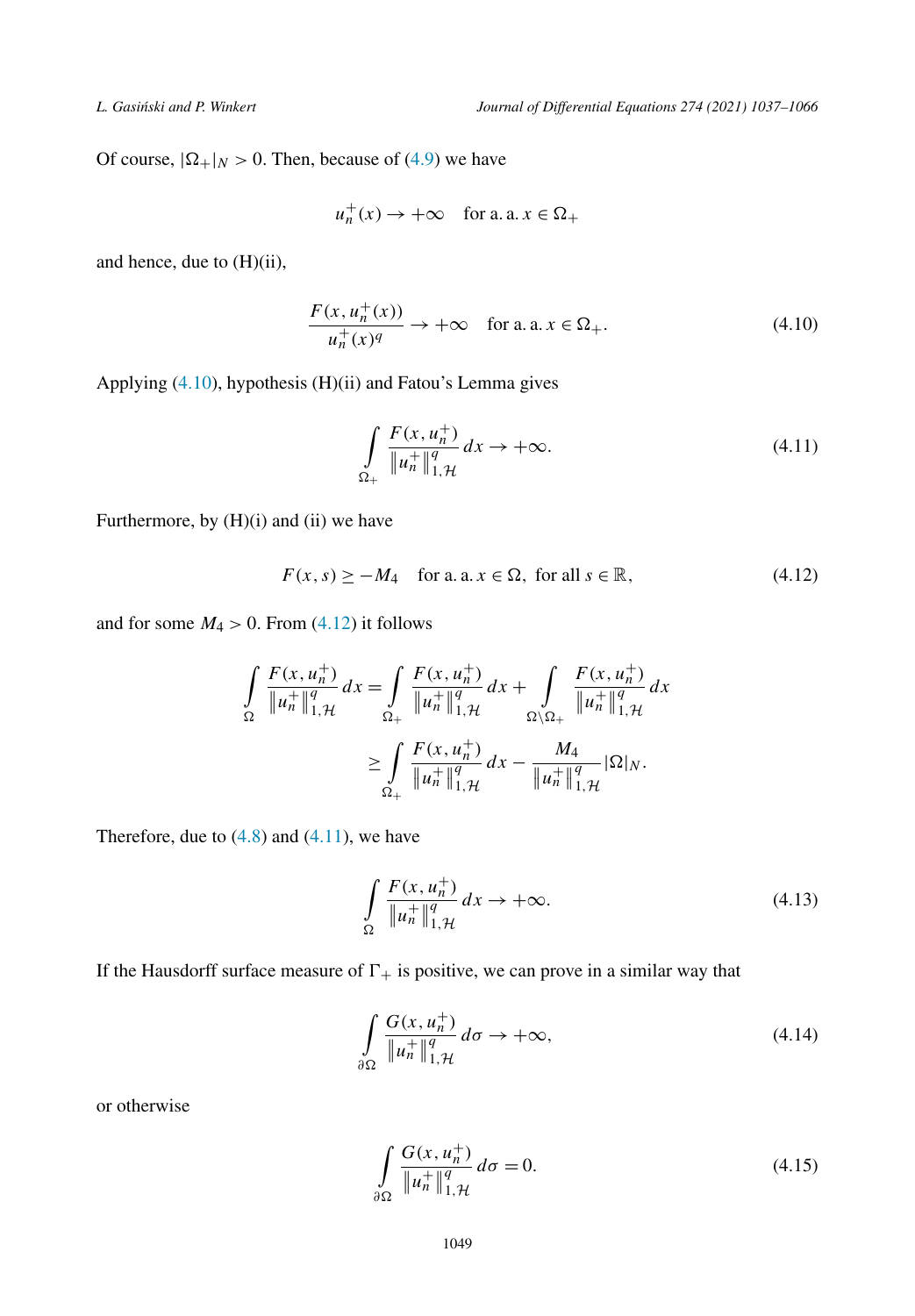<span id="page-13-0"></span>Thus, we obtain from  $(4.13)$ ,  $(4.14)$  and  $(4.15)$  $(4.15)$  $(4.15)$  that

$$
\int_{\Omega} \frac{F(x, u_n^+)}{\|u_n^+\|_{1,\mathcal{H}}^q} dx + \int_{\partial \Omega} \frac{G(x, u_n^+)}{\|u_n^+\|_{1,\mathcal{H}}^q} d\sigma \to +\infty.
$$
 (4.16)

On the other side we obtain from  $(4.1)$  and  $(4.4)$  $(4.4)$  that

$$
\int_{\Omega} \frac{F(x, u_n^+)}{\|u_n^+\|_{1,\mathcal{H}}^q} dx + \int_{\partial \Omega} \frac{G(x, u_n^+)}{\|u_n^+\|_{1,\mathcal{H}}^q} d\sigma
$$
\n
$$
\leq \frac{1}{\|u_n^+\|_{1,\mathcal{H}}^{q-p}} \|\nabla y_n\|_p^p + \frac{1}{q} \|\nabla y_n\|_{q,\mu}^q + \frac{1}{\|u_n^+\|_{1,\mathcal{H}}^{q-p}} \|y_n\|_p^p + \frac{1}{q} \|y_n\|_{q,\mu}^q + M_5
$$

for all  $n \in \mathbb{N}$  and for some  $M_5 > 0$ . This shows, because of  $p < q$ , ([4.8](#page-11-0)) and  $||y_n||_{1,\mathcal{H}} = 1$  for all  $n \in \mathbb{N}$ , that

$$
\int_{\Omega} \frac{F(x, u_n^+)}{\|u_n^+\|_{1,\mathcal{H}}^q} dx + \int_{\partial \Omega} \frac{G(x, u_n^+)}{\|u_n^+\|_{1,\mathcal{H}}^q} d\sigma \le M_6 \quad \text{for all } n \in \mathbb{N},
$$

for some  $M_6 > 0$ , which is a contradiction to (4.16).

**Case 2:**  $y \equiv 0$ .

Let  $k \geq 1$  and put

$$
v_n = (qk)^{\frac{1}{q}} y_n \quad \text{for all } n \in \mathbb{N}.
$$

By the definition of  $y_n$  we have

$$
v_n \rightharpoonup 0 \quad \text{in } W^{1,\mathcal{H}}(\Omega) \quad \text{and} \quad v_n \to 0 \quad \text{in } L^{r_1}(\Omega) \text{ and } L^{r_2}(\partial \Omega). \tag{4.17}
$$

From (4.17) it follows that

$$
\int_{\Omega} F(x, v_n) dx \to 0 \quad \text{and} \quad \int_{\partial \Omega} G(x, v_n) d\sigma \to 0.
$$
\n(4.18)

Recall that the energy functional  $\varphi: W^{1, \mathcal{H}}(\Omega) \to \mathbb{R}$  of problem [\(1.1\)](#page-1-0) is defined by

$$
\varphi(u) = \frac{1}{p} \|\nabla u\|_p^p + \frac{1}{q} \|\nabla u\|_{q,\mu}^q + \frac{1}{p} \|u\|_p^p + \frac{1}{q} \|u\|_{q,\mu}^q - \int_{\Omega} F(x, u) \, dx - \int_{\partial \Omega} G(x, u) \, d\sigma.
$$

We have

$$
\varphi(u) \le \varphi_+(u) \quad \text{for all } u \in W^{1, \mathcal{H}}(\Omega) \text{ with } u \ge 0. \tag{4.19}
$$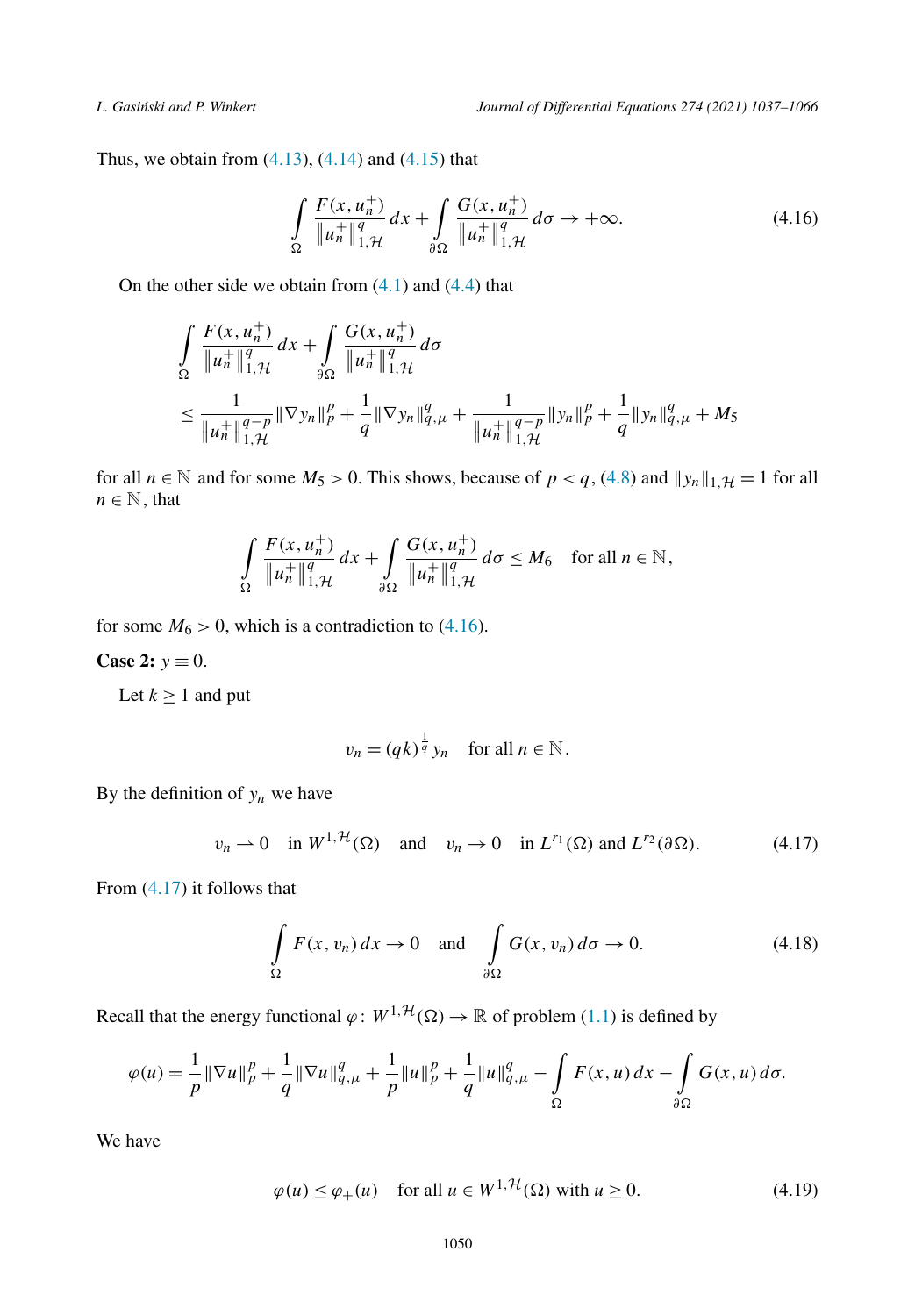<span id="page-14-0"></span>We choose  $t_n \in [0, 1]$  such that

$$
\varphi\left(t_n u_n^+\right) = \max\left\{\varphi\left(t u_n^+\right) : 0 \le t \le 1\right\}.
$$
\n(4.20)

Since  $||u_n^+||_{1,\mathcal{H}} \to +\infty$  there exists  $n_0 \in \mathbb{N}$  such that

$$
0 < \frac{(qk)^{\frac{1}{q}}}{\|u_n^+\|_{1,\mathcal{H}}} \le 1 \quad \text{for all } n \ge n_0. \tag{4.21}
$$

Applying  $(4.20)$ ,  $(4.21)$ , Proposition [2.4\(](#page-6-0)ii) and  $(4.18)$  $(4.18)$  $(4.18)$  we obtain

$$
\varphi(t_{n}u_{n}^{+}) \geq \varphi(v_{n})
$$
\n
$$
= \frac{1}{p} q^{\frac{p}{q}} k^{\frac{p}{q}} \|\nabla y_{n}\|_{p}^{p} + k \|\nabla y_{n}\|_{q,\mu}^{q} + \frac{1}{p} q^{\frac{p}{q}} k^{\frac{p}{q}} \|y_{n}\|_{p}^{p} + k \|y_{n}\|_{q,\mu}^{q}
$$
\n
$$
- \int_{\Omega} F(x, v_{n}) dx - \int_{\partial\Omega} G(x, v_{n}) d\sigma
$$
\n
$$
\geq \min \left\{\frac{1}{p} q^{\frac{p}{q}}, 1\right\} k^{\frac{p}{q}} \left[\|\nabla y_{n}\|_{p}^{p} + \|\nabla y_{n}\|_{q,\mu}^{q} + \|y_{n}\|_{p}^{p} + \|y_{n}\|_{q,\mu}^{q}\right]
$$
\n
$$
- \int_{\Omega} F(x, v_{n}) dx - \int_{\partial\Omega} G(x, v_{n}) d\sigma
$$
\n
$$
= \min \left\{\frac{1}{p} q^{\frac{p}{q}}, 1\right\} k^{\frac{p}{q}} \hat{\rho}_{\mathcal{H}}(u) - \int_{\Omega} F(x, v_{n}) dx - \int_{\partial\Omega} G(x, v_{n}) d\sigma
$$
\n
$$
\geq \min \left\{\frac{1}{p} q^{\frac{p}{q}}, 1\right\} k^{\frac{p}{q}} - M_{7} \quad \text{for all } n \geq n_{1},
$$

for some  $n_1 \ge n_0$ . Since  $k \ge 1$  is arbitrary, we conclude that

$$
\varphi(t_n u_n^+) \to +\infty \quad \text{as } n \to \infty. \tag{4.22}
$$

From  $(4.1)$  $(4.1)$ ,  $(4.4)$  and  $(4.19)$  we obtain

$$
\varphi(0) = 0 \quad \text{and} \quad \varphi(u_n^+) \le M_8 \quad \text{for all } n \in \mathbb{N},\tag{4.23}
$$

for some  $M_8 > 0$ . Combining (4.22) and (4.23) gives

$$
t_n \in (0, 1) \quad \text{for all } n \ge n_2,\tag{4.24}
$$

for some  $n_2 \ge n_1$ . By the chain rule, (4.24) and (4.20) imply that

$$
0 = \frac{d}{dt} \varphi \left( t u_n^+ \right) \Big|_{t = t_n} = \langle \varphi' \left( t_n u_n^+ \right), u_n^+ \rangle \quad \text{for all } n \geq n_2.
$$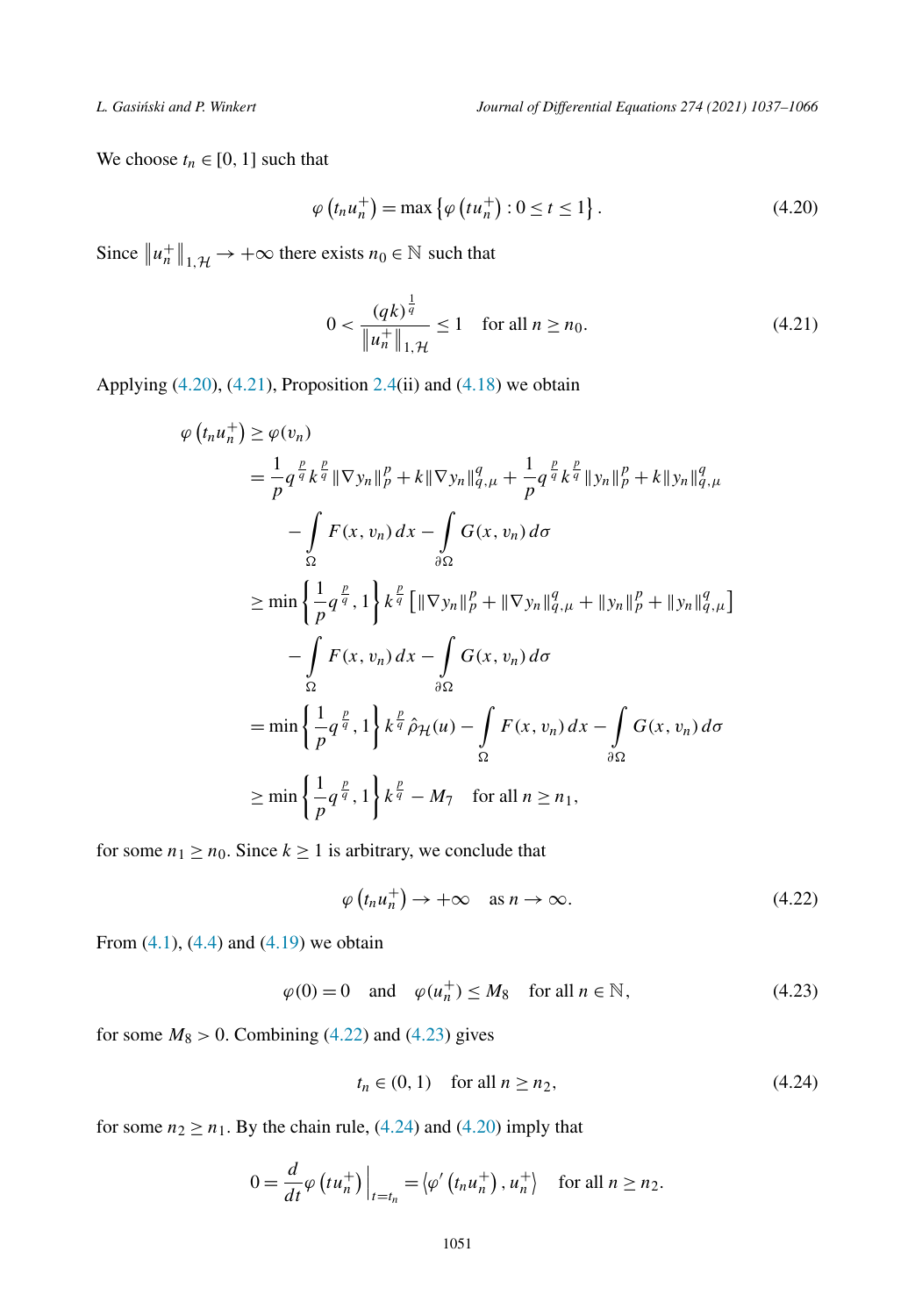This means

$$
\|\nabla (t_n u_n^+) \|_p^p + \|\nabla (t_n u_n^+) \|_{q,\mu}^q + \|t_n u_n^+ \|_p^p + \|t_n u_n^+ \|_{q,\mu}^q
$$
  
= 
$$
\int_{\Omega} f (x, t_n u_n^+) t_n u_n^+ dx + \int_{\partial \Omega} g (x, t_n u_n^+) t_n u_n^+ d\sigma
$$
 (4.25)

for all  $n \ge n_2$ . By hypothesis (H)(iv) and [\(4.7\)](#page-11-0) we obtain

$$
\left(\frac{q}{p}-1\right) \|\nabla (t_n u_n^+) \|_p^p + \left(\frac{q}{p}-1\right) \|t_n u_n^+ \|_p^p \n+ \int_{\Omega} \left(f\left(x, t_n u_n^+\right) t_n u_n^+ - q F\left(x, t_n u_n^+\right)\right) dx + \int_{\partial\Omega} \left(g\left(x, t_n u_n^+\right) t_n u_n^+ - q G\left(x, t_n u_n^+\right)\right) d\sigma \n\leq \left(\frac{q}{p}-1\right) \|\nabla (t_n u_n^+) \|_p^p + \left(\frac{q}{p}-1\right) \|t_n u_n^+ \|_p^p \n+ \int_{\Omega} \left(f\left(x, u_n^+\right) u_n^+ - q F\left(x, u_n^+\right)\right) dx + \int_{\partial\Omega} \left(g\left(x, u_n^+\right) u_n^+ - q G\left(x, u_n^+\right)\right) d\sigma \n\leq \left(\frac{q}{p}-1\right) \|\nabla u_n^+ \|_p^p + \left(\frac{q}{p}-1\right) \|u_n^+\|_p^p \n+ \int_{\Omega} \left(f\left(x, u_n^+\right) u_n^+ - q F\left(x, u_n^+\right)\right) dx + \int_{\partial\Omega} \left(g\left(x, u_n^+\right) u_n^+ - q G\left(x, u_n^+\right)\right) d\sigma \n\leq M_3
$$

for all  $n \ge n_3$ . This gives

$$
\left(\frac{q}{p}-1\right) \|\nabla \left(t_n u_n^+\right)\|_p^p + \left(\frac{q}{p}-1\right) \left\|t_n u_n^+\right\|_p^p
$$
  
+ 
$$
\int_{\Omega} f\left(x, t_n u_n^+\right) t_n u_n^+ dx + \int_{\partial \Omega} g\left(x, t_n u_n^+\right) t_n u_n^+ d\sigma
$$
  

$$
\leq \int_{\Omega} q F\left(x, t_n u_n^+\right) dx + \int_{\partial \Omega} q G\left(x, t_n u_n^+\right) d\sigma + M_3.
$$
\n(4.26)

Combining (4.25) and (4.26) leads to

$$
\frac{q}{p} \|\nabla (t_n u_n^+) \|_p^p + \|\nabla (t_n u_n^+) \|_{q,\mu}^q + \frac{q}{p} \|t_n u_n^+ \|_p^p + \|t_n u_n^+ \|_{q,\mu}^q
$$

$$
- \int_{\Omega} q F(x, t_n u_n^+) dx - \int_{\partial \Omega} q G(x, t_n u_n^+) d\sigma
$$

$$
\leq M_3,
$$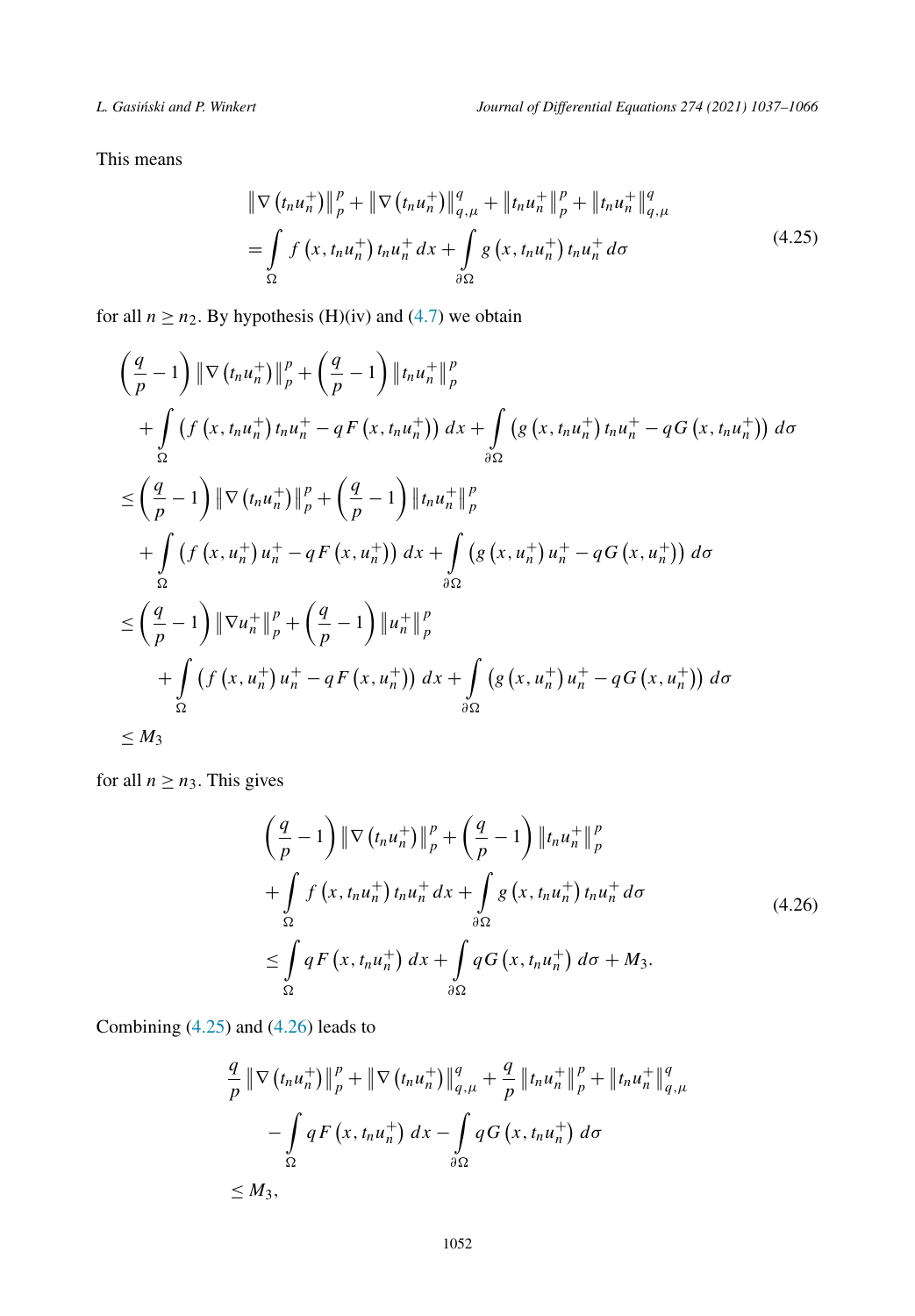<span id="page-16-0"></span>for all  $n \ge n_3$ , which implies

$$
q\varphi(t_nu_n^+) \leq M_3
$$
 for all  $n \geq n_3$ .

This contradicts [\(4.22\)](#page-14-0) and so the claim is proved.

From ([4.4](#page-11-0)) and the Claim we know that the sequence  $\{u_n\}_{n\geq 1} \subseteq W^{1,\mathcal{H}}(\Omega)$  is bounded. Therefore we may assume that

$$
u_n \rightharpoonup u
$$
 in  $W^{1,\mathcal{H}}(\Omega)$  and  $u_n \rightharpoonup u$  in  $L^{r_1}(\Omega)$  and  $L^{r_2}(\partial \Omega)$ . (4.27)

Due to (4.27) we have

$$
\nabla u_n \rightharpoonup \nabla u \quad \text{in } L^q_\mu\left(\Omega; \, \mathbb{R}^N\right) \quad \text{and} \quad \nabla u_n \rightharpoonup \nabla u \quad \text{in } L^p\left(\Omega; \, \mathbb{R}^N\right). \tag{4.28}
$$

Taking  $v = u_n - u \in W^{1, H}(\Omega)$  in ([4.3](#page-10-0)), passing to the limit as  $n \to \infty$  and using (4.27) we obtain

$$
\|\nabla u_n\|_{q,\mu} \to \|\nabla u\|_{q,\mu} \quad \text{and} \quad \|\nabla u_n\|_p \to \|\nabla u\|_p. \tag{4.29}
$$

Since the spaces  $L^q_\mu(\Omega;\mathbb{R}^N)$  and  $L^p(\Omega;\mathbb{R}^N)$  are uniformly convex, we know that they satisfy the Kadec-Klee property, see Gasinski-Papageorgiou  $[19, p. 911]$  $[19, p. 911]$ . Hence, from  $(4.28)$  and  $(4.29)$ it follows that

$$
\nabla u_n \to \nabla u \quad \text{in } L^q_\mu\left(\Omega; \, \mathbb{R}^N\right) \quad \text{and} \quad \nabla u_n \to \nabla u \quad \text{in } L^p\left(\Omega; \, \mathbb{R}^N\right).
$$

Hence, by Proposition [2.3](#page-5-0)(ii) we conclude that

$$
||u_n-u||_{1,\mathcal{H}}\to 0.
$$

Thus,  $\varphi_+$  fulfills the Cerami condition.  $\Box$ 

The following proposition will be useful for later considerations.

**Proposition 4.2.** *Let hypotheses* ([2.3](#page-3-0)) *and* (*H) be satisfied. Then for each*  $\varepsilon > 0$  *there exist*  $\hat{c}, \tilde{c}_{\varepsilon}, \hat{c}_{\varepsilon} > 0$  *such that* 

$$
\varphi(u), \varphi_{\pm}(u) \geq \begin{cases} \hat{c} \left\| u \right\|_{1, \mathcal{H}}^q - \tilde{c}_{\varepsilon} \left\| u \right\|_{1, \mathcal{H}}^{r_1} - \hat{c}_{\varepsilon} \left\| u \right\|_{1, \mathcal{H}}^{r_2} & \text{if } \left\| u \right\|_{1, \mathcal{H}} \leq 1, \\ \hat{c} \left\| u \right\|_{1, \mathcal{H}}^p - \tilde{c}_{\varepsilon} \left\| u \right\|_{1, \mathcal{H}}^{r_1} - \hat{c}_{\varepsilon} \left\| u \right\|_{1, \mathcal{H}}^{r_2} & \text{if } \left\| u \right\|_{1, \mathcal{H}} > 1. \end{cases}
$$

**Proof.** We will show the proof only for the functional  $\varphi$ , the proofs for the other functionals work in a similar way.

Taking hypotheses (H)(i), (iii) into account, for a given  $\varepsilon > 0$ , there exist  $\hat{c}_1 = \hat{c}_1(\varepsilon) > 0$  and  $\hat{c}_2 = \hat{c}_2(\varepsilon) > 0$  such that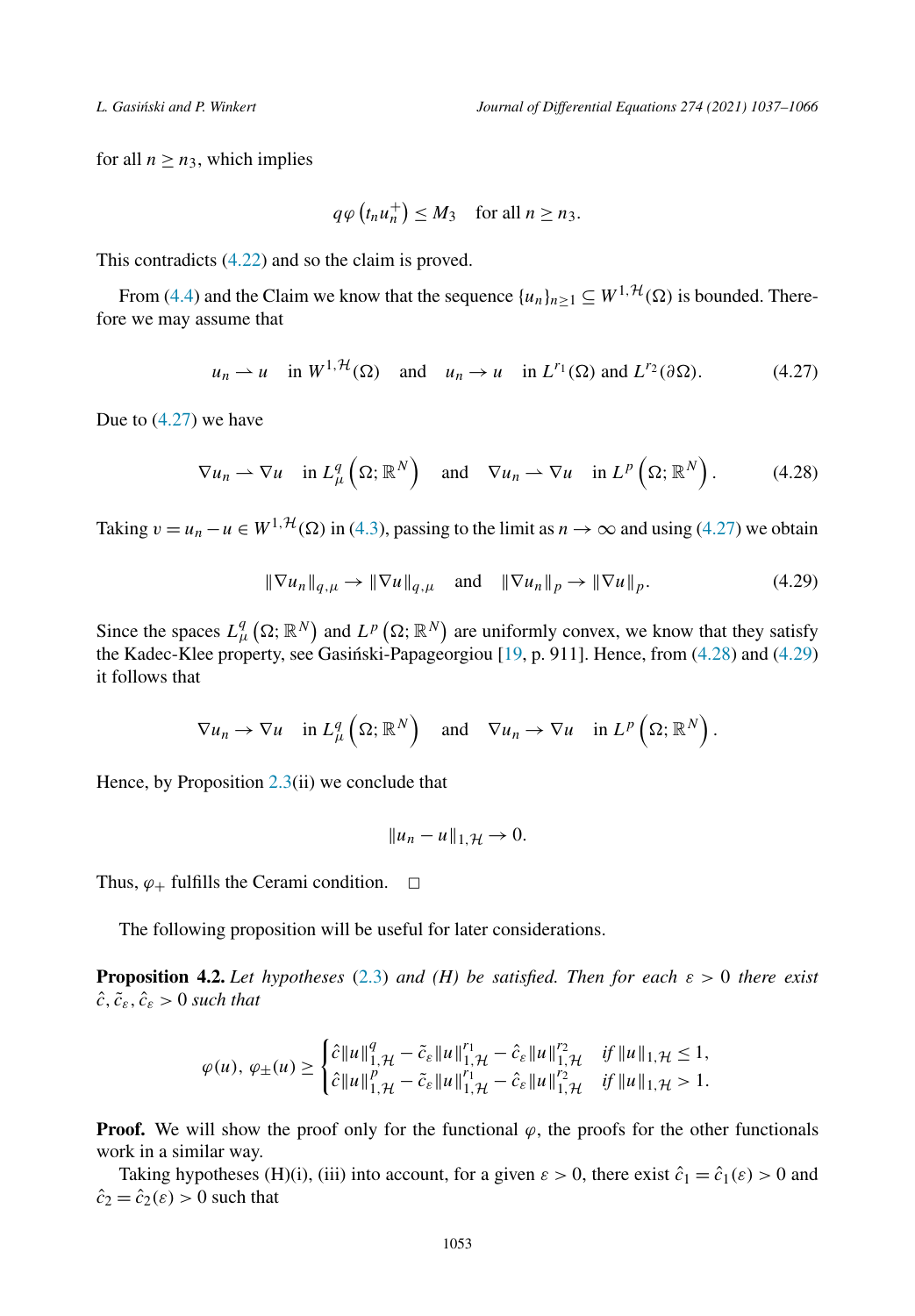<span id="page-17-0"></span>*L. Gasi´nski and P. Winkert Journal of Differential Equations 274 (2021) 1037–1066*

$$
F(x, s) \le \frac{\varepsilon}{p} |s|^p + \hat{c}_1 |s|^{r_1} \quad \text{for a. a. } x \in \Omega,
$$
  

$$
G(x, s) \le \frac{\varepsilon}{p} |s|^p + \hat{c}_2 |s|^{r_2} \quad \text{for a. a. } x \in \partial \Omega.
$$
 (4.30)

Let  $u \in W^{1, H}(\Omega)$ . Applying (4.30), the Sobolev and trace embeddings for  $W^{1, p}(\Omega)$  along with Propositions  $2.2$ (ii), (iii) and  $2.3$ (c) we obtain

$$
\varphi(u)
$$
\n
$$
\geq \frac{1}{p} \|\nabla u\|_{p}^{p} + \frac{1}{q} \|\nabla u\|_{q,\mu}^{q} + \frac{1}{p} \|u\|_{p}^{p} + \frac{1}{q} \|u\|_{q,\mu}^{q}
$$
\n
$$
- \frac{\varepsilon}{p} \|u\|_{p}^{p} - \hat{c}_{1} \|u\|_{r_{1}}^{r_{1}} - \frac{\varepsilon}{p} \|u\|_{p,\partial\Omega}^{p} - \hat{c}_{2} \|u\|_{r_{2},\partial\Omega}^{r_{2}}
$$
\n
$$
\geq \frac{1}{p} \Big[ 1 - \Big(C_{\Omega}^{p} + C_{\partial\Omega}^{p}\Big) \varepsilon \Big] \|\nabla u\|_{p}^{p} + \frac{1}{q} \|\nabla u\|_{q,\mu}^{q}
$$
\n
$$
+ \frac{1}{p} \Big[ 1 - \Big(C_{\Omega}^{p} + C_{\partial\Omega}^{p}\Big) \varepsilon \Big] \|u\|_{p}^{p} + \frac{1}{q} \|u\|_{q,\mu}^{q} - \hat{c}_{1} \Big(C_{\Omega}^{\mathcal{H}}\Big)^{r_{1}} \|u\|_{1,\mathcal{H}}^{r_{1}} - \hat{c}_{2} \Big(C_{\partial\Omega}^{\mathcal{H}}\Big)^{r_{2}} \|u\|_{1,\mathcal{H}}^{r_{2}}
$$
\n
$$
\geq \min \left\{ \frac{1}{p} \Big[ 1 - \Big(C_{\Omega}^{p} + C_{\partial\Omega}^{p}\Big) \varepsilon \Big], \frac{1}{q} \right\} \hat{\rho}_{\mathcal{H}}(u) - \hat{c}_{1} \Big(C_{\Omega}^{\mathcal{H}}\Big)^{r_{1}} \|u\|_{1,\mathcal{H}}^{r_{1}} - \hat{c}_{2} \Big(C_{\partial\Omega}^{\mathcal{H}}\Big)^{r_{2}} \|u\|_{1,\mathcal{H}}^{r_{2}},
$$

where  $C_{\Omega}$  and  $C_{\partial\Omega}$  are the embedding constants from the embeddings  $W^{1,p}(\Omega) \to L^p(\Omega)$  and  $W^{1,p}(\Omega) \to L^p(\partial \Omega)$  respectively, while  $C^{\mathcal{H}}_{\Omega}$  and  $C^{\mathcal{H}}_{\partial \Omega}$  are the embedding constants from the embeddings  $W^{1, H}(\Omega) \to L^{r_1}(\Omega)$  and  $W^{1, H}(\Omega) \to L^{r_2}(\partial \Omega)$ , respectively.

Choosing  $\varepsilon$  such that  $\varepsilon \in \left(0, \frac{1}{C_{\Omega}^p + C_{\partial \Omega}^p}\right)$  and applying Proposition [2.4](#page-6-0)(iii), (iv) we get the assertion of the proposition with

$$
\hat{c} = \min\left\{\frac{1}{p}\left[1 - \left(C_{\Omega}^p + C_{\partial\Omega}^p\right)\varepsilon\right], \frac{1}{q}\right\}, \quad \tilde{c}_{\varepsilon} = \hat{c}_1\left(C_{\Omega}^{\mathcal{H}}\right)^{r_1}, \quad \hat{c}_{\varepsilon} = \hat{c}_2\left(C_{\partial\Omega}^{\mathcal{H}}\right)^{r_2}. \quad \Box
$$

Now it is easy to show that  $u = 0$  is a local minimizer of the functionals  $\varphi_{+}$ .

**Proposition 4.3.** Let hypotheses ([2.3](#page-3-0)) and (H) be satisfied. Then  $u = 0$  is a local minimizer for *both functionals ϕ*±*.*

**Proof.** As before, we will show the proof only for the functional  $\varphi_+$ , the proof for  $\varphi_-$  is working in a similar way. Let  $u \in W^{1, H}(\Omega)$  be such that  $||u||_{1, H} < 1$ . Applying Proposition [4.2](#page-16-0) gives

$$
\varphi_+(u) \geq \hat{c} \|u\|_{1,\mathcal{H}}^q - \tilde{c}_{\varepsilon} \|u\|_{1,\mathcal{H}}^{r_1} - \hat{c}_{\varepsilon} \|u\|_{1,\mathcal{H}}^{r_2}.
$$

Since  $q < r_1, r_2$  there exists  $\eta \in (0, 1)$  small enough such that

$$
\varphi_+(u) > 0 = \varphi_+(0)
$$
 for all  $u \in W^{1, H}(\Omega)$  with  $0 < ||u||_{1, H} < \eta$ .

Hence,  $u = 0$  is a (strict) local minimizer of  $\varphi_+$ .  $\Box$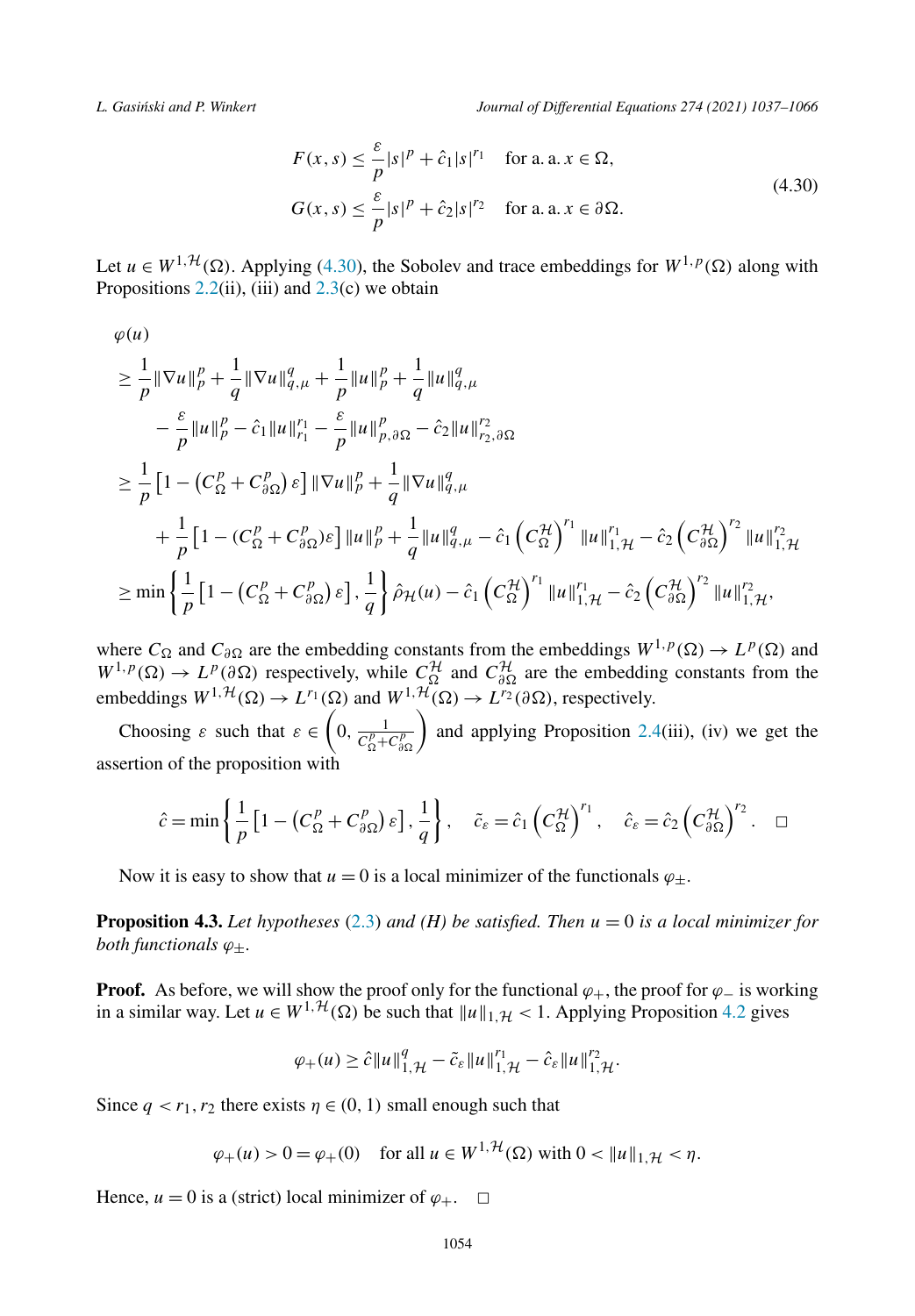<span id="page-18-0"></span>The following proposition is a direct consequence of hypothesis (H)(ii).

**Proposition 4.4.** Let hypotheses [\(2.3\)](#page-3-0) and (H) be satisfied. Then, for  $u \in W^{1, H}(\Omega)$  with  $u(x) > 0$ *for a.*  $a, x \in \Omega$ , *it holds*  $\varphi_{\pm}(tu) \rightarrow -\infty$  *as*  $t \rightarrow \pm \infty$ *.* 

Now we are ready to prove the existence of bounded constant sign solutions for problem [\(1.1\)](#page-1-0).

**Proposition 4.5.** *Let hypotheses* ([2.3](#page-3-0)) *and (H) be satisfied. Then problem* [\(1.1](#page-1-0)) *has at least two nontrivial constant sign solutions*  $u_0, v_0 \in W^{1, \mathcal{H}}(\Omega) \cap L^{\infty}(\Omega)$  *such that* 

$$
u_0(x) \ge 0
$$
 and  $v_0(x) \le 0$  for a.  $a, x \in \Omega$ .

**Proof.** From Proposition [4.3](#page-17-0) and Papageorgiou-Rădulescu-Repovš [\[38](#page-29-0), Theorem 5.7.6] there exist  $\eta_+ \in (0, 1)$  small enough such that

$$
\varphi_{\pm}(0) = 0 < \inf \{ \varphi_{\pm}(0) : \|u\|_{1,\mathcal{H}} = \eta_{\pm} \} = m_{\pm}.\tag{4.31}
$$

By  $(4.31)$  and the Propositions [4.1](#page-10-0) and 4.4 we are able to use the mountain pass theorem (see Theorem [2.6\)](#page-7-0) which implies the existence of  $u_0, v_0 \in W^{1, H}(\Omega)$  such that  $u_0 \in K_{\varphi_+}$ ,  $v_0 \in K_{\varphi_-}$ and

$$
\varphi_+(0) = 0 < m_+ \leq \varphi_+(u_0)
$$
 as well as  $\varphi_-(0) = 0 < m_- \leq \varphi_-(v_0)$ .

This shows that  $u_0 \neq 0$  and  $v_0 \neq 0$ . Moreover, we have  $\varphi'_{+}(u_0) = 0$  which means that

$$
\int_{\Omega} \left( |\nabla u_0|^{p-2} \nabla u_0 + \mu(x) |\nabla u_0|^{q-2} \nabla u_0 \right) \cdot \nabla v \, dx + \int_{\Omega} \left( |u_0|^{p-2} u_0 + \mu(x) |u_0|^{q-2} u_0 \right) v \, dx
$$

$$
= \int_{\Omega} f(x, u_0^+) v \, dx + \int_{\partial \Omega} g(x, u_0^+) v \, d\sigma
$$

for all  $v \in W^{1, H}(\Omega)$ . Choosing  $v = -u_0^- \in W^{1, H}(\Omega)$  we obtain

$$
\hat{\rho}_{\mathcal{H}}(u_0^-) = 0
$$

and so, by Proposition [2.4,](#page-6-0) we have

$$
||u_0^-||_{1,\mathcal{H}}=0.
$$

Therefore,  $u_0 \ge 0$ ,  $u_0 \ne 0$ . In the same way we can show that  $v_0 \le 0$ ,  $v_0 \ne 0$ . Finally, by applying Theorem [3.1,](#page-8-0) we have that  $u_0, v_0 \in L^{\infty}(\Omega)$ .  $\Box$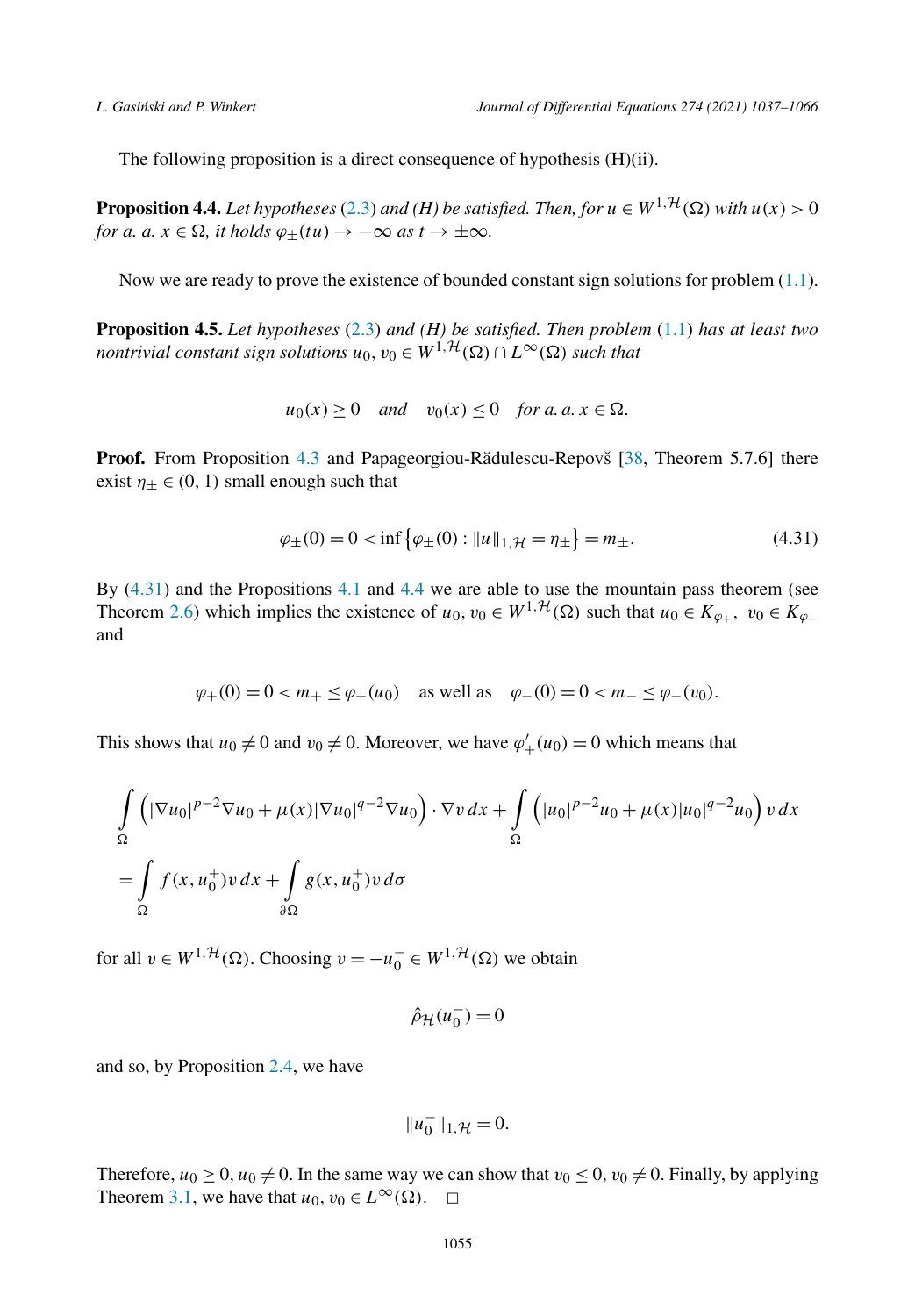# <span id="page-19-0"></span>**5. Sign changing solution**

In this section we are interested in the existence of a sign-changing solution of problem [\(1.1](#page-1-0)). Following the treatment of Liu-Wang-Wang  $[25]$  and Gasinski-Papageorgiou  $[17]$  $[17]$  we introduce the so-called Nehari manifold for the functional  $\varphi$  which is defined by

$$
N = \left\{ u \in W^{1, \mathcal{H}}(\Omega) : \langle \varphi'(u), u \rangle = 0, u \neq 0 \right\}.
$$

Since we are interested in sign-changing solutions, we also need the following set

$$
N_0 = \left\{ u \in W^{1, \mathcal{H}}(\Omega) : u^+ \in N, \ -u^- \in N \right\}.
$$

**Proposition 5.1.** Let hypotheses [\(2.3\)](#page-3-0) and (H) be satisfied. Let  $u \in W^{1,\mathcal{H}}(\Omega)$ ,  $u \neq 0$ , then there *exists a unique*  $t_0 = t_0(u) > 0$  *such that*  $t_0u \in N$ *.* 

**Proof.** Let  $\zeta_u : (0, +\infty) \to \mathbb{R}$  be defined by

$$
\zeta_u(t) = \langle \varphi'(tu), u \rangle \n= t^{p-1} \|\nabla u\|_p^p + t^{q-1} \|\nabla u\|_{q,\mu}^q + t^{p-1} \|u\|_p^p + t^{q-1} \|u\|_{q,\mu}^q \n- \int_{\Omega} f(x, tu)u \, dx - \int_{\partial \Omega} g(x, tu)u \, d\sigma.
$$
\n(5.1)

By hypothesis (H)(v) we have for  $t \in (0, 1)$  and  $|u(x)| > 0$ 

$$
\frac{f(x, tu)(tu)}{t^q |u|^q} \le \frac{f(x, u)u}{|u|^q} \quad \text{for a. a. } x \in \Omega,
$$
  

$$
\frac{g(x, tu)(tu)}{t^q |u|^q} \le \frac{g(x, u)u}{|u|^q} \quad \text{for a. a. } x \in \partial\Omega,
$$

which implies

$$
f(x, tu)u \le t^{q-1} f(x, u)u \quad \text{for a. a. } x \in \Omega,
$$
  
 
$$
g(x, tu)u \le t^{q-1} g(x, u)u \quad \text{for a. a. } x \in \partial \Omega.
$$
 (5.2)

From  $(5.1)$  and  $(5.2)$  we obtain

$$
\zeta_u(t) \ge t^{p-1} \|\nabla u\|_p^p + t^{p-1} \|u\|_p^p
$$
  

$$
-t^{q-1} \int_{\Omega} f(x, u)u \, dx - t^{q-1} \int_{\partial \Omega} g(x, u)u \, d\sigma.
$$

Therefore, since  $p < q$ ,

$$
\zeta_u(t) > 0 \quad \text{for small } t \in (0, 1). \tag{5.3}
$$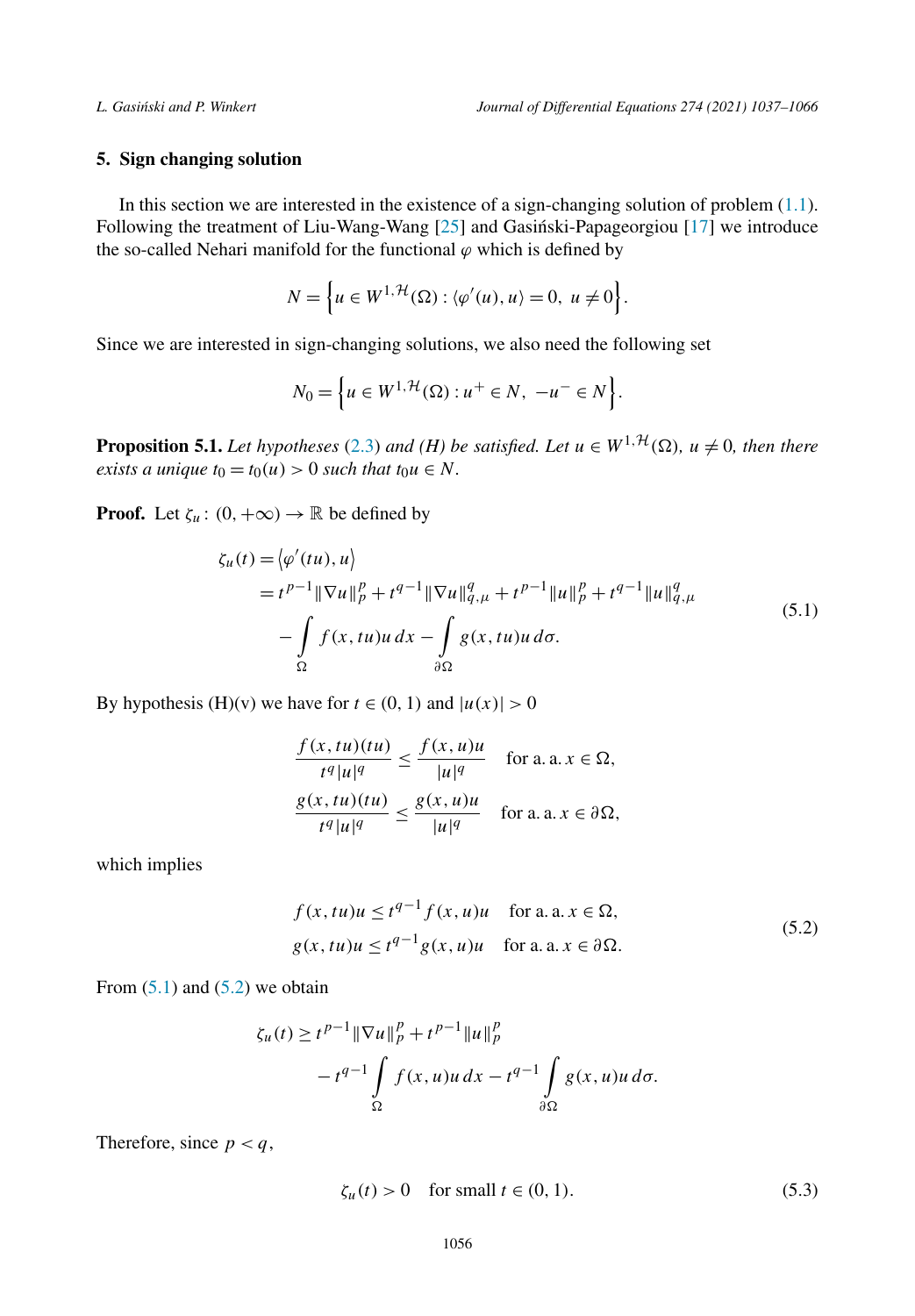<span id="page-20-0"></span>On the other hand, we have for  $t > 0$ 

$$
\frac{\zeta_u(t)}{t^{q-1}} = \frac{1}{t^{q-p}} \|\nabla u\|_p^p + \|\nabla u\|_{q,\mu}^q + \frac{1}{t^{q-p}} \|u\|_p^p + \|u\|_{q,\mu}^q \n- \int_{\Omega} \frac{f(x, tu)}{t^{q-1}} u \, dx - \int_{\partial \Omega} \frac{g(x, tu)}{t^{q-1}} u \, d\sigma.
$$
\n(5.4)

Applying hypothesis (H)(ii) and passing to the limit in (5.4) as  $t \to +\infty$  gives

$$
\lim_{t \to +\infty} \frac{\zeta_u(t)}{t^{q-1}} = -\infty,
$$

as  $p < q$ . Hence

$$
\zeta_u(t) < 0 \quad \text{for } t > 0 \text{ large enough.} \tag{5.5}
$$

Then, from [\(5.3\)](#page-19-0), (5.5) and the intermediate value theorem there exists  $t_0 = t_0(u) > 0$  such that

$$
\zeta_u(t_0)=0,
$$

which implies

$$
\langle \varphi'(t_0u), t_0u \rangle = 0.
$$

Hence

 $t_0 u \in N$ .

Note that equation  $\zeta_u(t) = 0$  can be equivalently written as

$$
-\|\nabla u\|_{q,\mu}^q - \|u\|_{q,\mu}^q = \frac{1}{t^{q-p}} \|\nabla u\|_p^p + \frac{1}{t^{q-p}} \|u\|_p^p
$$

$$
-\int_{\Omega} \frac{f(x, tu)(tu)}{t^q} dx - \int_{\partial\Omega} \frac{g(x, tu)(tu)}{t^q} d\sigma.
$$

The right-hand side of this inequality is strictly increasing in  $t > 0$ . Therefore, there exists a unique  $t_0 = t_0(u)$  such that

$$
\zeta_u(t_0)=0.\quad \Box
$$

**Proposition 5.2.** *Let hypotheses* ([2.3](#page-3-0)) *and* (*H*) *be satisfied. Let*  $u \in N$ *, then*  $\varphi(tu) \leq \varphi(u)$  *for all*  $t > 0$  (with *strict* inequality when  $t \neq 1$ ).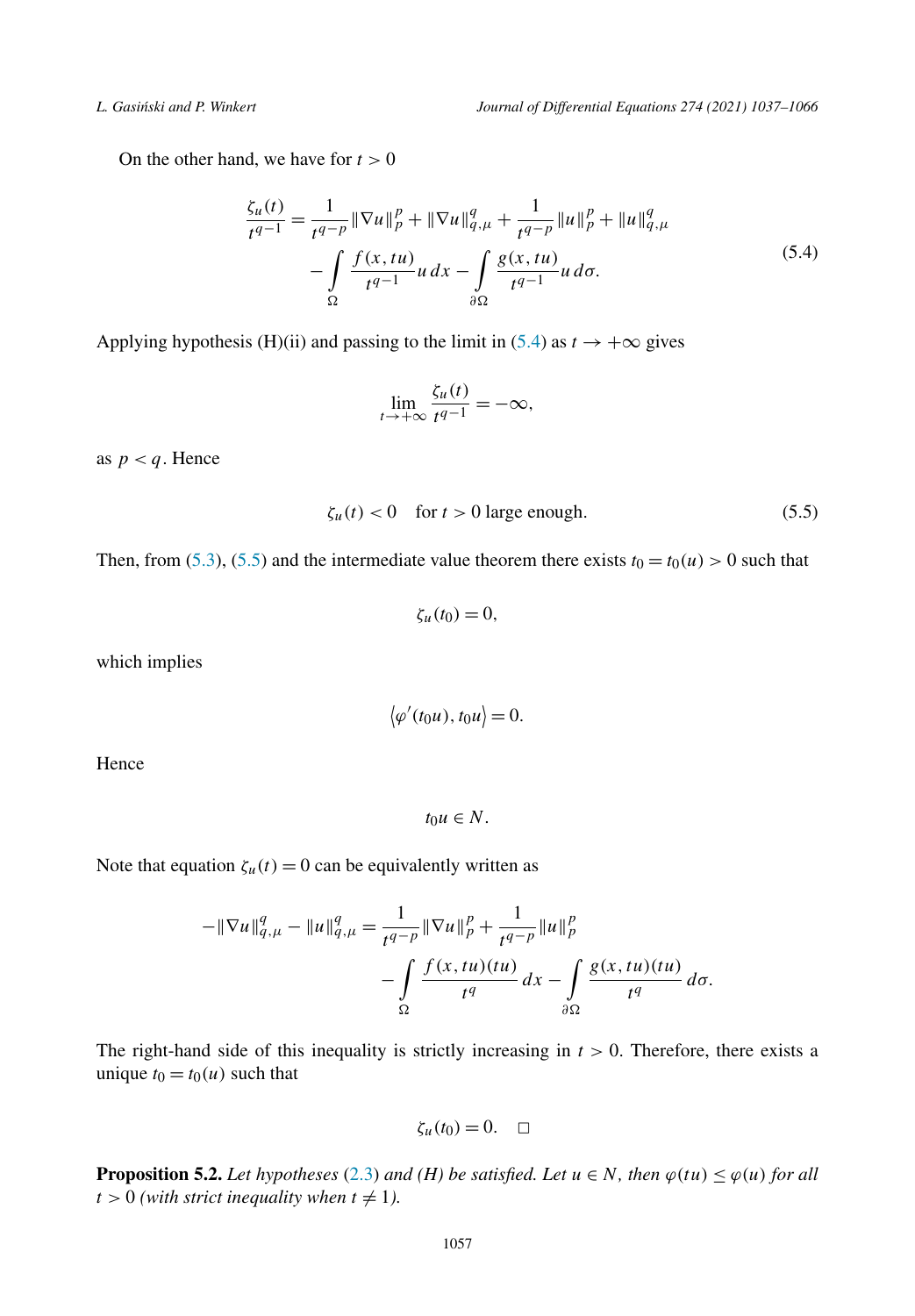<span id="page-21-0"></span>**Proof.** Let  $k_u$  :  $(0, \infty) \rightarrow \mathbb{R}$  be defined by

$$
k_u(t) = \varphi(tu) \quad \text{for all } t > 0.
$$

Because  $u \in N$ , it holds

$$
k'_u(1) = 0,\t(5.6)
$$

which is, due to Proposition [5.1,](#page-19-0) the unique critical point of  $k<sub>u</sub>$ . From hypotheses (H)(i), (ii), there exists, for any given  $\tau > 0$ , a constant  $c_{\tau} > 0$  such that

$$
F(x, s) \ge \frac{\tau}{q} |s|^q - c_\tau \quad \text{for a. a. } x \in \Omega \text{ and all } s \in \mathbb{R},
$$
  

$$
G(x, s) \ge \frac{\tau}{q} |s|^q - c_\tau \quad \text{for a. a. } x \in \partial \Omega \text{ and all } s \in \mathbb{R}.
$$
 (5.7)

Taking  $(5.7)$  into account, we have for  $t > 0$ 

$$
k_{u}(t) = \varphi(tu)
$$
  
\n
$$
\leq \frac{t^{p}}{p} \|\nabla u\|_{p}^{p} + \frac{t^{q}}{q} \|\nabla u\|_{q,\mu}^{q} + \frac{t^{p}}{p} \|u\|_{p}^{p} + \frac{t^{q}}{q} \|u\|_{q,\mu}^{q}
$$
  
\n
$$
- \frac{\tau t^{q}}{q} \|u\|_{q}^{q} - \frac{\tau t^{q}}{q} \|u\|_{q,\partial\Omega}^{q} + c_{\tau} (|\Omega|_{N} + |\partial\Omega|_{N})
$$
  
\n
$$
= \frac{t^{p}}{p} ( \|\nabla u\|_{p}^{p} + \|u\|_{p}^{p} ) + \frac{t^{q}}{q} ( \|\nabla u\|_{q,\mu}^{q} + \|u\|_{q,\mu}^{q} - \tau ( \|u\|_{q}^{q} + \|u\|_{q,\partial\Omega}^{q} ) )
$$
  
\n
$$
+ c_{\tau} (|\Omega|_{N} + |\partial\Omega|_{N}).
$$

Taking *τ* large enough we have

$$
\varphi(tu) \le c_3 t^p - c_4 t^q
$$

for some  $c_3$ ,  $c_4 > 0$ . Since  $p < q$  we obtain

$$
k_u(t) = \varphi(tu) < 0 \quad \text{for } t > 0 \text{ large enough.} \tag{5.8}
$$

Applying Proposition [4.2,](#page-16-0) for *t >* 0 small enough we obtain

$$
k_u(t) = \varphi(tu)
$$
  
\n
$$
\geq \hat{c} \|u\|_{1,\mathcal{H}}^q - \tilde{c}_{\varepsilon} \|u\|_{1,\mathcal{H}}^{r_1} - \hat{c}_{\varepsilon} \|u\|_{1,\mathcal{H}}^{r_2}
$$
  
\n
$$
= c_5 t^q - c_6 t^{r_1} - c_7 t^{r_2}
$$

for some  $c_5$ ,  $c_6$ ,  $c_7 > 0$ . Since  $q < r_1, r_2$  we conclude that

$$
k_u(t) = \varphi(tu) > 0 \quad \text{for } t > 0 \text{ small enough.} \tag{5.9}
$$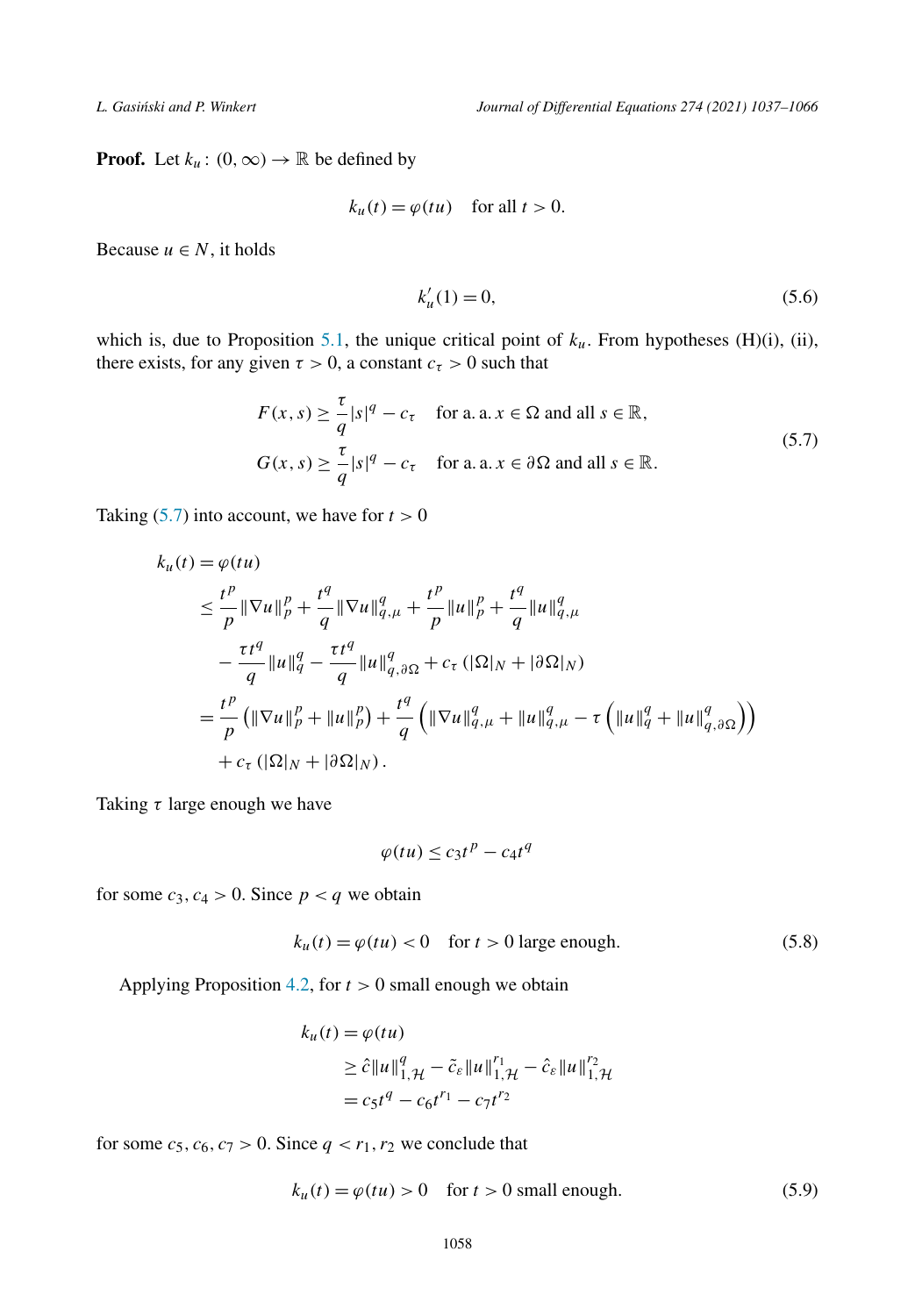<span id="page-22-0"></span>From [\(5.8\)](#page-21-0) and [\(5.9](#page-21-0)) we know that there exists a local minimizer  $t_0(u) > 0$  of  $k_u$ . Since  $t = 1$  is the only critical point of  $k_u$ , see ([5.6](#page-21-0)), we have that  $t_0(u) = 1$  which is a global minimizer of  $k_u$ . Hence, we have

$$
k_u(t) \le k_u(1) \quad \text{for all } t > 0
$$

and so

$$
\varphi(tu) \le \varphi(u) \quad \text{for all } t > 0. \quad \Box
$$

**Proposition 5.3.** Let hypotheses [\(2.3\)](#page-3-0) and (H) be satisfied. Then the functional  $\varphi|_N$  is coercive.

**Proof.** It is enough to show that if  $\{u_n\}_{n>1} \subseteq N$  and

$$
\varphi(u_n) \le M_9 \quad \text{for all } n \in \mathbb{N} \tag{5.10}
$$

for some  $M_9 > 0$ , then the sequence  $\{u_n\}_{n \geq 1} \subseteq W^{1, \mathcal{H}}(\Omega)$  is bounded.

Supposing the opposite we can assume that  $||u_n||_{1,\mathcal{H}} \to +\infty$ . Letting  $y_n = \frac{u_n}{||u_n||_{1,\mathcal{H}}}$  we can assume that  $y_n \rightharpoonup y$  in  $W^{1, H}(\Omega)$ . Suppose that  $y = 0$ . Since  $u_n \in N$  and  $y_n \rightharpoonup 0$  we have for each  $t > 0$  that

$$
\varphi(u_n) \ge \varphi(t y_n)
$$
  
=  $\frac{1}{p} \|\nabla(t y_n)\|_p^p + \frac{1}{q} \|\nabla(t y_n)\|_{q,\mu}^q + \frac{1}{p} \|t y_n\|_p^p + \frac{1}{q} \|t y_n\|_{q,\mu}^q$   

$$
- \int_{\Omega} F(x, t y_n) dx - \int_{\partial \Omega} G(x, t y_n) d\sigma
$$
  

$$
\ge \frac{1}{q} \|t y_n\|_{1,\mathcal{H}}^p - \int_{\Omega} F(x, t y_n) dx - \int_{\partial \Omega} G(x, t y_n) d\sigma \to \frac{1}{q} t^p,
$$

since  $||y_n||_{1,\mathcal{H}}^p = 1$  where we have used Propositions [2.4](#page-6-0) and [5.2](#page-20-0). Taking  $t > 0$  large enough we get a contradiction with (5.10). Hence,  $y \neq 0$ . Applying Proposition 2.4 we have

$$
\varphi(u_n) \leq \frac{1}{p} \|\nabla u_n\|_p^p + \frac{1}{q} \|\nabla u_n\|_{q,\mu}^q + \frac{1}{p} \|u_n\|_p^p + \frac{1}{q} \|u_n\|_{q,\mu}^q \n- \int_{\Omega} F(x, \|u_n\|_{1,\mathcal{H}} y_n) dx - \int_{\partial\Omega} G(x, \|u_n\|_{1,\mathcal{H}} y_n) d\sigma \n\leq \frac{1}{p} \|u_n\|_{1,\mathcal{H}}^q - \int_{\Omega} F(x, \|u_n\|_{1,\mathcal{H}} y_n) dx - \int_{\partial\Omega} G(x, \|u_n\|_{1,\mathcal{H}} y_n) d\sigma.
$$
\n(5.11)

Dividing (5.11) by  $||u_n||_{1,\mathcal{H}}^q$ , passing to the limit as  $n \to \infty$  and applying (H)(ii), we obtain *ϕ(un)*  $\frac{\varphi(u_n)}{\|u_n\|_{1,\mathcal{H}}^q}$   $\to -\infty$  which contradicts  $\varphi(u_n) \ge 0$ , see Proposition [5.2.](#page-20-0) This proves the coercivity of  $\left. \varphi \right|_N$ .  $\Box$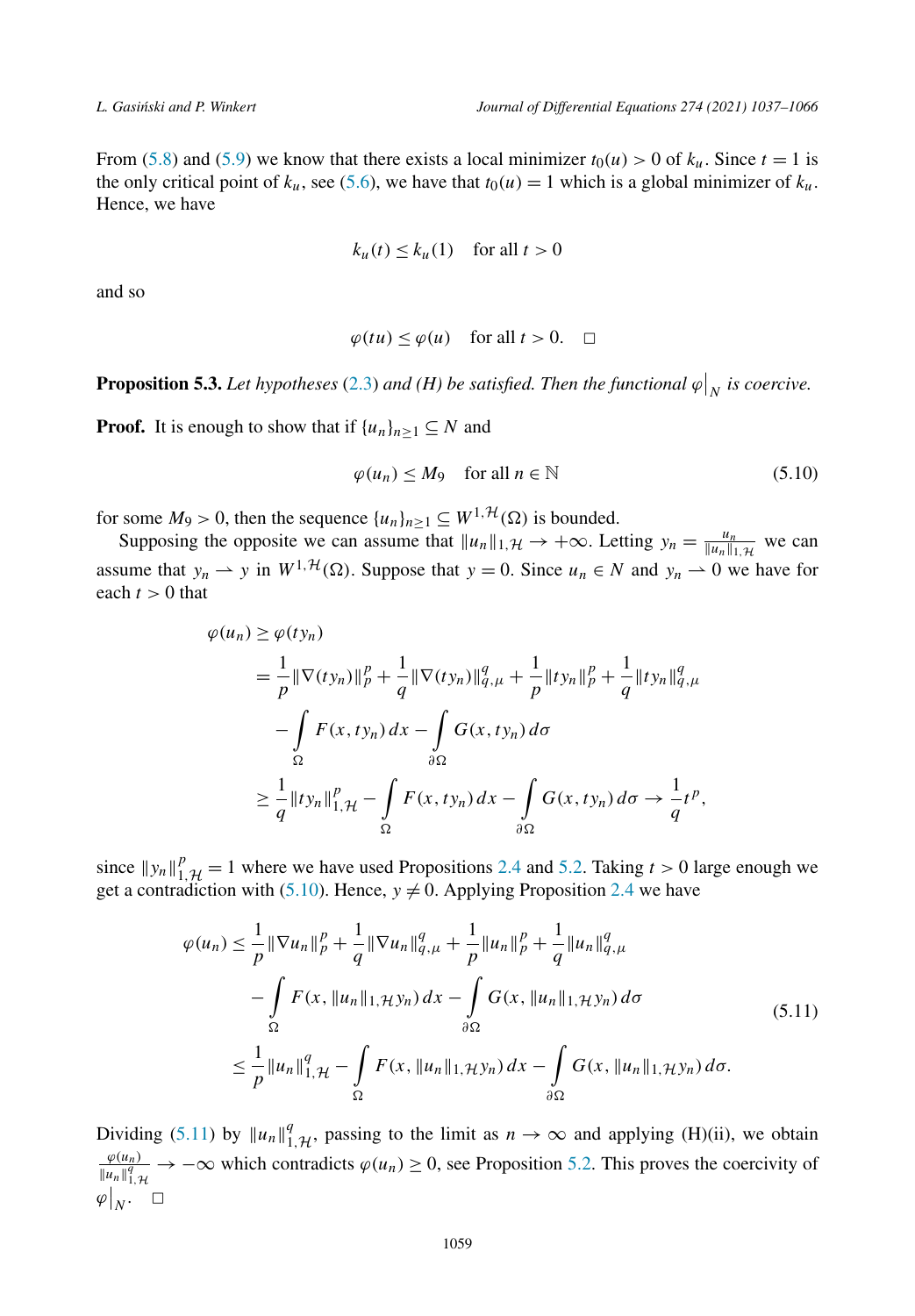<span id="page-23-0"></span>Let  $m = \inf_{N} \varphi$  and  $m_0 = \inf_{N_0} \varphi$ . First, we show that  $m > 0$ .

**Proposition 5.4.** *Let hypotheses* [\(2.3\)](#page-3-0) *and* (*H*) *be satisfied. Then*  $m > 0$ .

**Proof.** Recall the statement of Proposition [4.2,](#page-16-0) namely,

$$
\varphi(u) \geq \begin{cases} \hat{c} \|u\|_{1,\mathcal{H}}^q - \tilde{c}_{\varepsilon} \|u\|_{1,\mathcal{H}}^{r_1} - \hat{c}_{\varepsilon} \|u\|_{1,\mathcal{H}}^{r_2} & \text{if } \|u\|_{1,\mathcal{H}} \leq 1, \\ \hat{c} \|u\|_{1,\mathcal{H}}^p - \tilde{c}_{\varepsilon} \|u\|_{1,\mathcal{H}}^{r_1} - \hat{c}_{\varepsilon} \|u\|_{1,\mathcal{H}}^{r_2} & \text{if } \|u\|_{1,\mathcal{H}} > 1. \end{cases}
$$

Since  $p < q < r_1, r_2$  it follows that for some  $\eta_0 \in (0, 1)$  small enough

$$
\varphi(u) \ge \hat{\gamma} > 0 \quad \text{for all } u \in W^{1, \mathcal{H}}(\Omega) \text{ with } \|u\|_{1, \mathcal{H}} = \eta_0.
$$

Now let  $u \in N$  and take  $s_u > 0$  such that  $s_u ||u||_{1,\mathcal{H}} = \eta_0$ . From Proposition [5.2](#page-20-0) we obtain

$$
0 < \hat{\gamma} \le \varphi(s_u u) \le \varphi(u) \quad \text{for all } u \in N,
$$

so  $m > 0$ .  $\Box$ 

As a direct consequence of Proposition 5.4 we obtain that  $m_0 > 0$ .

**Proposition 5.5.** *Let hypotheses* [\(2.3\)](#page-3-0) *and (H) be satisfied. Then*  $m_0 > 0$ *.* 

**Proof.** Applying Proposition 5.4 and recall that  $u^+$ ,  $-u^- \in N$ , we have for each  $u \in N_0$ 

$$
\varphi(u) = \varphi(u^+) + \varphi(-u^-) \ge 2m > 0.
$$

Hence,  $m_0 > 0$ .  $\Box$ 

**Proposition 5.6.** *Let hypotheses* [\(2.3](#page-3-0)) *and (H) be satisfied. Then there exists*  $y_0 \in N_0$  *such that*  $\varphi(y_0) = m_0$ .

**Proof.** Let  $\{y_n\}_{n\geq 1} \subseteq N_0$  be a minimizing sequence, that is,

$$
\varphi(y_n)\searrow m_0.
$$

Clearly,

$$
\varphi(y_n) = \varphi(y_n^+) + \varphi(-y_n^-)
$$

with  $y_n^+$ ,  $-y_n^- \in N$ . Similar to the proof of Proposition [5.3](#page-22-0) we can show that the sequences  ${y_n^+}_{n=1}$ ,  ${y_n^-}_{n\geq 1}$  ⊆  $W^{1, \mathcal{H}}(\Omega)$  are bounded. Therefore, we may assume that

$$
y_n^+ \rightharpoonup v_1 \quad \text{in } W^{1, \mathcal{H}}(\Omega), \quad v_1 \ge 0,
$$
  

$$
y_n^- \rightharpoonup v_2 \quad \text{in } W^{1, \mathcal{H}}(\Omega), \quad v_2 \ge 0.
$$
 (5.12)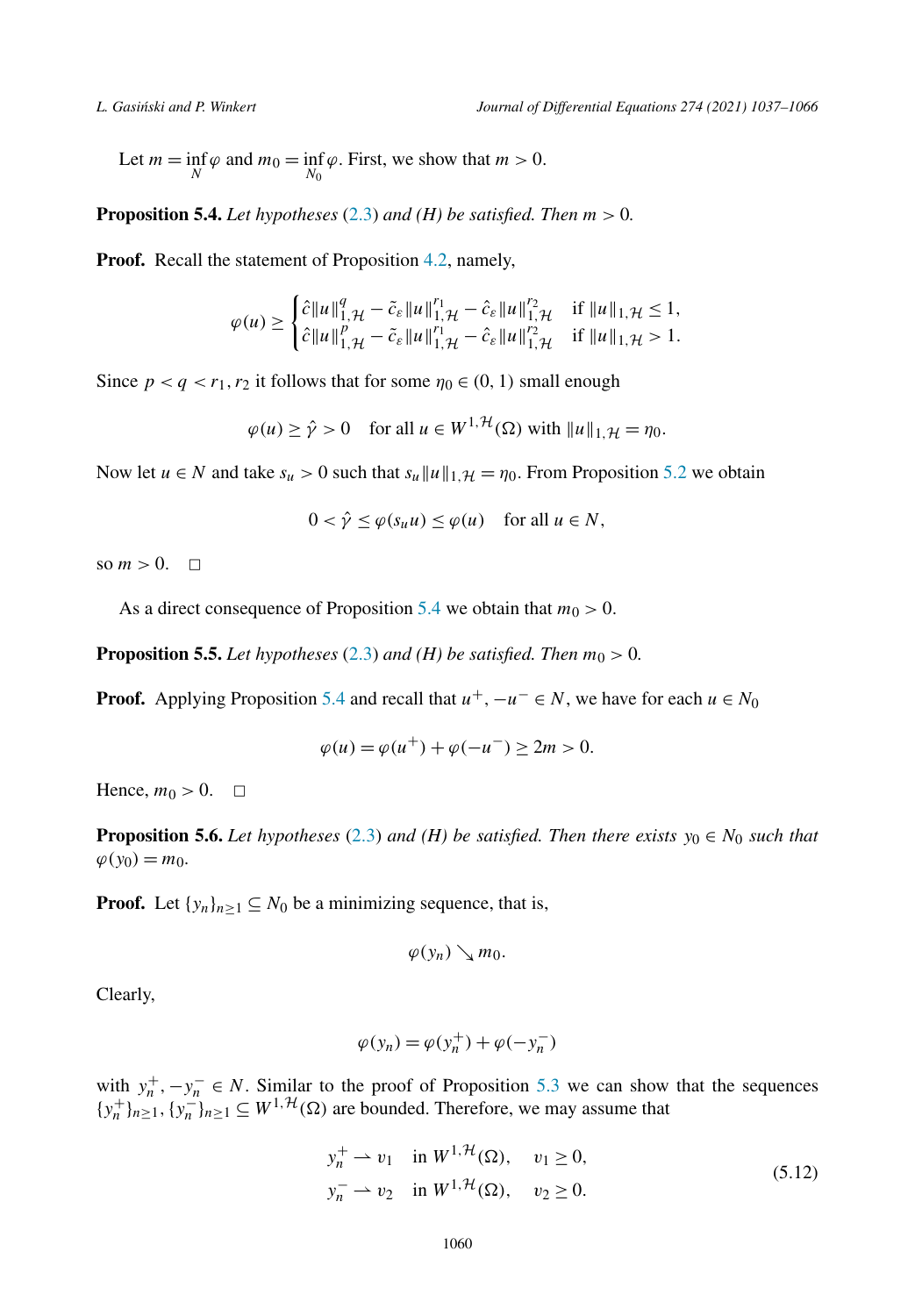<span id="page-24-0"></span>Suppose that  $v_1 = 0$ . Then, since  $y_n^+ \in N$ , it holds

$$
0 = \langle \varphi'(y_n^+), y_n^+ \rangle = \hat{\rho}_{\mathcal{H}}(y_n^+) - \int_{\Omega} f(x, y_n^+) y_n^+ dx - \int_{\partial \Omega} g(x, y_n^+) y_n^+ d\sigma
$$

for all  $n \in \mathbb{N}$ . From [\(5.12\)](#page-23-0) and Proposition [2.3](#page-5-0) we conclude that

$$
y_n^+ \to 0 \quad \text{in } W^{1, \mathcal{H}}(\Omega).
$$

Hence

$$
0 < m \le \varphi(y_n^+) \to \varphi(0) = 0 \quad \text{as } n \to +\infty,
$$

which is a contradiction. Thus,  $v_1 \neq 0$ . In a similar way we can show that  $v_2 \neq 0$ . Taking Propo-sition [5.1](#page-19-0) into account there exists  $t_1, t_2 > 0$  such that

$$
t_1v_1 \in N \quad \text{and} \quad t_2v_2 \in N.
$$

Setting  $y_0 = t_1v_1 - t_2v_2 = y_0^+ - y_0^-$  gives  $y_0 \in N_0$ . Applying the sequentially weakly lower semicontinuity of  $\varphi$ , Proposition [5.2](#page-20-0) and the fact that  $y_0 \in N_0$  we obtain

$$
m_0 = \lim_{n \to +\infty} \varphi(y_n)
$$
  
= 
$$
\lim_{n \to +\infty} (\varphi(y_n^+) + \varphi(-y_n^-))
$$
  

$$
\geq \liminf_{n \to +\infty} (\varphi(t_1y_n^+) + \varphi(-t_2y_n^-))
$$
  

$$
\geq \varphi(t_1v_1) + \varphi(-t_2v_2)
$$
  

$$
\geq \varphi(y_0)
$$
  

$$
\geq m_0.
$$

Therefore

$$
\varphi(y_0)=m_0
$$

with  $y_0 \in N_0$ .  $\Box$ 

**Proposition 5.7.** *Let hypotheses* ([2.3](#page-3-0)) *and (H) be satisfied. Let*  $y_0 \in N_0$  *be such that*  $\varphi(y_0) = m_0$ *. Then*  $y_0 \in K_\varphi$ *. In particular*  $y_0 \in W^{1, H}(\Omega) \cap L^\infty(\Omega)$  *is a solution of problem* ([1.1](#page-1-0))*.* 

**Proof.** The proof of this proposition follows the idea of the proof of Theorem 1.4 in Liu-Dai [[26\]](#page-28-0) and exploits the quantitative deformation lemma of Willem, see Jabri [[23,](#page-28-0) Theorem 4.2].

From hypothesis (H)(v), Proposition [5.2](#page-20-0) and the definition of  $N_0$ , for  $s, t > 0$  such that at least one of  $s, t \neq 1$ , we have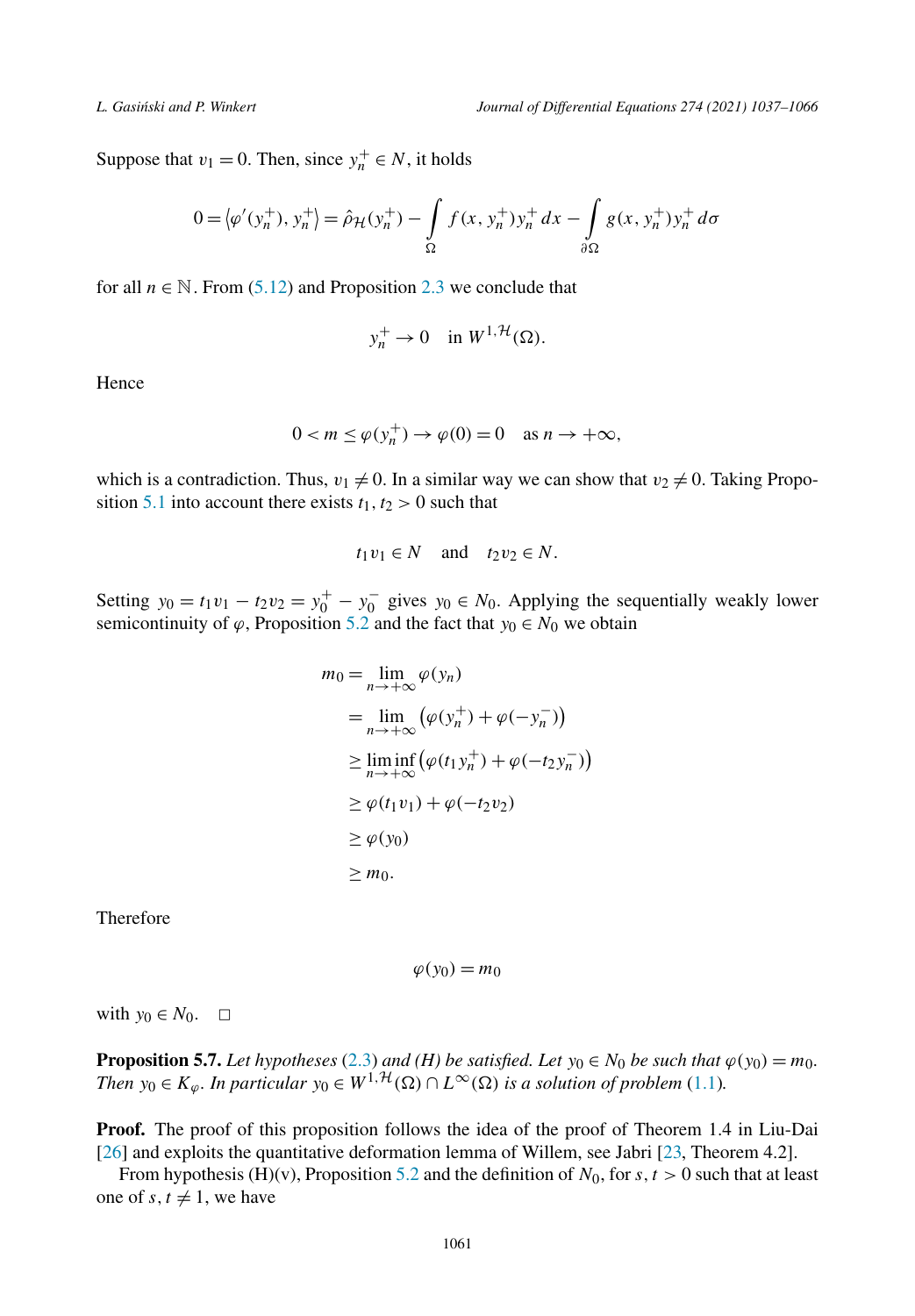<span id="page-25-0"></span>*L. Gasi´nski and P. Winkert Journal of Differential Equations 274 (2021) 1037–1066*

$$
\varphi \left( s y_0^+ - t y_0^- \right) = \varphi \left( s y_0^+ \right) + \varphi \left( - t y_0^- \right) < \varphi \left( y_0^+ \right) + \varphi \left( - y_0^- \right) = \varphi \left( y_0 \right) = m_0. \tag{5.13}
$$

Now we proceed by contradiction. So suppose that  $\varphi'(y_0) \neq 0$ . Then there exist  $\delta > 0$  and  $\rho > 0$  such that

$$
\|\varphi'(v)\|_{1,\mathcal{H}} \ge \rho \quad \text{for all } v \in W^{1,\mathcal{H}}(\Omega) \text{ with } \|v - y_0\|_{1,\mathcal{H}} \le 3\delta.
$$

Let

$$
D = \left[\frac{1}{2}, \frac{3}{2}\right] \times \left[\frac{1}{2}, \frac{3}{2}\right]
$$

*.*

From  $(5.13)$ , we see that

$$
\varphi (s y_0^+ - t y_0^-) = m_0
$$
 if and only if  $s = t = 1$ .

Thus

$$
\beta = \max_{(s,t)\in \partial D} \varphi \left( s y_0^+ - t y_0^- \right) < m_0.
$$

Let

$$
\varepsilon = \min\left\{\frac{m_0 - \beta}{4}, \frac{\rho \delta}{8}\right\}.
$$

By the quantitative deformation lemma of Willem, see Jabri [[23,](#page-28-0) Theorem 4.2], there exists a continuous deformation  $\eta: [0, 1] \times W^{1, \mathcal{H}}(\Omega) \to W^{1, \mathcal{H}}(\Omega)$  such that

(i)  $\eta(1, v) = v$  if  $v \notin \varphi^{-1}([m_0 - 2\varepsilon, m_0 + 2\varepsilon])$ ; (ii)  $\varphi(\eta(1, v)) \leq m_0 - \varepsilon$  for all  $v \in W^{1, \mathcal{H}}(\Omega)$  with  $\|v - y_0\|_{1, \mathcal{H}} \leq \delta$  and  $\varphi(v) \leq m_0 + \varepsilon$ ; (iii)  $\varphi(\eta(1, v)) \leq \varphi(v)$  for all  $v \in W^{1, \mathcal{H}}(\Omega)$ .

It follows easily that

$$
\max_{(s,t)\in D} \varphi \left( \eta(1, s y_0^+ - t y_0^-) \right) < m_0. \tag{5.14}
$$

Let us now define  $h: \mathbb{R}_+ \times \mathbb{R}_+ \to W^{1, \mathcal{H}}(\Omega)$  by

$$
h(s, t) = \eta \left( 1, s y_0^+ - t y_0^- \right)
$$

and put

$$
H_0(s, t) = \left( \langle \varphi'(s y_0^+), y_0^+ \rangle, \langle \varphi'(-t y_0^-), -y_0^- \rangle \right),
$$
  
\n
$$
H_1(s, t) = \left( \frac{1}{s} \langle \varphi'(h^+(s, t)), h^+(s, t) \rangle, \frac{1}{t} \langle \varphi'(-h^-(s, t)), -h^-(s, t) \rangle \right).
$$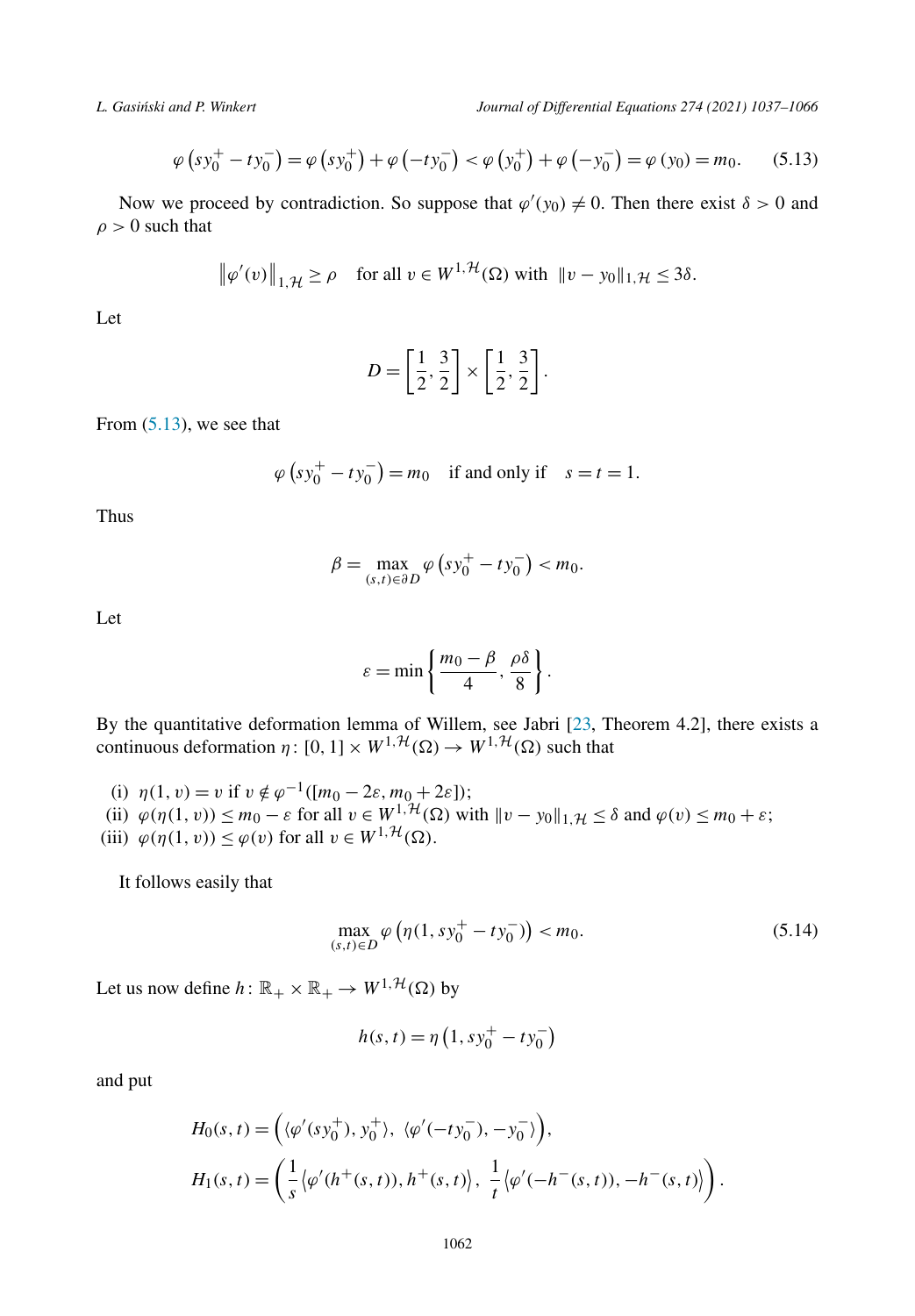<span id="page-26-0"></span>Note that deg $(H_0, D, 0) = 1$ , as

$$
\langle \varphi'(s y_0^+), y_0^+ \rangle > 0
$$
 and  $\langle \varphi'(-s y_0^-), -y_0^- \rangle > 0$  for all  $s \in (0, 1)$ ,  
 $\langle \varphi'(s y_0^+), y_0^+ \rangle < 0$  and  $\langle \varphi'(-s y_0^-), -y_0^- \rangle < 0$  for all  $s > 1$ .

By [\(5.14](#page-25-0)) and property (i) of  $\eta$  (see the choice of  $\varepsilon > 0$ ), we have that

$$
h(s, t) = s y_0^+ - t y_0^- \quad \text{for all } (s, t) \in \partial D.
$$

Thus  $H_0 = H_1$  on  $\partial D$  and hence

$$
\deg(H_1, D, 0) = \deg(H_0, D, 0) = 1.
$$

By the existence property of the Brouwer degree (see, for example, Gasinski-Papageorgiou [[18,](#page-28-0) Theorem 4.11] or Papageorgiou-Winkert [[39,](#page-29-0) Theorem 6.2.22]), we get

$$
H_1(s, t) = 0 \quad \text{for some } (s, t) \in D.
$$

This means that

$$
\eta\left(1, sy_0^+ - ty_0^-\right) = h(s, t) \in N_0 \quad \text{for some } (s, t) \in D.
$$

But this contradicts  $(5.14)$  $(5.14)$  $(5.14)$  and the definition of  $m_0$ .

So, we conclude that  $y_0 \in K_\varphi$  and thus  $y_0$  is a solution of problem [\(1.1\)](#page-1-0). From Proposition [3.1](#page-8-0) we have that  $y_0 \in L^{\infty}(\Omega)$ .  $\Box$ 

**Proposition 5.8.** *Let hypotheses* ([2.3](#page-3-0)) *and (H) be satisfied. If*  $y_0 \in N_0$ *, is as in Proposition* [5.7,](#page-24-0) *then y*<sup>0</sup> *is a nodal solution of problem* [\(1.1\)](#page-1-0) *which has exactly two nodal domains.*

**Proof.** From the definition of  $N_0$  and Proposition [5.7](#page-24-0) it is clear that  $y_0 \in N_0$  is a sign changing solution. It remains to show that *y*<sup>0</sup> has exactly two nodal domains. Arguing by contradiction, suppose that there exist disjoint open sets  $\Omega_1$ ,  $\Omega_2$  and  $\Omega_3$  on which  $y_0$  has fixed sign. Without any loss of generality, we may assume that *y*<sup>0</sup> has only three nodal domains. Let

$$
y_k(x) = \begin{cases} y_0(x) & \text{if } x \in \Omega_k, \\ 0 & \text{if } x \in \Omega \setminus \Omega_k \end{cases}
$$

for  $k = 1, 2, 3, x \in \Omega$ . Without any loss of generality, we may assume that

$$
y_1|_{\Omega_1} > 0
$$
,  $y_2|_{\Omega_2} < 0$ ,  $y_3|_{\Omega_3} < 0$ .

Setting  $\hat{y} = y_1 + y_2$ , we have  $\hat{y}^+ = y_1$  and  $\hat{y}^- = -y_2$ . Since  $y_0 = y_1 + y_2 + y_3 = \hat{y} + y_3$  and  $\varphi'(y_0) = 0$  because of Proposition [5.7](#page-24-0) we have

$$
0 = \langle \varphi'(y_0), \hat{y}^+ \rangle = \langle \varphi'(\hat{y}) + \varphi'(y_3), \hat{y}^+ \rangle = \langle \varphi'(\hat{y}), \hat{y}^+ \rangle.
$$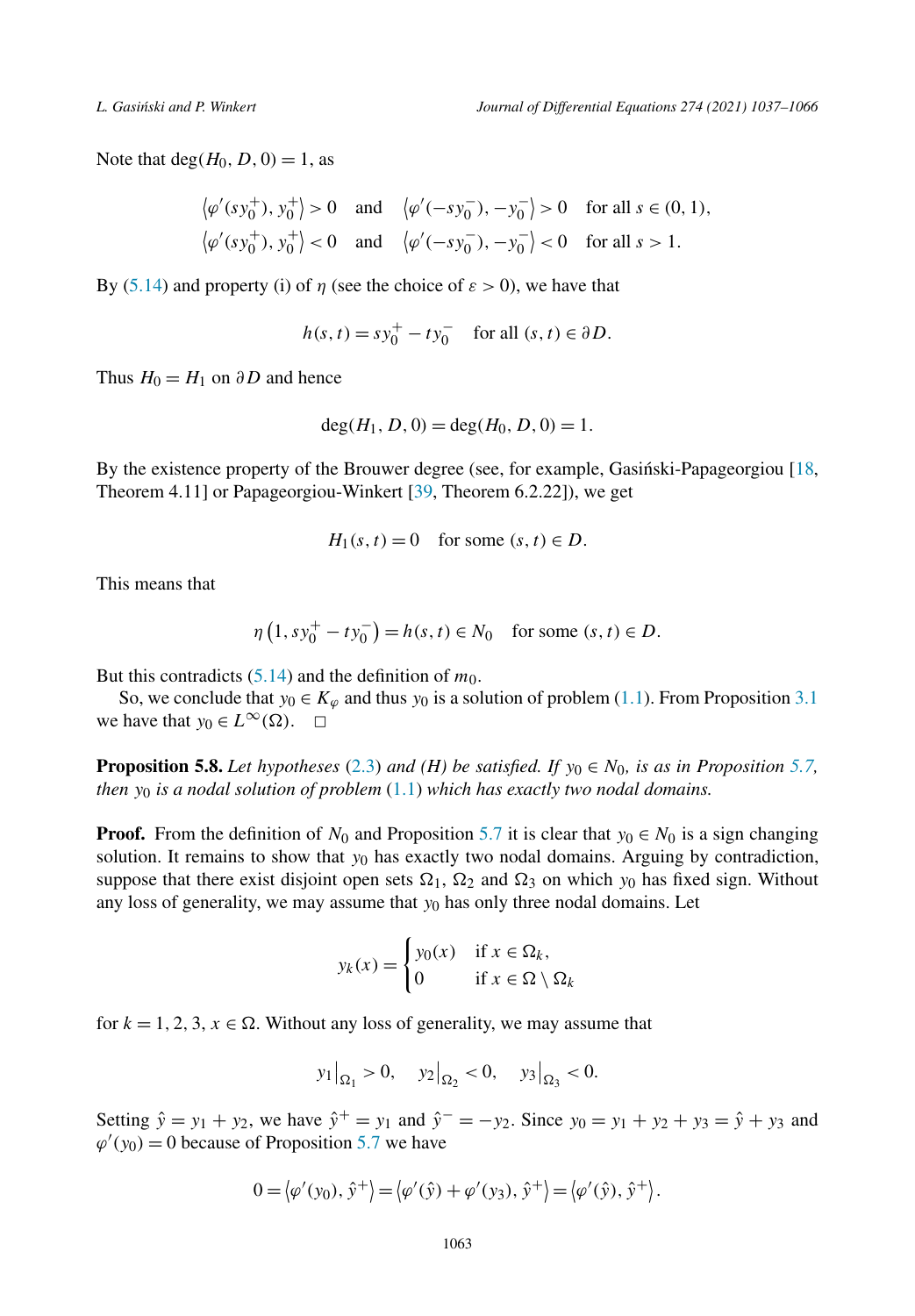<span id="page-27-0"></span>Therefore  $\langle \varphi'(\hat{y}), \hat{y}^+ \rangle = 0$ . In the same way we can show that  $\langle \varphi'(\hat{y}), \hat{y}^- \rangle = 0$ . From this we see that  $\hat{y}^+$ ,  $-\hat{y}^- \in N$  and so  $\hat{y} \in N_0$ .

Applying Proposition  $5.6$  and hypothesis  $(H)(iv)$  gives

$$
m_0 = \varphi(y_0) = \varphi(y_0) - \frac{1}{q} \langle \varphi'(y_0), y_0 \rangle
$$
  
\n
$$
= \varphi(\hat{y}) + \varphi(y_3) - \frac{1}{q} \Big( \langle \varphi'(\hat{y}), \hat{y} \rangle + \langle \varphi'(y_3), y_3 \rangle \Big)
$$
  
\n
$$
= \varphi(\hat{y}) + \varphi(y_3) - \frac{1}{q} \langle \varphi'(y_3), y_3 \rangle
$$
  
\n
$$
= \varphi(\hat{y}) + \left( \frac{1}{p} - \frac{1}{q} \right) \|\nabla y_3\|_p^p + \left( \frac{1}{p} - \frac{1}{q} \right) \|\nabla y_3\|_p^p
$$
  
\n
$$
+ \int_{\Omega} \left( \frac{1}{q} f(x, y_3) y_3 - F(x, y_3) \right) dx + \int_{\partial \Omega} \left( \frac{1}{q} g(x, y_3) y_3 - G(x, y_3) \right) d\sigma
$$
  
\n
$$
\geq m_0 + \left( \frac{1}{p} - \frac{1}{q} \right) \|\nabla y_3\|_p^p + \left( \frac{1}{p} - \frac{1}{q} \right) \|\nabla y_3\|_p^p.
$$

Since  $p > q$ , we see that  $\Omega_3 = \emptyset$ . Thus we conclude that  $y_0$  has only two nodal domains.  $\Box$ 

Finally we can state the following multiplicity theorem for problem  $(1.1)$  $(1.1)$  $(1.1)$  summarizing the results from Propositions [4.5](#page-18-0) and [5.8.](#page-26-0)

**Theorem 5.9.** *Let hypotheses* ([2.3](#page-3-0)) *and (H) be satisfied. Then, problem* ([1.1](#page-1-0)) *has at least three nontrivial solutions*  $u_0, v_0, y_0 \in W^{1, \mathcal{H}}(\Omega) \cap L^{\infty}(\Omega)$  *such that* 

 $u_0 > 0$ ,  $v_0 < 0$ ,  $v_0$  *is nodal with two nodal domains.* 

### **Acknowledgment**

The authors wish to thank the knowledgeable referee for his/her remarks in order to improve the paper as well as for the indication of further possible investigations.

# **References**

- [1] A. Ambrosetti, P.H. Rabinowitz, Dual variational methods in critical point theory and [applications,](http://refhub.elsevier.com/S0022-0396(20)30596-9/bib870191973FE480B910BE7CD74A9C86C3s1) J. Funct. Anal. 14 (1973) [349–381.](http://refhub.elsevier.com/S0022-0396(20)30596-9/bib870191973FE480B910BE7CD74A9C86C3s1)
- [2] A. Bahrouni, V.D. Rădulescu, D.D. Repovš, Double phase transonic flow problems with variable growth: nonlinear patterns and stationary waves, [Nonlinearity](http://refhub.elsevier.com/S0022-0396(20)30596-9/bibA1F73E2C700372029EBE1731D09913CEs1) 32 (7) (2019) 2481–2495.
- [3] A. Bahrouni, V.D. Rădulescu, P. Winkert, Double phase problems with variable growth and convection for the [Baouendi-Grushin](http://refhub.elsevier.com/S0022-0396(20)30596-9/bibB3E0E08202B7AF93B14F94EEFB88D0CAs1) operator, Z. Angew. Math. Phys. 71 (6) (2020) 183.
- [4] P. Baroni, M. Colombo, G. Mingione, Harnack inequalities for double phase [functionals,](http://refhub.elsevier.com/S0022-0396(20)30596-9/bib8B1C3E8D71D67FEBEFF684812E2710F3s1) Nonlinear Anal. 121 (2015) [206–222.](http://refhub.elsevier.com/S0022-0396(20)30596-9/bib8B1C3E8D71D67FEBEFF684812E2710F3s1)
- [5] P. Baroni, M. Colombo, G. Mingione, [Non-autonomous](http://refhub.elsevier.com/S0022-0396(20)30596-9/bib0C9DE131465BAB784B8F886F23E7CBF4s1) functionals, borderline cases and related function classes, St. [Petersburg](http://refhub.elsevier.com/S0022-0396(20)30596-9/bib0C9DE131465BAB784B8F886F23E7CBF4s1) Math. J. 27 (2016) 347–379.
- [6] P. Baroni, M. Colombo, G. Mingione, Regularity for general [functionals](http://refhub.elsevier.com/S0022-0396(20)30596-9/bibB24C49D8440ED993BC2B4769467DD68Es1) with double phase, Calc. Var. Partial Differ. Equ. 57 (2) [\(2018\)](http://refhub.elsevier.com/S0022-0396(20)30596-9/bibB24C49D8440ED993BC2B4769467DD68Es1) 62.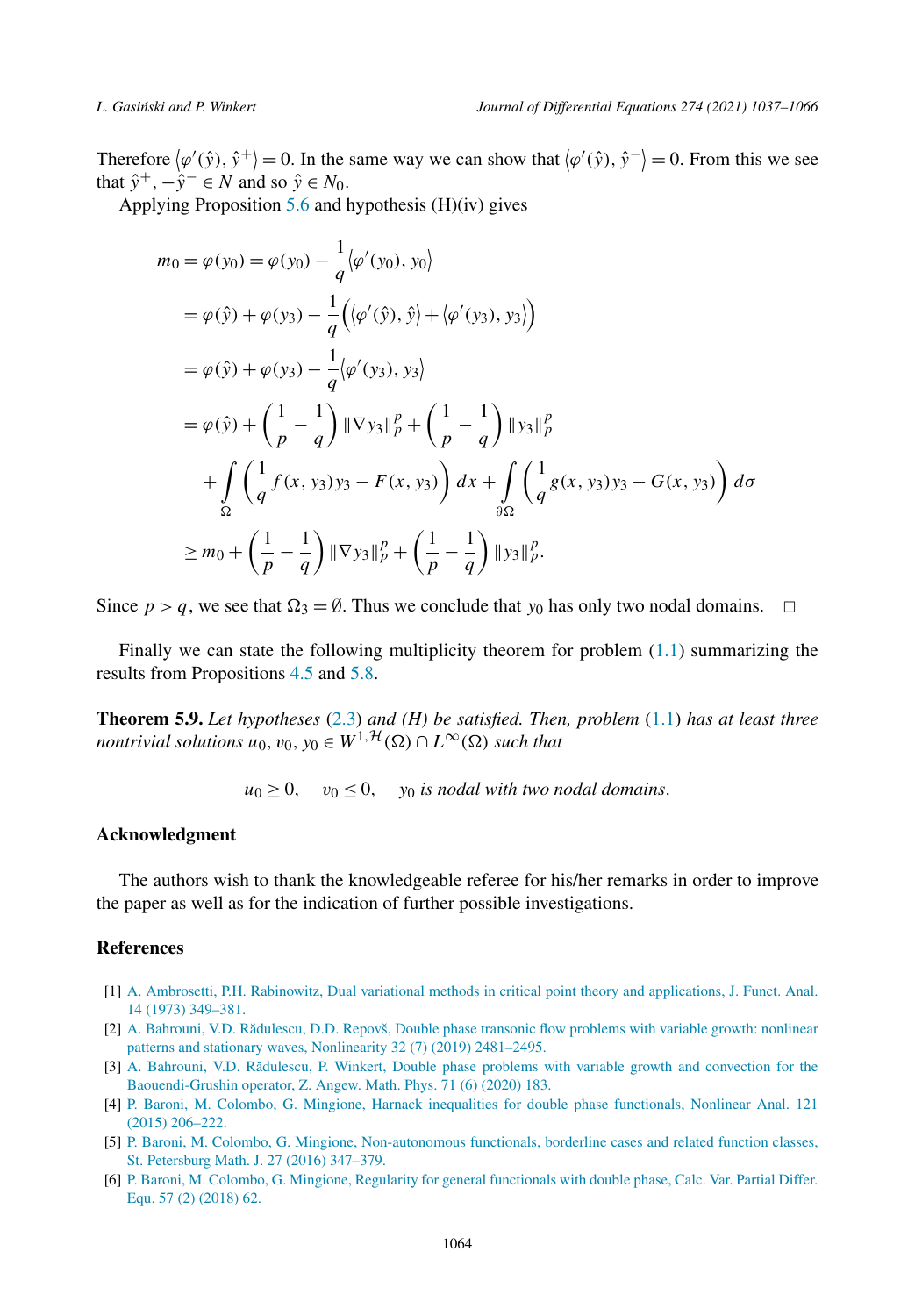- <span id="page-28-0"></span>[7] P. Baroni, T. Kuusi, G. Mingione, [Borderline](http://refhub.elsevier.com/S0022-0396(20)30596-9/bibCA002E22C4E3A517851DF18043E629C4s1) gradient continuity of minima, J. Fixed Point Theory Appl. 15 (2) (2014) [537–575.](http://refhub.elsevier.com/S0022-0396(20)30596-9/bibCA002E22C4E3A517851DF18043E629C4s1)
- [8] L. Beck, G. Mingione, Lipschitz bounds and [nonuniform](http://refhub.elsevier.com/S0022-0396(20)30596-9/bib5F5598AD688ED06C7D202C2CE971E294s1) ellipticity, Commun. Pure Appl. Math. 73 (5) (2020) [944–1034.](http://refhub.elsevier.com/S0022-0396(20)30596-9/bib5F5598AD688ED06C7D202C2CE971E294s1)
- [9] L. Beck, G. Mingione, Optimal Lipschitz criteria and local estimates for [non-uniformly](http://refhub.elsevier.com/S0022-0396(20)30596-9/bib4D6979E7D95736365307DB2C9B06B741s1) elliptic problems, Atti Accad. Naz. Lincei, Rend. Lincei, Mat. Appl. 30 (2) (2019) [223–236.](http://refhub.elsevier.com/S0022-0396(20)30596-9/bib4D6979E7D95736365307DB2C9B06B741s1)
- [10] V. Benci, P. D'Avenia, D. Fortunato, L. Pisani, Solitons in several space dimensions: Derrick's problem and infinitely many [solutions,](http://refhub.elsevier.com/S0022-0396(20)30596-9/bib38BA33741B03DD05D1BE044D933C0E5Es1) Arch. Ration. Mech. Anal. 154 (4) (2000) 297–324.
- [11] L. Cherfils, Y. Il'yasov, On the stationary solutions of [generalized](http://refhub.elsevier.com/S0022-0396(20)30596-9/bib5251F6AE4F3A597FB5DFB2260BE1E25As1) reaction diffusion equations with  $p \&q$ -Laplacian, [Commun.](http://refhub.elsevier.com/S0022-0396(20)30596-9/bib5251F6AE4F3A597FB5DFB2260BE1E25As1) Pure Appl. Anal. 4 (1) (2005) 9–22.
- [12] M. Cencelj, V.D. Rădulescu, D.D. Repovš, Double phase problems with variable growth, Nonlinear Anal. 177 (2018) [270–287.](http://refhub.elsevier.com/S0022-0396(20)30596-9/bibB7BF7C74EFFE518094BC77B373823076s1)
- [13] F. [Colasuonno,](http://refhub.elsevier.com/S0022-0396(20)30596-9/bib39ADCCE93F1637A6293526A0A3FE859As1) M. Squassina, Eigenvalues for double phase variational integrals, Ann. Mat. Pura Appl. (4) 195 (6) (2016) [1917–1959.](http://refhub.elsevier.com/S0022-0396(20)30596-9/bib39ADCCE93F1637A6293526A0A3FE859As1)
- [14] M. Colombo, G. Mingione, Bounded [minimisers](http://refhub.elsevier.com/S0022-0396(20)30596-9/bibF5AB333105B1BECCF369EE202DB65297s1) of double phase variational integrals, Arch. Ration. Mech. Anal. 218 (1) (2015) [219–273.](http://refhub.elsevier.com/S0022-0396(20)30596-9/bibF5AB333105B1BECCF369EE202DB65297s1)
- [15] M. Colombo, G. Mingione, Regularity for double phase [variational](http://refhub.elsevier.com/S0022-0396(20)30596-9/bibF3818D8141B6F543EE00D360DD1CFC58s1) problems, Arch. Ration. Mech. Anal. 215 (2) (2015) [443–496.](http://refhub.elsevier.com/S0022-0396(20)30596-9/bibF3818D8141B6F543EE00D360DD1CFC58s1)
- [16] G. Cupini, P. Marcellini, E. Mascolo, Local [boundedness](http://refhub.elsevier.com/S0022-0396(20)30596-9/bibC86390C1B6654AD593F662DB0F9329CFs1) of minimizers with limit growth conditions, J. Optim. Theory Appl. [166 \(1\)](http://refhub.elsevier.com/S0022-0396(20)30596-9/bibC86390C1B6654AD593F662DB0F9329CFs1) (2015) 1–22.
- [17] L. Gasiński, N.S. Papageorgiou, Constant sign and nodal solutions for superlinear double phase problems, Adv. Calc. Var. (2019), [https://doi.org/10.1515/acv-2019-0040.](https://doi.org/10.1515/acv-2019-0040)
- [18] L. Gasiński, N.S. [Papageorgiou,](http://refhub.elsevier.com/S0022-0396(20)30596-9/bib50EF6F8C8419AEFABF8A794FCBD74A8Bs1) Exercises in Analysis. Part 2. Nonlinear Analysis, Springer, Cham, 2016.
- [19] L. Gasiński, N.S. [Papageorgiou,](http://refhub.elsevier.com/S0022-0396(20)30596-9/bib7190275D515937B0E5B49E7C6C11E906s1) Nonlinear Analysis, Chapman & Hall/CRC, Boca Raton, FL, 2006.
- [20] L. Gasiński, P. Winkert, Constant sign solutions for double phase problems with superlinear [nonlinearity,](http://refhub.elsevier.com/S0022-0396(20)30596-9/bib754C982463FADCD2E58BDE6D76C2F6F4s1) Nonlinear Anal. 195 (2020) [111739.](http://refhub.elsevier.com/S0022-0396(20)30596-9/bib754C982463FADCD2E58BDE6D76C2F6F4s1)
- [21] L. Gasiński, P. Winkert, Existence and [uniqueness](http://refhub.elsevier.com/S0022-0396(20)30596-9/bibE049B05C7F917C86F6B0170FFB127F39s1) results for double phase problems with convection term, J. Differ. Equ. 268 (8) (2020) [4183–4193.](http://refhub.elsevier.com/S0022-0396(20)30596-9/bibE049B05C7F917C86F6B0170FFB127F39s1)
- [22] P. Harjulehto, P. Hästö, Orlicz Spaces and [Generalized](http://refhub.elsevier.com/S0022-0396(20)30596-9/bibA02BC58A3CD97A52285914AE4BAC67FFs1) Orlicz Spaces, Springer, Cham, 2019.
- [23] Y. Jabri, The Mountain Pass Theorem, Cambridge University Press, [Cambridge,](http://refhub.elsevier.com/S0022-0396(20)30596-9/bib006FBA8361508EA6BA09244BB7BF2A8Bs1) 2003.
- [24] G.M. [Lieberman,](http://refhub.elsevier.com/S0022-0396(20)30596-9/bib1E6E6889044D753D0DA6E1F5DC16C6C8s1) Boundary regularity for solutions of degenerate elliptic equations, Nonlinear Anal. 12 (11) (1988) [1203–1219.](http://refhub.elsevier.com/S0022-0396(20)30596-9/bib1E6E6889044D753D0DA6E1F5DC16C6C8s1)
- [25] J.-Q. Liu, Y.-Q. Wang, Z.-Q. Wang, Solutions for quasilinear [Schrödinger](http://refhub.elsevier.com/S0022-0396(20)30596-9/bibBBF7951C66AF010A3FC0681387C4A49Bs1) equations via the Nehari method, Commun. Partial Differ. Equ. 29 (5–6) (2004) [879–901.](http://refhub.elsevier.com/S0022-0396(20)30596-9/bibBBF7951C66AF010A3FC0681387C4A49Bs1)
- [26] W. Liu, G. Dai, Existence and [multiplicity](http://refhub.elsevier.com/S0022-0396(20)30596-9/bibB61C2838707CF19588F49A350475076Fs1) results for double phase problem, J. Differ. Equ. 265 (9) (2018) [4311–4334.](http://refhub.elsevier.com/S0022-0396(20)30596-9/bibB61C2838707CF19588F49A350475076Fs1)
- [27] P. Marcellini, The stored-energy for some [discontinuous](http://refhub.elsevier.com/S0022-0396(20)30596-9/bib912FD82551D03192EB51FE85A37B7D76s1) deformations in nonlinear elasticity, in: Partial Differential Equations and the Calculus of Variations, Vol. II, vol. 2, Birkhäuser Boston, Boston, 1989, [pp. 767–786.](http://refhub.elsevier.com/S0022-0396(20)30596-9/bib912FD82551D03192EB51FE85A37B7D76s1)
- [28] P. [Marcellini,](http://refhub.elsevier.com/S0022-0396(20)30596-9/bib620DCCFBC15E31D4ABEC002E9BA9B683s1) Regularity and existence of solutions of elliptic equations with *p, q*-growth conditions, J. Differ. Equ. 90 (1) [\(1991\)](http://refhub.elsevier.com/S0022-0396(20)30596-9/bib620DCCFBC15E31D4ABEC002E9BA9B683s1) 1–30.
- [29] G. Marino, P. Winkert, Existence and [uniqueness](http://refhub.elsevier.com/S0022-0396(20)30596-9/bib7A2B2C8046EBDCB22855DB28D2BD573Es1) of elliptic systems with double phase operators and convection terms, J. Math. Anal. Appl. 492 (2020) [124423.](http://refhub.elsevier.com/S0022-0396(20)30596-9/bib7A2B2C8046EBDCB22855DB28D2BD573Es1)
- [30] G. Marino, P. Winkert, Moser iteration applied to elliptic equations with critical growth on the [boundary,](http://refhub.elsevier.com/S0022-0396(20)30596-9/bibFD5E7A2E173B04DC2ACA4B6690FCF86Fs1) Nonlinear Anal. 180 (2019) [154–169.](http://refhub.elsevier.com/S0022-0396(20)30596-9/bibFD5E7A2E173B04DC2ACA4B6690FCF86Fs1)
- [31] Z. Nehari, [Characteristic](http://refhub.elsevier.com/S0022-0396(20)30596-9/bib3FDF2D4BDF84CE3548B704F66DB1340Fs1) values associated with a class of non-linear second-order differential equations, Acta Math. 105 (1961) [141–175.](http://refhub.elsevier.com/S0022-0396(20)30596-9/bib3FDF2D4BDF84CE3548B704F66DB1340Fs1)
- [32] Z. Nehari, On a class of nonlinear [second-order](http://refhub.elsevier.com/S0022-0396(20)30596-9/bib78002CFE91AB3B130B8C91E3EAD12EA2s1) differential equations, Trans. Am. Math. Soc. 95 (1960) 101–123.
- [33] J. Ok, Partial regularity for general systems of double phase type with continuous [coefficients,](http://refhub.elsevier.com/S0022-0396(20)30596-9/bibA4D654C14F37DE4E75D656E9A4FC101Cs1) Nonlinear Anal. 177 (2018) [673–698.](http://refhub.elsevier.com/S0022-0396(20)30596-9/bibA4D654C14F37DE4E75D656E9A4FC101Cs1)
- [34] J. Ok, Regularity for double phase problems under additional integrability [assumptions,](http://refhub.elsevier.com/S0022-0396(20)30596-9/bib9C213F7CAE31A9ED793404423B01EF72s1) Nonlinear Anal. 194 (2020) [111408.](http://refhub.elsevier.com/S0022-0396(20)30596-9/bib9C213F7CAE31A9ED793404423B01EF72s1)
- [35] N.S. [Papageorgiou,](http://refhub.elsevier.com/S0022-0396(20)30596-9/bib2F05DD044A2BE95330B06F5A273D57F9s1) V.D. Rădulescu, D.D. Repovš, Double-phase problems and a discontinuity property of the spectrum, Proc. Am. Math. Soc. 147 (7) (2019) [2899–2910.](http://refhub.elsevier.com/S0022-0396(20)30596-9/bib2F05DD044A2BE95330B06F5A273D57F9s1)
- [36] N.S. [Papageorgiou,](http://refhub.elsevier.com/S0022-0396(20)30596-9/bib4B633C3F31B6B86B390992911D0506CCs1) V.D. Rădulescu, D.D. Repovš, Double-phase problems with reaction of arbitrary growth, Z. [Angew.](http://refhub.elsevier.com/S0022-0396(20)30596-9/bib4B633C3F31B6B86B390992911D0506CCs1) Math. Phys. 69 (4) (2018) 108.
- [37] N.S. [Papageorgiou,](http://refhub.elsevier.com/S0022-0396(20)30596-9/bib3C8321A28FA4538DC0362EADFFD9F35Ds1) V.D. Rădulescu, D.D. Repovš, Ground state and nodal solutions for a class of double phase [problems,](http://refhub.elsevier.com/S0022-0396(20)30596-9/bib3C8321A28FA4538DC0362EADFFD9F35Ds1) Z. Angew. Math. Phys. 71 (1) (2020), 15 pp.